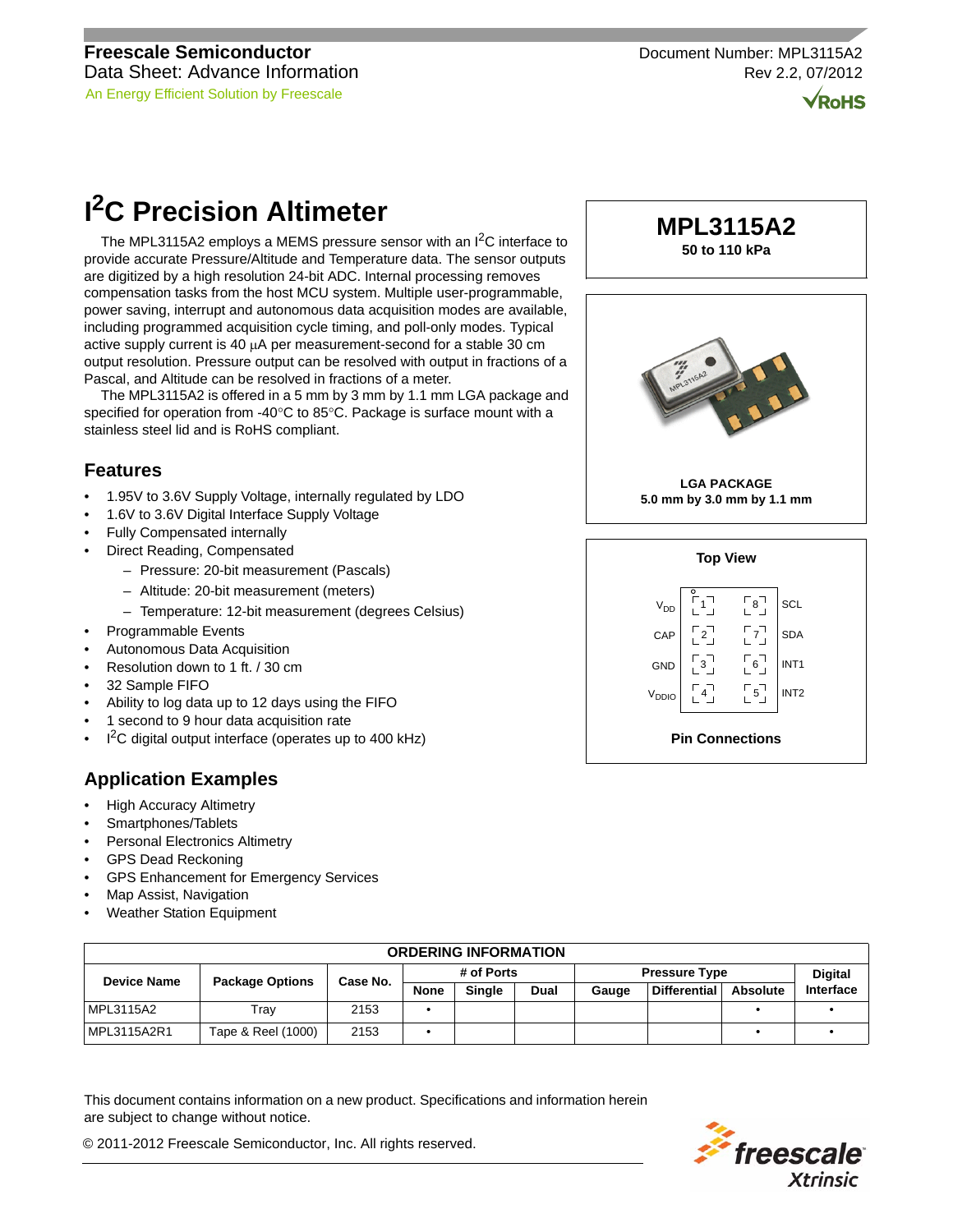# **Contents**

| 1<br>$\overline{2}$ |      |  |
|---------------------|------|--|
|                     |      |  |
|                     | 2.1  |  |
| 3                   |      |  |
|                     | 3.1  |  |
|                     | 3.2  |  |
| 4                   |      |  |
| 5                   |      |  |
|                     | 5.1  |  |
|                     | 5.2  |  |
|                     | 5.3  |  |
|                     | 5.4  |  |
| 6                   |      |  |
|                     | 6.1  |  |
|                     | 6.2  |  |
|                     | 6.3  |  |
|                     | 6.4  |  |
|                     | 6.5  |  |
|                     | 6.6  |  |
|                     | 6.7  |  |
|                     | 6.8  |  |
|                     | 6.9  |  |
| $\overline{7}$      |      |  |
|                     | 7.1  |  |
|                     | 7.2  |  |
|                     | 7.3  |  |
|                     | 7.4  |  |
|                     | 7.5  |  |
|                     | 7.6  |  |
|                     | 7.7  |  |
|                     | 7.8  |  |
|                     | 7.9  |  |
|                     | 7.10 |  |
|                     | 7.11 |  |
|                     | 7.12 |  |
|                     | 7.13 |  |
|                     | 7.14 |  |
|                     | 7.15 |  |
|                     | 7.16 |  |
|                     |      |  |
|                     |      |  |
| 8                   |      |  |
| 9                   |      |  |

# **Related Documentation**

The MPL3115A2 device features and operations are described in a variety of reference manuals, user guides, and application notes. To find the most-current versions of these documents:

1. Go to the Freescale homepage at:

#### <http://www.freescale.com/>

- 2. In the Keyword search box at the top of the page, enter the device number MPL3115A2.
- 3. In the Refine Your Result pane on the left, click on the Documentation link.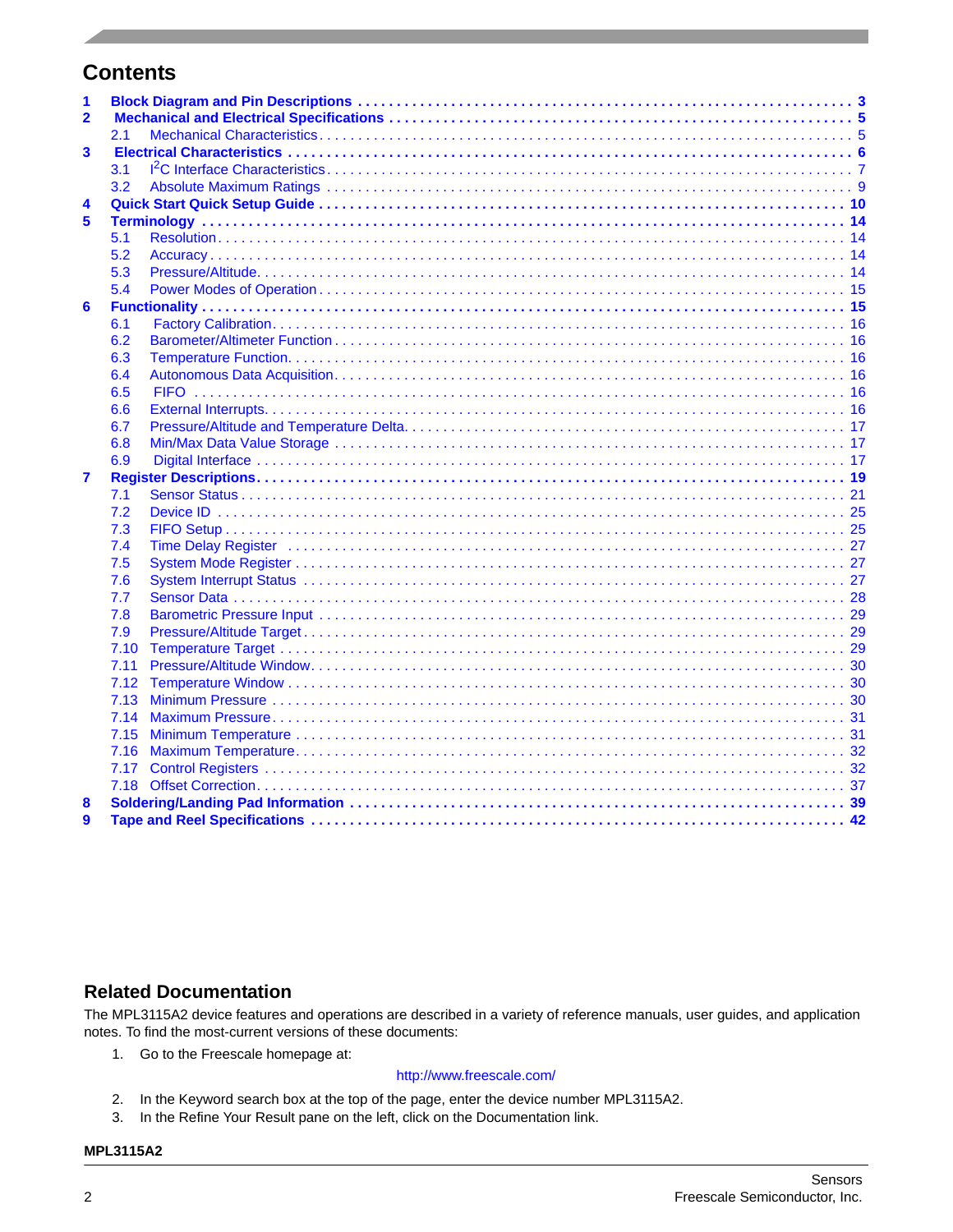# <span id="page-2-0"></span>**1 Block Diagram and Pin Descriptions**



**Figure 1. Block Diagram**

| Pin            | <b>Name</b>       | <b>Function</b>                                     |
|----------------|-------------------|-----------------------------------------------------|
| 1              | V <sub>DD</sub>   | V <sub>DD</sub> Power Supply Connection (1.95-3.6V) |
| 2              | CAP               | <b>External Capacitor</b>                           |
| 3              | <b>GND</b>        | Ground                                              |
| $\overline{4}$ | V <sub>DDIO</sub> | Digital Interface Power Supply (1.62-3.6V)          |
| 5              | INT <sub>2</sub>  | Pressure Interrupt 2                                |
| 6              | INT <sub>1</sub>  | Pressure Interrupt 1                                |
| 7              | <b>SDA</b>        | <sup>2</sup> C Serial Data                          |
| 8              | SCL               | <sup>2</sup> C Serial Clock                         |

## **Table 1. Pin Descriptions**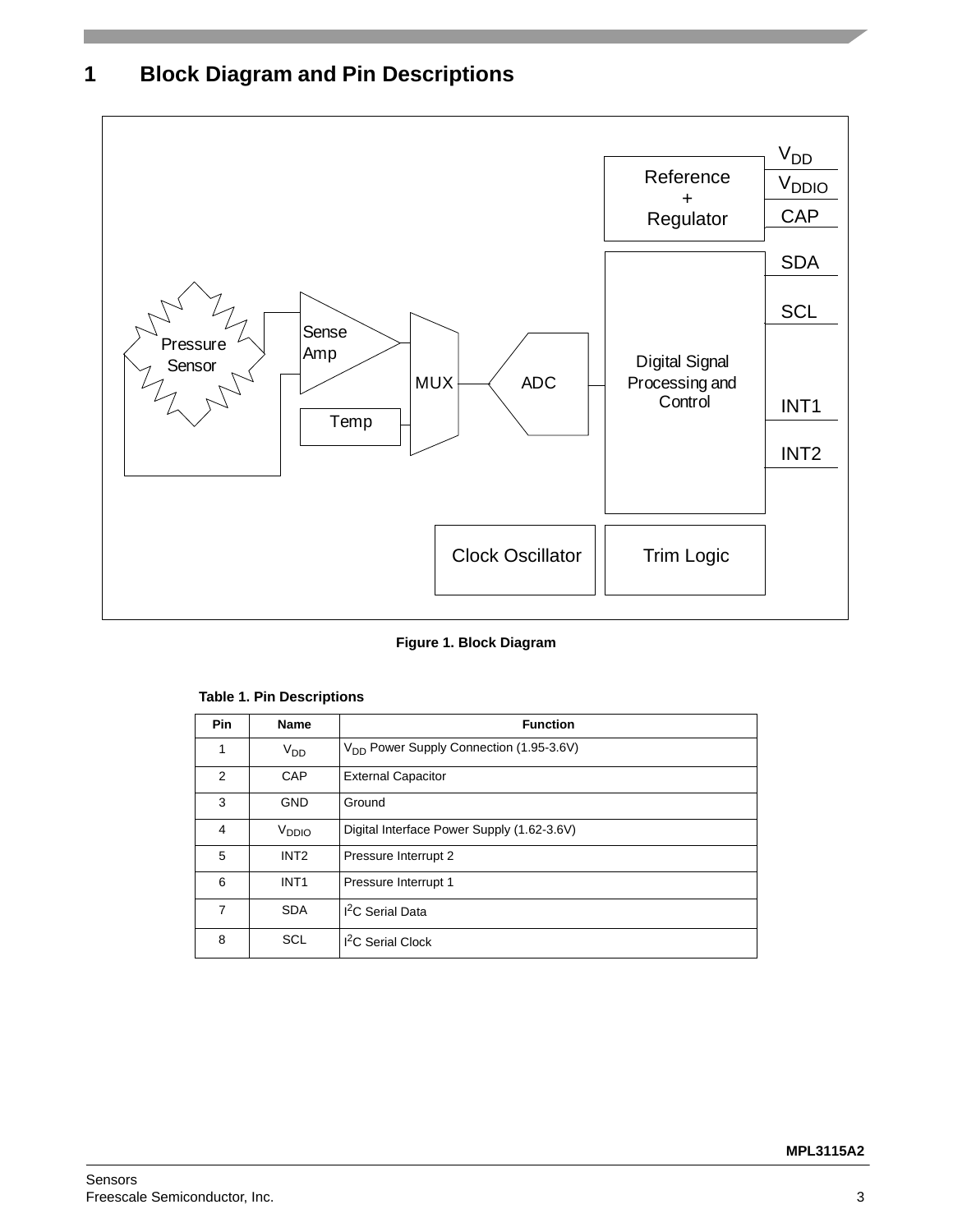

**Figure 2. Pin Connections**

The device power is supplied through the V<sub>DD</sub> line. Power supply decoupling capacitors (100 nF ceramic plus 10 µF bulk or 10  $\mu$ F ceramic) should be placed as near as possible to pin 1 of the device. A second 100 nF capacitor is used to bypass the internal regulator. The functions, threshold and the timing of the interrupt pins (INT1 and INT2) are user programmable through the  $I^2C$  interface.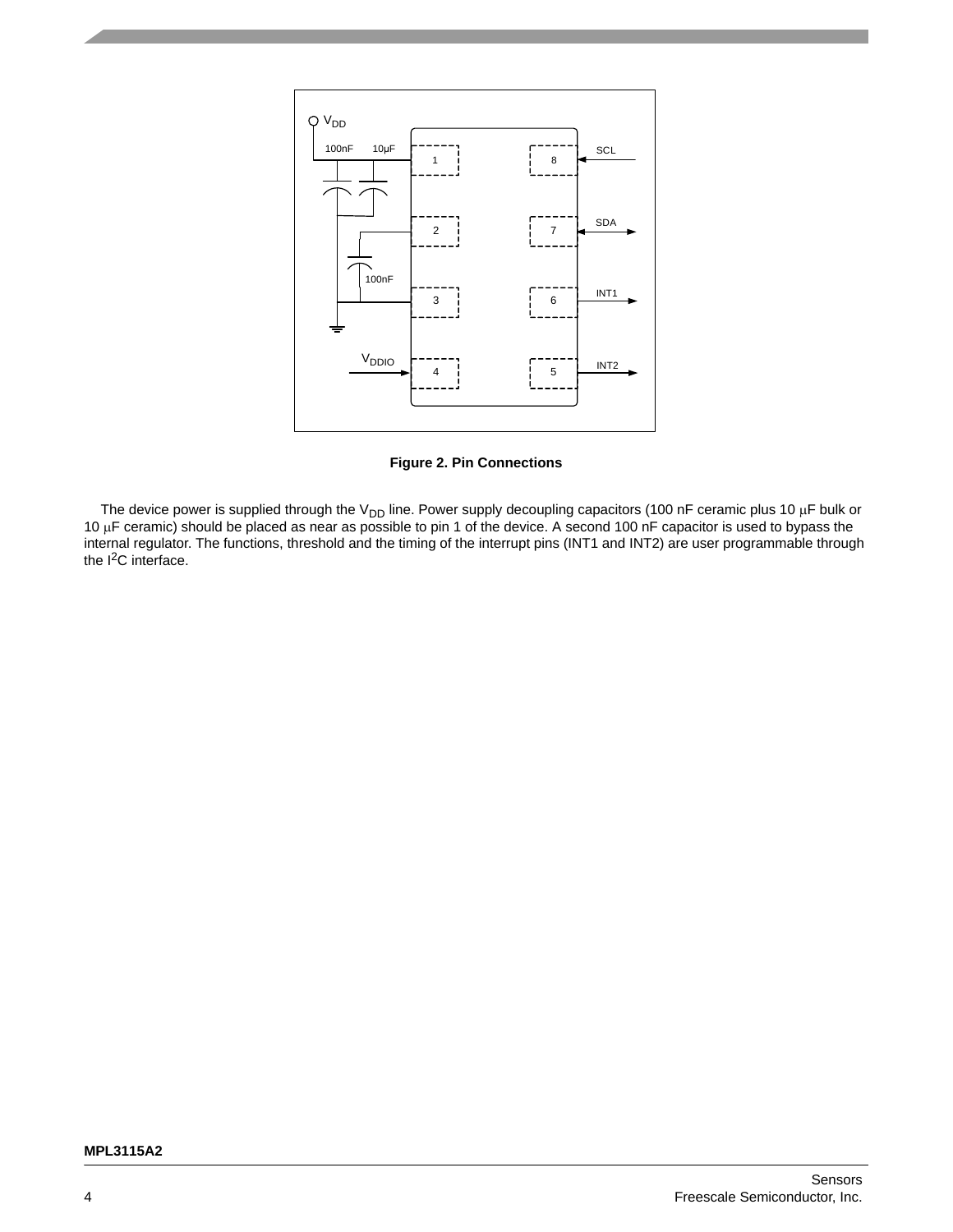# <span id="page-4-0"></span>**2 Mechanical and Electrical Specifications**

# <span id="page-4-1"></span>**2.1 Mechanical Characteristics**

Table 2. Mechanical Characteristics  $\textcircled{Q}$  V<sub>DD</sub> = 2.5V, T = 25°C unless otherwise noted<sup>(1)</sup>

| Ref            | Symbol                    | <b>Parameter</b>                                  | <b>Test Conditions</b>                                                                                                             | Min    | <b>Typ</b> | Max          | Unit              |
|----------------|---------------------------|---------------------------------------------------|------------------------------------------------------------------------------------------------------------------------------------|--------|------------|--------------|-------------------|
|                | <b>Pressure Sensor</b>    |                                                   |                                                                                                                                    |        |            |              |                   |
| 1              | $P_{FS}$                  | <b>Measurement Range</b>                          | Calibrated Range                                                                                                                   | 50     |            | 110          | kPa               |
|                |                           |                                                   | <b>Operational Range</b>                                                                                                           | 20     |            | 110          | kPa               |
| $\overline{2}$ |                           | <b>Pressure Reading Noise</b>                     | 1x Oversample <sup>(2)</sup>                                                                                                       |        | 19         |              | Pa RMS            |
|                |                           |                                                   | 128x Oversample <sup>(2)</sup>                                                                                                     |        | 1.5        |              | Pa RMS            |
| 3              |                           | Pressure Absolute Accuracy                        | 50 to 110 kPa<br>over 0°C to 50°C                                                                                                  | $-0.4$ |            | 0.4          | kPa               |
|                |                           |                                                   | 50 to 110 kPa<br>over -10°C to 70°C                                                                                                |        | ±0.4       |              |                   |
|                |                           | <b>Pressure Relative Accuracy</b>                 | Relative accuracy during<br>pressure change between<br>70 to 110 kPa at any constant<br>temperature between<br>-10°C to 50°C       |        | ±0.05      |              | kPa               |
| 4              |                           |                                                   | Relative accuracy during<br>changing temperature between<br>-10°C to 50°C at any constant<br>pressure between 50 kPa to 110<br>kPa |        | ±0.1       |              |                   |
| 5              |                           |                                                   | <b>Barometer Mode</b>                                                                                                              | 0.25   | 1.5        |              | Pa                |
|                |                           | Pressure/Altitude Resolution <sup>(3)(4)(5)</sup> | Altimeter Mode                                                                                                                     | 0.0625 | 0.3        |              | m                 |
| 6              |                           |                                                   | OST <sup>(6)</sup> Mode                                                                                                            |        | 100        |              | Hz                |
|                |                           | Output Data Rate                                  | FIFO Mode                                                                                                                          |        |            | $\mathbf{1}$ | Hz                |
|                | <b>Temperature Sensor</b> |                                                   |                                                                                                                                    |        |            |              |                   |
| $\overline{7}$ | $T_{FS}$                  | Measurement Range                                 |                                                                                                                                    | $-40$  |            | $+85$        | $^{\circ}{\rm C}$ |
| 8              |                           | <b>Temperature Accuracy</b>                       | @ 25°C                                                                                                                             |        | ±1         |              | °C                |
|                |                           |                                                   | Over Temperature Range                                                                                                             |        | ±3         |              |                   |
| 9              | $T_{OP}$                  | <b>Operating Temperature Range</b>                |                                                                                                                                    | $-40$  |            | $+85$        | $^{\circ}{\rm C}$ |
|                |                           |                                                   |                                                                                                                                    |        |            |              |                   |
| 10             |                           | <b>Board Mount Drift</b>                          | After solder reflow                                                                                                                |        | ±0.15      |              | kPa               |
| 11             |                           | Long Term Drift                                   | After a period of 1 year                                                                                                           |        | ±0.1       |              | kPa               |

1. Measured at 25°C, over 50 kPa to 110 kPa.

2. Oversample (OSR) modes internally combine and average samples to reduce noise.

3. Smallest bit change in register represents minimum value change in Pascals or meters. Typical resolution to signify change in altitude is 0.3m.

4. At 128x Oversample Ratio.

5. Reference pressure = 101.325 kPa (Sea Level).

6. OST = One Shot Mode.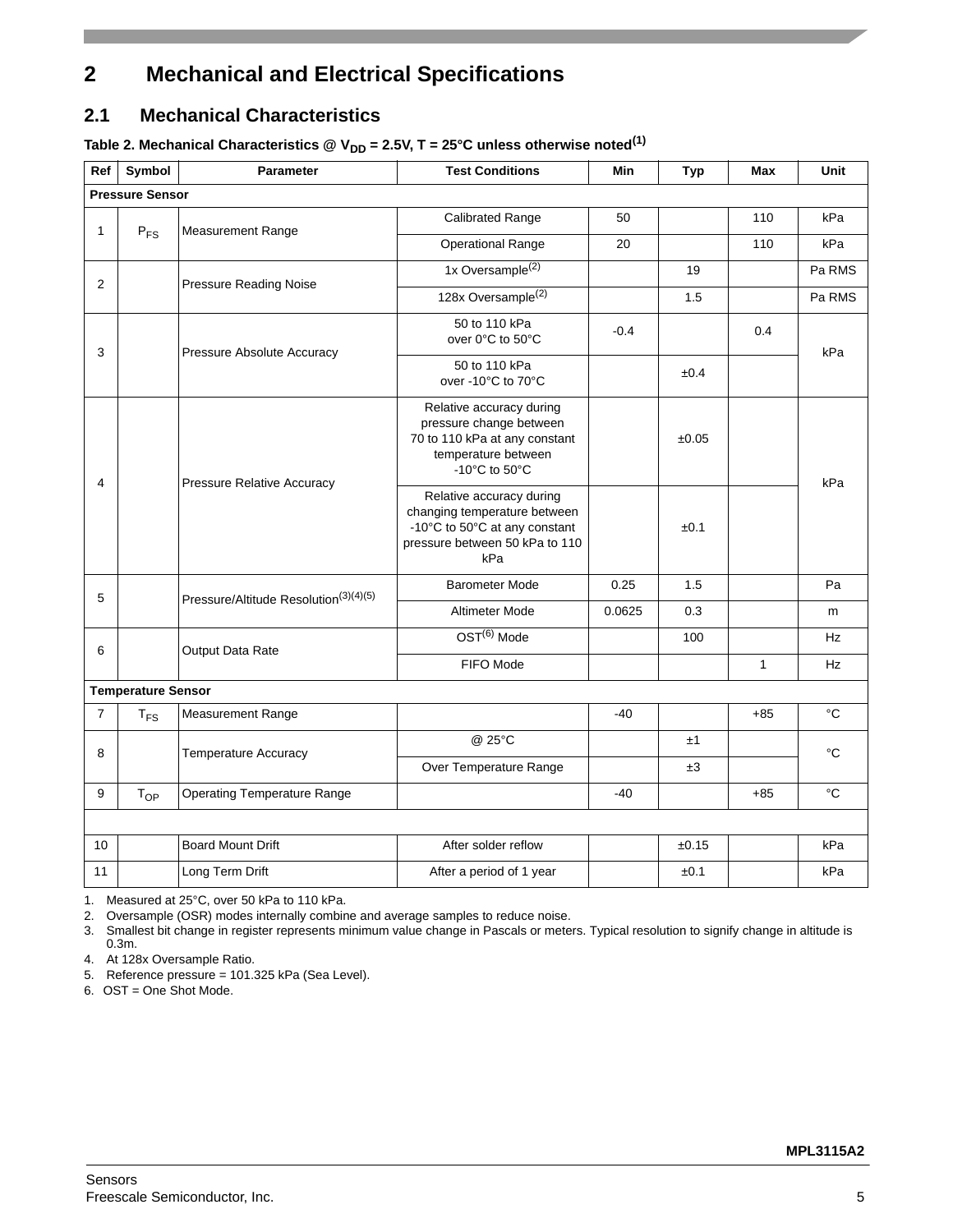# <span id="page-5-0"></span>**3 Electrical Characteristics**

| Ref            | Symbol                        | <b>Parameter</b>                                 | <b>Test Conditions</b>                          | Min   | Typ            | <b>Max</b> | <b>Unit</b>       |
|----------------|-------------------------------|--------------------------------------------------|-------------------------------------------------|-------|----------------|------------|-------------------|
| $\mathbf{1}$   | V <sub>DDIO</sub>             | I/O Supply Voltage                               |                                                 | 1.62  | 1.8            | 3.6        | $\vee$            |
| 2              | $V_{DD}$                      | <b>Operating Supply Voltage</b>                  |                                                 | 1.95  | 2.5            | 3.6        | $\vee$            |
| 3              |                               |                                                  | <b>Highest Speed Mode</b><br>Oversample $= 1$   |       | 8.5            |            |                   |
| 4              | $I_{DD}$                      | Integrated Current 1 update per second           | <b>Standard Mode</b><br>Oversample = $16$       |       | 40             |            | μA                |
| 5              |                               |                                                  | <b>High Resolution Mode</b><br>Oversample = 128 |       | 265            |            |                   |
| 6              | <b>I</b> DDMAX                | Max Current during Acquisition and<br>Conversion | During Acquisition                              |       | $\overline{2}$ |            | mA                |
| $\overline{7}$ | <b>IDDSTBY</b>                | Supply Current Drain in STANDBY Mode             | <b>STANDBY Mode selected</b><br>$SBYB = 0$      |       | 2              |            | μA                |
| 8              | <b>VIH</b>                    | Digital High Level Input Voltage<br>SCL, SDA     |                                                 | 0.75  |                |            | V <sub>DDIO</sub> |
| 9              | <b>VIL</b>                    | Digital Low Level Input Voltage<br>SCL, SDA      |                                                 |       |                | 0.3        | V <sub>DDIO</sub> |
| 10             | <b>VOH</b>                    | High Level Output Voltage<br>INT1, INT2          | $I_{\Omega} = 500 \mu A$                        | 0.9   |                |            | V <sub>DDIO</sub> |
| 11             | <b>VOL</b>                    | Low Level Output Voltage<br>INT1, INT2           | $I_{\Omega} = 500 \mu A$                        |       |                | 0.1        | V <sub>DDIO</sub> |
| 12             | <b>VOLS</b>                   | Low Level Output Voltage<br><b>SDA</b>           | $I_{\Omega} = 500 \mu A$                        |       |                | 0.1        | V <sub>DDIO</sub> |
| 14             |                               | Turn-on time <sup>(1)</sup>                      | Highest Speed Mode <sup>(2)</sup>               |       |                | 60         | <sub>ms</sub>     |
|                | $T_{ON}$                      |                                                  | Highest Resolution Mode <sup>(3)</sup>          |       |                | 1000       |                   |
| 16             | $T_{OP}$                      | <b>Operating Temperature Range</b>               |                                                 | $-40$ | 25             | $+85$      | °C                |
|                | $\overline{I^2}$ C Addressing |                                                  |                                                 |       |                |            |                   |

### **Table 3. Electrical Characteristics @ VDD = 2.5V, T = 25°C unless otherwise noted.**

8-bit read is 0xC1, 8-bit write is 0xC0

MPL3115A2 uses 7-bit addressing and does not acknowledge general call address 000 0000. Slave address has been set to 0x60 or 110 0000.

1. Time to obtain valid data from "STANDBY" mode to "ACTIVE" mode.

2. High Speed mode is achieved by setting the oversample rate of 1x.

3. High Resolution mode is achieved by setting the oversample to 128x.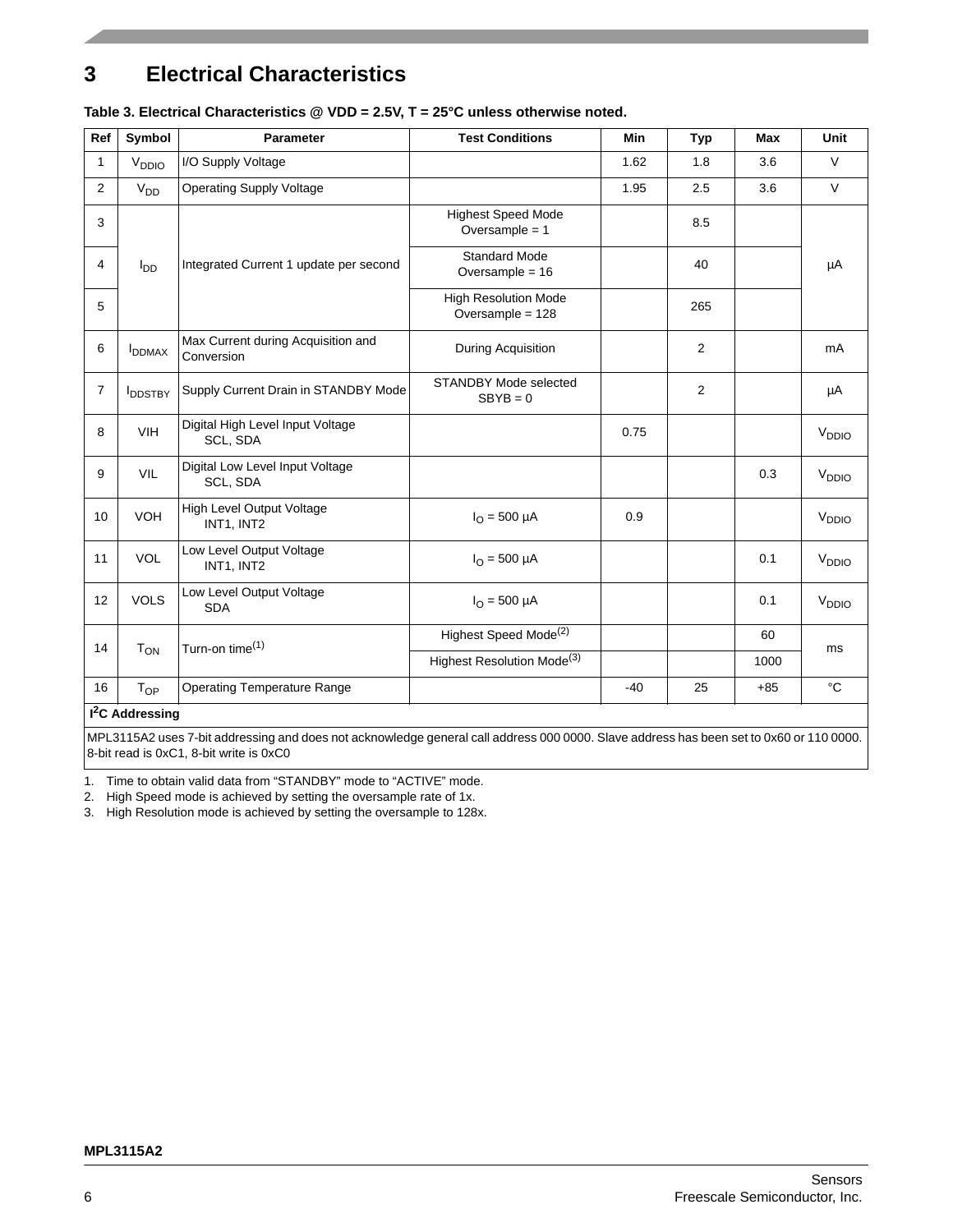# <span id="page-6-0"></span>**3.1 I2C Interface Characteristics**

## **Table 4. I2C Slave Timing Values(1)**

| Ref             | Symbol                         | <b>Parameter</b>                                                      | $I^2C$                                          |                      |     |            |  |
|-----------------|--------------------------------|-----------------------------------------------------------------------|-------------------------------------------------|----------------------|-----|------------|--|
|                 |                                |                                                                       | <b>Condition</b>                                | Min                  | Max | Unit       |  |
| 1               | $f_{\rm SCL}$                  | <b>SCL Clock Frequency</b>                                            | Pull-up = 1 k $\Omega$ , $C_b$ = 400 pF         | 0                    | 400 | <b>KHz</b> |  |
| 2               | $f_{SCL}$                      | <b>SCL Clock Frequency</b>                                            | Pull-up = 1 k $\Omega$ , C <sub>b</sub> = 20 pF | $\mathbf 0$          | 4   | <b>MHz</b> |  |
| 3               | $t_{\text{BUF}}$               | Bus free time between STOP and START condition                        |                                                 | 1.3                  |     | μs         |  |
| 4               | <sup>t</sup> HD;STA            | Repeated START Hold Time                                              |                                                 | 0.6                  |     | μs         |  |
| 5               | t <sub>SU;STA</sub>            | Repeated START Setup Time                                             |                                                 | 0.6                  |     | μs         |  |
| 6               | $t_{\mathsf{SU};\mathsf{STO}}$ | <b>STOP Condition Setup Time</b>                                      |                                                 | 0.6                  |     | μs         |  |
| $\overline{7}$  | <sup>t</sup> HD;DAT            | SDA Data Hold Time <sup>(2)</sup>                                     |                                                 | $50^{(3)}$           | (4) | ns         |  |
| 8               | t <sub>SU;DAT</sub>            | SDA Setup Time                                                        |                                                 | $100^{(5)}$          |     | ns         |  |
| 9               | t <sub>LOW</sub>               | <b>SCL Clock Low Time</b>                                             |                                                 | 1.3                  |     | μs         |  |
| 10 <sup>°</sup> | <sup>t</sup> HIGH              | <b>SCL Clock High Time</b>                                            |                                                 | 0.6                  |     | μs         |  |
| 11              | $t_r$                          | SDA and SCL Rise Time                                                 |                                                 | $20 + 0.1 C_h^{(6)}$ | 300 | ns         |  |
| 12              | $t_f$                          | SDA and SCL Fall Time (3)(6)(7)(8)                                    |                                                 | $20 + 0.1 C_b^{(6)}$ | 300 | ns         |  |
| 13              | $t_{SP}$                       | Pulse width of spikes that are suppressed by internal<br>input filter |                                                 |                      | 50  | ns         |  |

1. All values referred to VIH(min) and VIL(max) levels.

2.  $t_{HD;DATA}$  is the data hold time that is measured from the falling edge of SCL, applies to data in transmission and the acknowledge.<br>3. The device must internally provide a hold time of at least 300 ns for the SDA signal

- The device must internally provide a hold time of at least 300 ns for the SDA signal (with respect to the VIH(min) of the SCL signal) to bridge the undefined region of the falling edge of SCL.
- 4. The maximum t<sub>HD;DAT</sub> must be less than the maximum of t<sub>VD;DAT</sub> or t<sub>VD;ACK</sub> by a transition time. This device does not stretch the LOW period (t<sub>LOW)</sub> of the SCL signal.
- 5. A fast mode 1<sup>2</sup>C device can be used in a standard mode 1<sup>2</sup>C system, but the requirement t<sub>SU;DAT</sub> 250 ns must then be met. This will automatically be the case if the device does not stretch the LOW period of the SCL
- 6.  $C_b$  = Total capacitance of one bus line in pF.<br>7. The maximum t, for the SDA and SCI bus line
- 7. The maximum  $t_f$  for the SDA and SCL bus lines is specified at 300 ns. The maximum fall time for the SDA output stage  $t_f$  is specified at 250 ns. This allows series protection resistors to be connected in between the SDA and the SCL pins and the SDA/SCL bus lines without exceeding the maximum specified  $t_{\mathsf{f}}$ .
- 8. In Fast Mode Plus, fall time is specified the same for both output stage and bus timing. If series resistors are used, designers should allow for this when considering bus timing.



**Figure 3. I2C Slave Timing Diagram**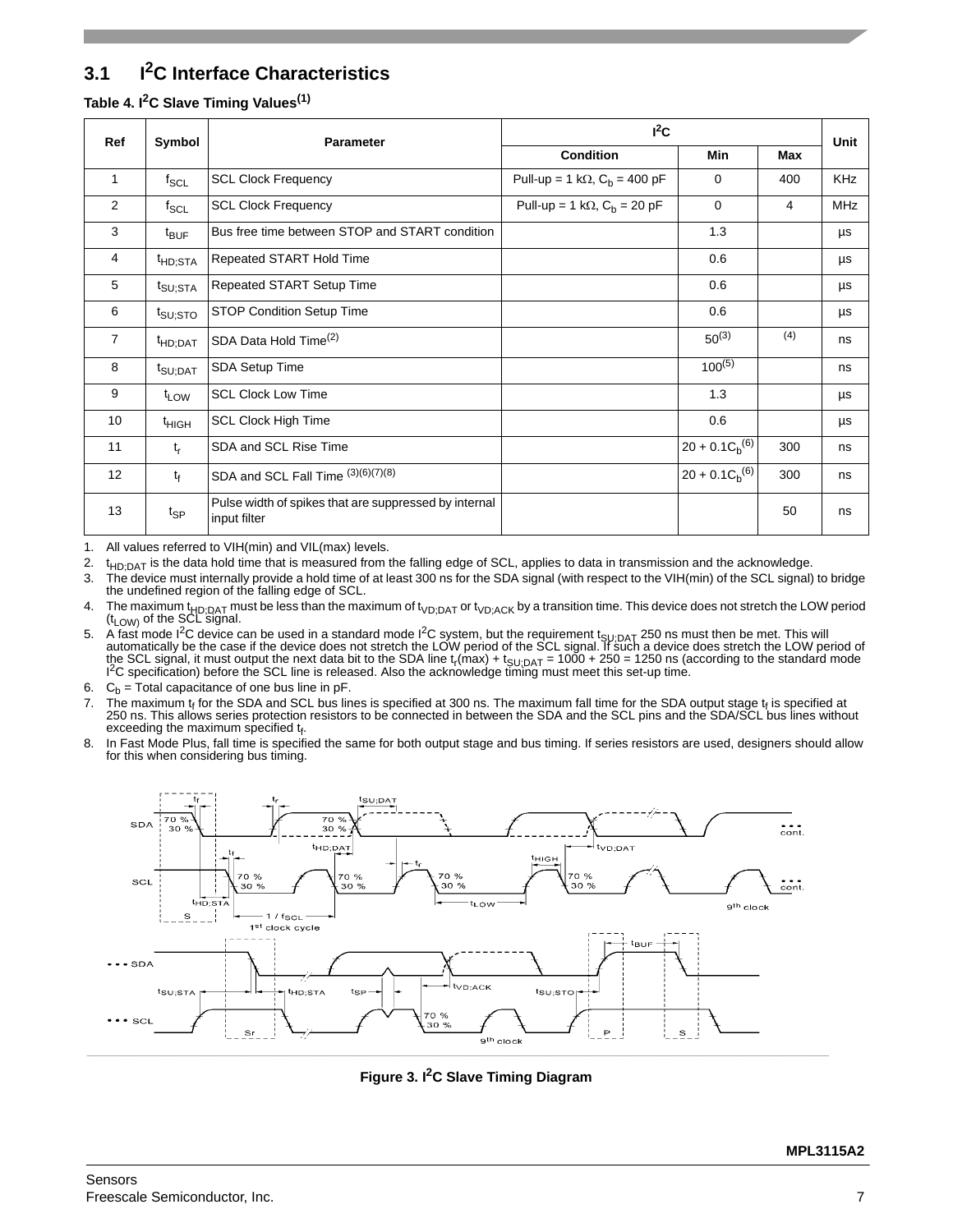

**Figure 4. I2C Bus Transmission Signals**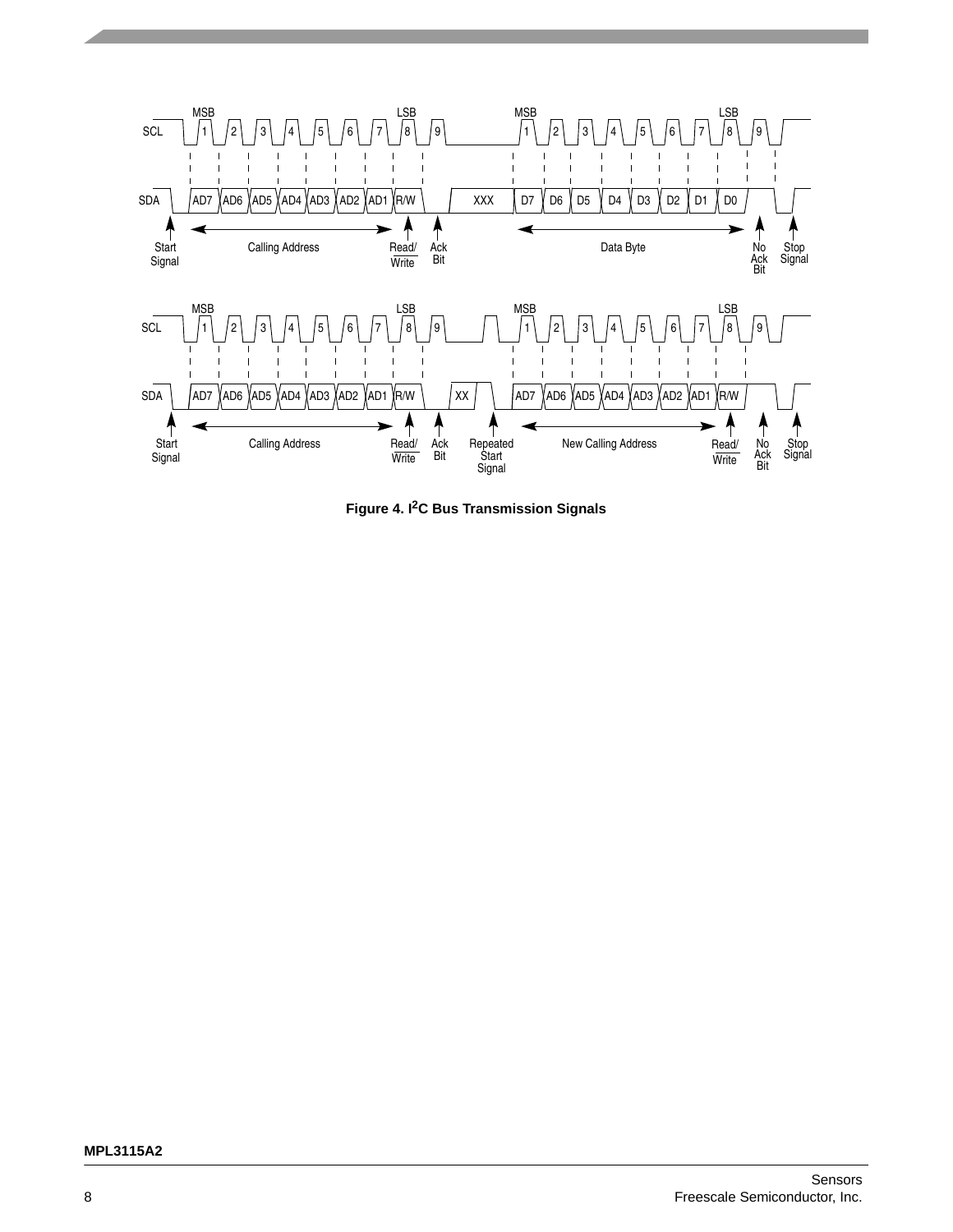# <span id="page-8-0"></span>**3.2 Absolute Maximum Ratings**

Stresses above those listed as "absolute maximum ratings" may cause permanent damage to the device. This is a stress rating only and functional operation of the device under these conditions is not implied. Exposure to maximum rating conditions for extended periods may affect device reliability.

#### **Table 5. Maximum Ratings**

| <b>Characteristic</b>                       | Symbol                      | Value                             | Unit   |
|---------------------------------------------|-----------------------------|-----------------------------------|--------|
| Maximum Applied Pressure                    | $P_{\text{max}}$            | 500                               | kPa    |
| <b>Supply Voltage</b>                       | V <sub>DD</sub>             | $-0.3$ to $3.6$                   | $\vee$ |
| Interface Supply Voltage                    | V <sub>DDIO</sub>           | $-0.3$ to 3.6                     | v      |
| Input Voltage on any Control Pin (SCL, SDA) | <b>VIN</b>                  | $-0.3$ to $V_{\text{DDIO}} + 0.3$ | V      |
| <b>Operating Temperature Range</b>          | Тор                         | $-40$ to $+85$                    | °C     |
| Storage Temperature Range                   | $\mathsf{T}_{\textsf{STG}}$ | $-40$ to $+125$                   | °C     |

#### **Table 6. ESD And Latch-up Protection Characteristics**

| Rating                                 | Symbol     | Value | Unit |
|----------------------------------------|------------|-------|------|
| Human Body Model                       | <b>HBM</b> | ±2000 |      |
| <b>Machine Model</b>                   | MМ         | ±200  |      |
| Charge Device Model                    | <b>CDM</b> | ±500  |      |
| Latch-up Current at $T = 85^{\circ}$ C |            | ±100  | mA   |

 $(\circledast)$ 

This is a mechanical shock sensitive device, improper handling can cause permanent damage to the part or cause the part to otherwise fail.

This is an ESD sensitive device, improper handling can cause permanent damage to the part.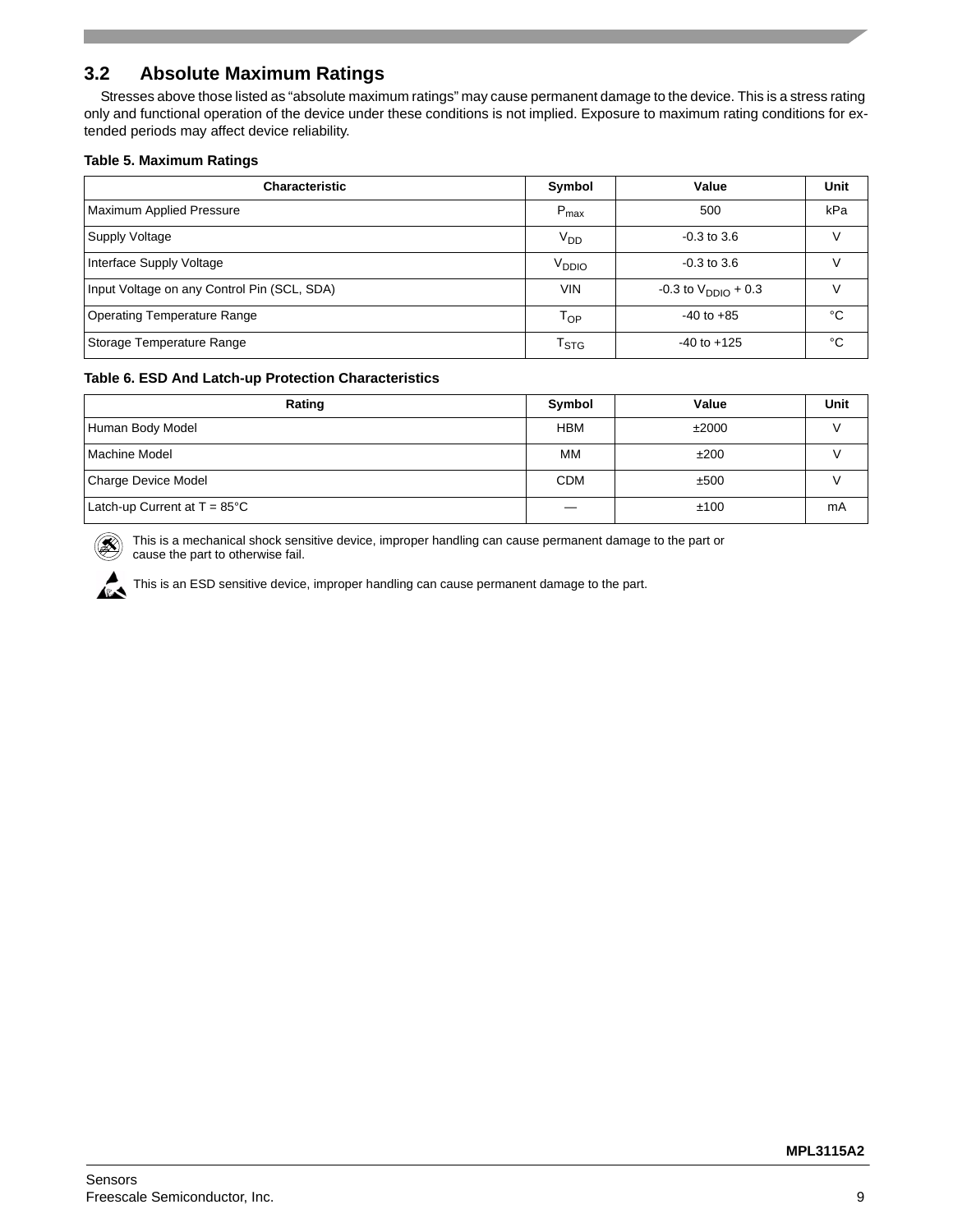# <span id="page-9-0"></span>**4 Quick Start Quick Setup Guide**

The quick setup guide shows how to put the part in Altimeter mode with an OSR of 128. You may then select your data retrieval method between polling, interrupt or FIFO. The following routines are used:

```
/*********************************************************\
* IIC Write Register
\*********************************************************/
void IIC_RegWrite(byte address, byte reg,byte val)
{
 IICC_TX = 1; // Transmit Mode
 IIC_Start(); // Send Start
 IIC_CycleWrite(address); // Send IIC "Write" Address
 IIC_CycleWrite(reg); // Send Register
 IIC_CycleWrite(val); // Send Value
 IIC_Stop(); // Send Stop
}
/*********************************************************\
* IIC Read Register
\*********************************************************/
byte IIC_RegRead(byte address, byte reg)
{
 byte b;
 IICC TX = 1; \sqrt{2} // Transmit Mode
 IIC_Start(); // Send Start
 IIC_CycleWrite(address); // Send IIC "Write" Address
 IIC_CycleWrite(reg); // Send Register
 IIC_RepeatStart(); // Send Repeat Start
 IIC_CycleWrite(address+1); // Send IIC "Read" Address
 b = IIC_CycleRead(1); // *** Dummy read: reads 
                                     // "IIC_ReadAddress" value ***
 b = IIC StopRead(); \frac{1}{2} // Send Stop Read Command IICD
 return b;
}
/*********************************************************\
* IIC Read Multiple Registers
\*********************************************************/
void IIC_RegReadN(byte address, byte reg1, byte N, byte *array)
{
 byte b;
 IICC TX = 1; \sqrt{2} // Transmit Mode
 IIC_Start(); // Send Start
 IIC_CycleWrite(address); // Send IIC "Write" Address
 IIC_CycleWrite(reg1); // Send Register
 IIC_RepeatStart(); // Send Repeat Start
 IIC_CycleWrite(address+1); // Send IIC "Read" Address
 b = IICCVcleRead(N); // *** Dummy read: reads
                                      // "IIC_ReadAddress" value ***
```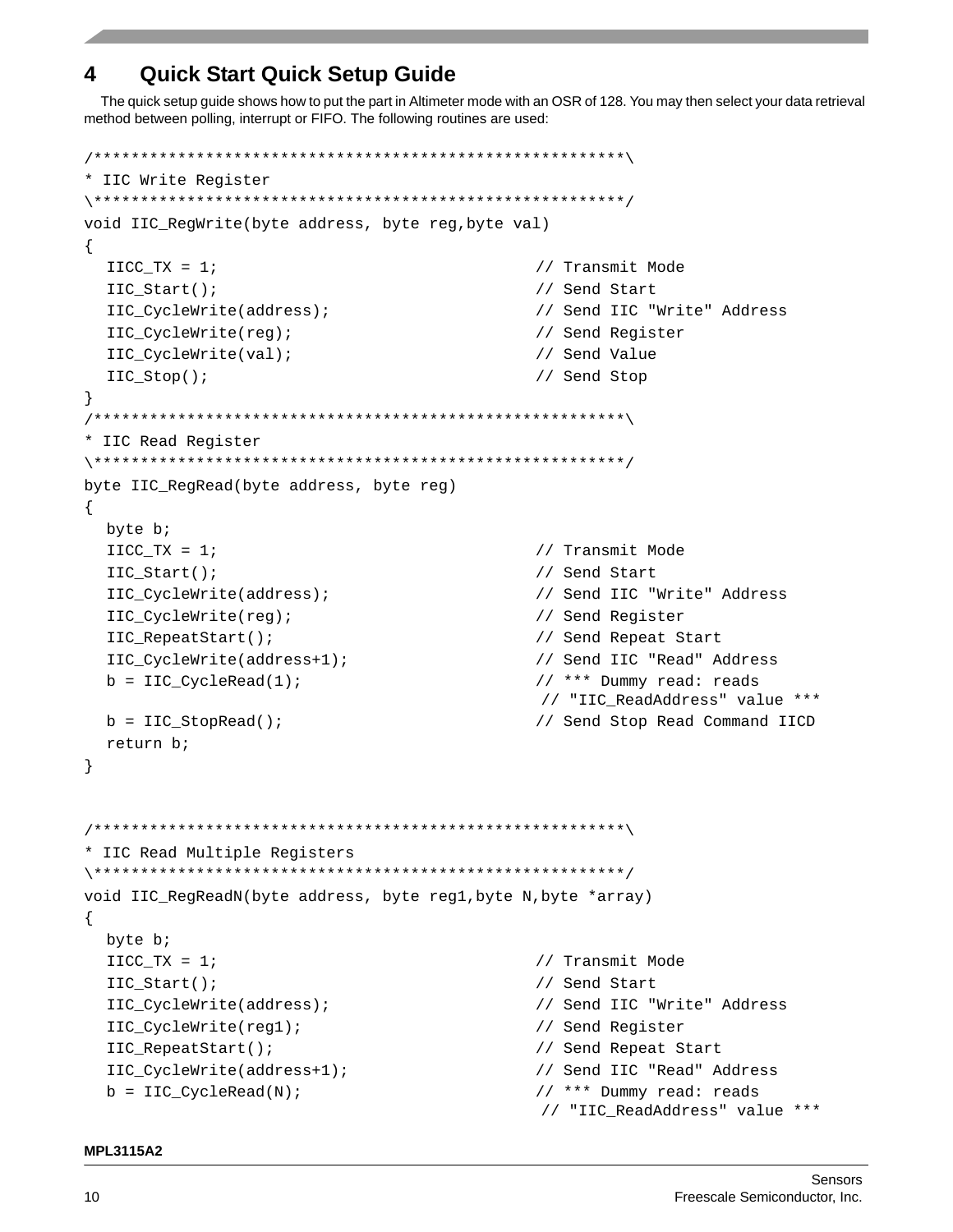```
while (N>1) \sqrt{} / Read N-1 Register Values
  {
  N--;b = IIC CycleRead(N);
  *array = b;
  array++;
  }
  b = IIC_StopRead(); // Send Stop Read which returns the
                                             // IICD
  *array = b; 
}
/*********************************************************\
* Initiate IIC Start Condition
\*********************************************************/
void IIC_Start(void)
{
  IICC_MST = 1;
  timeout = 0;while ( (!IICS_BUSY) && (timeout<1000))
  timeout++;
  if (timeout \ge 1000)error = 0x01;
} //*** Wait until BUSY=0
/*********************************************************\
* Initiate IIC Stop Condition
\*********************************************************/
byte IIC_StopRead(void)
{
  IICC_MST = 0;
  timeout = 0;
  while ( (IICS_BUSY) && (timeout<1000))
  timeout++;
  if (timeout >= 1000)
  error = 0x02;
  return IICD;
} //*** Wait until BUSY=0
```
For further information and examples please read application note AN4519 Data Manipulation and Basic Settings of the MPL3115A2 Command Line Interface.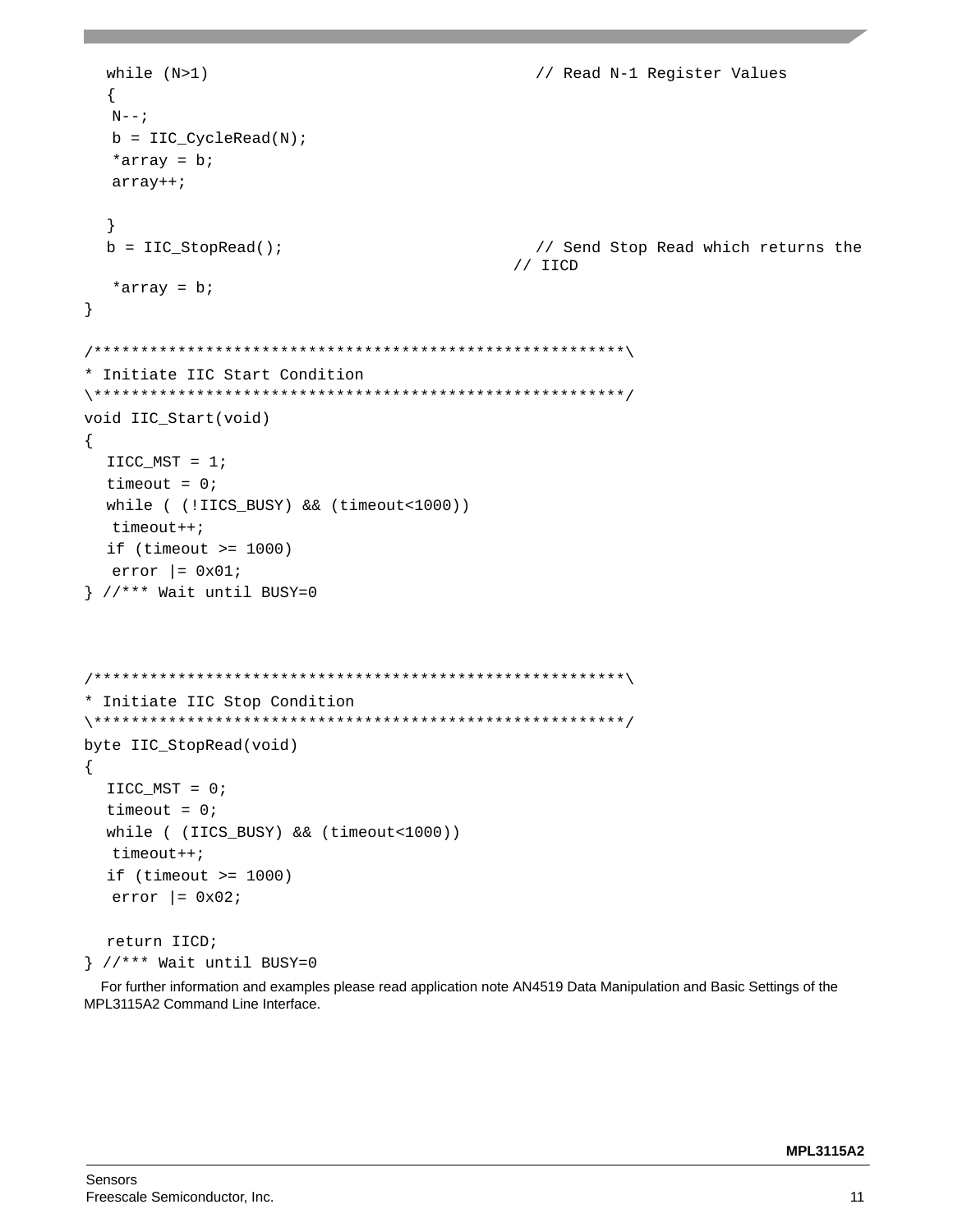



**Figure 5. Polling or Interrupt - No FIFO**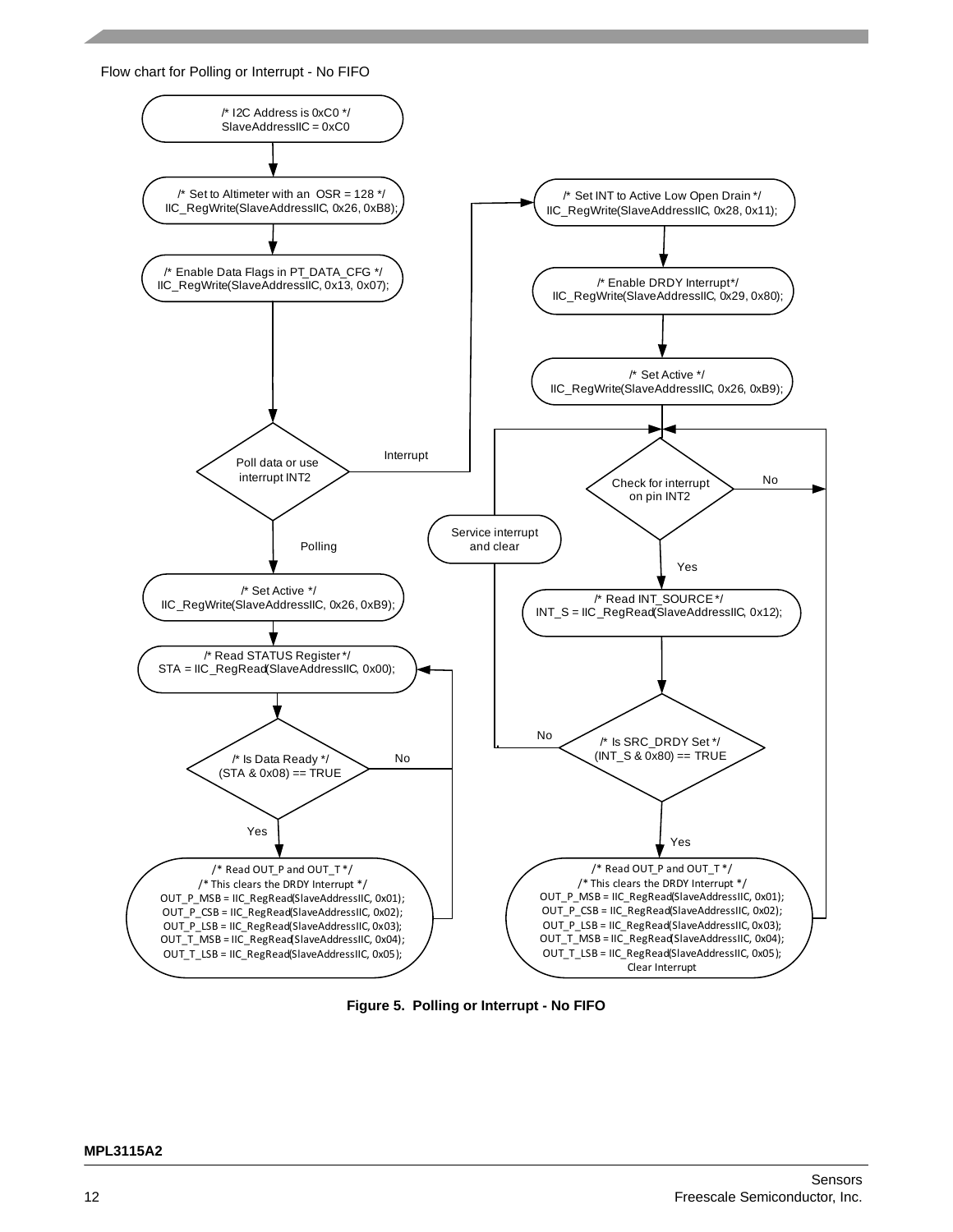

**Figure 6. FIFO Setup**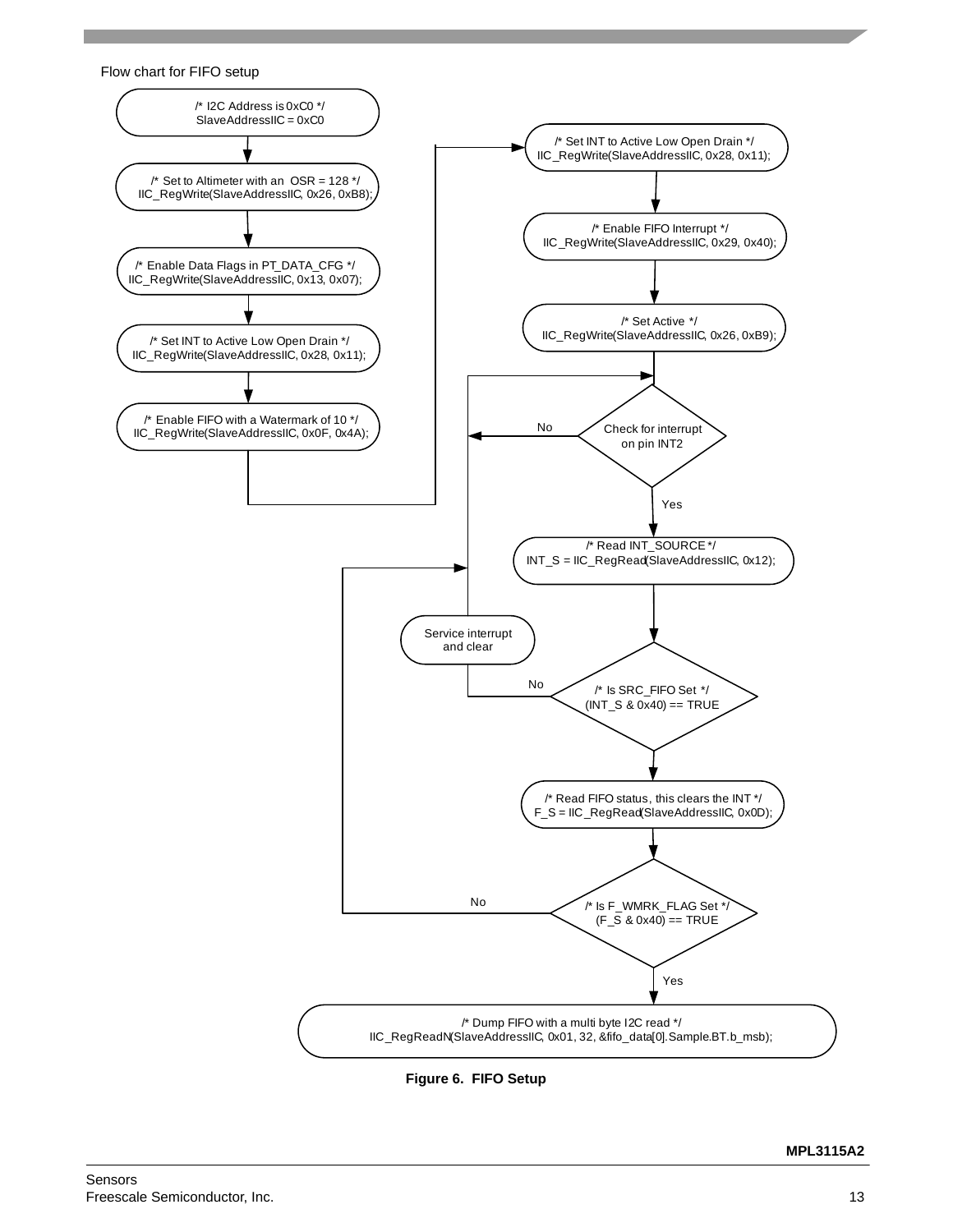# <span id="page-13-0"></span>**5 Terminology**

# <span id="page-13-1"></span>**5.1 Resolution**

The resolution of a pressure sensor is the minimum change of pressure that can be reliably measured. The usable resolution of the MPL3115A2 is programmable, enabling the user to choose a compromise between acquisition speed, power consumption, and resolution that best fits the application. To simplify the programming, the data is always reported in the same format with differing number of usable bits.

# <span id="page-13-2"></span>**5.2 Accuracy**

# **5.2.1 Offset**

The offset is defined as the output signal obtained when the Reference Pressure (a vacuum for an absolute pressure sensor) is applied to the sensor. Offset error affects *absolute pressure* measurements but not *relative pressure* measurements. An *altitude measurement* is the pressure value in comparison to sea level, a Barometric measurement is the pressure value read by the sensor, i.e. a measurement of total pressure seen (e.g. 70 kPa), or total height (e.g. 3000m) above sea level. A change in the offset will affect the pressure value or height seen above sea level as it shifts the sea level 'base reference'. An *absolute pressure measurement* is not the same as *relative pressure measurement*, where the pressure is compared when raising or lowering pressure in shorter intervals. This would be a walk up a hill, measuring the pressure and altitude difference from start to finish. In the relative case, the offset shifts are shared in the two absolute measurements and negate each other during the pressure calculation. For the MPL3115A2, the long term offset shift can be removed by adjusting the pressure or altitude offset correction. This adjustment is provided to override the factory programmed values to compensate for offsets introduced by manufacturing and mounting stresses. It is highly recommended that this is utilized to realize the full accuracy potential of the device.

# **5.2.2 Linearity**

Linearity compares the slope of the measurement data to that of an ideal transfer function. It refers to how well a transducer's output follows the equation Pout = Poff + Sensitivity x P straight line equation over the operating pressure range. The method used by Freescale to give the linearity spec is the end-point straight line method measured at midrange pressure.

# **5.2.3 Absolute Pressure**

 Absolute pressure sensors measure an external pressure relative to a zero-pressure reference (vacuum) sealed inside the reference chamber of the die during manufacturing. This standard allows comparison to a standard value set such that 14.7 psi = 101325 Pa = 1 atm at sea level as a measurement target. The absolute pressure is used to determine altitude as it has a constant reference for comparison. Measurement at sea level can be compared to measurement at a mountain summit as they use the same vacuum reference. The conversion of absolute pressure to altitude in meters is calculated based on US Standard Atmosphere 1976 (NASA). Note that absolute pressure is not linear in nature to altitude; it is an exponential function. The value of altitude, in increments of 0.0625 meters, can be read directly from the MPL3115A2, or the value of pressure in 0.25 Pascal (Pa) units.

# **5.2.4 Span**

Span is the value of full scale output with offset subtracted, representing the full range of the pressure sensor. Ideally the span is a specification over a constant temperature. The MPL3115A2 uses internal temperature compensation to remove drift. Span accuracy is the comparison of the measured difference and the actual difference between the highest and lowest pressures in the specified range.

# <span id="page-13-3"></span>**5.3 Pressure/Altitude**

The MPL3115A2 device is a high accuracy pressure sensor with integrated data calculation and logging capabilities. The altitude calculations are based on the measured pressure, the user input of the equivalent sea level pressure (to compensate for local weather conditions) and the US Standard Atmosphere 1976 (NASA) to give the altitude readings. Pressure is given in Pascals (Pa), and fractions of a Pa. Altitude is given in meters (m) and fractions of a meter. The altitude is calculated from the pressure using the equation below:

h = 
$$
44330.77\{1 - (p/p_0)^{0.1902632}\} + \text{OFF_H}
$$
 (Register Value)

Where  $p_0$  = sea level pressure (101326 P<sub>a</sub>) and *h* is in meters. The MPL3115A2 uses this value since the offset register is defined as 2 Pascals per LSB.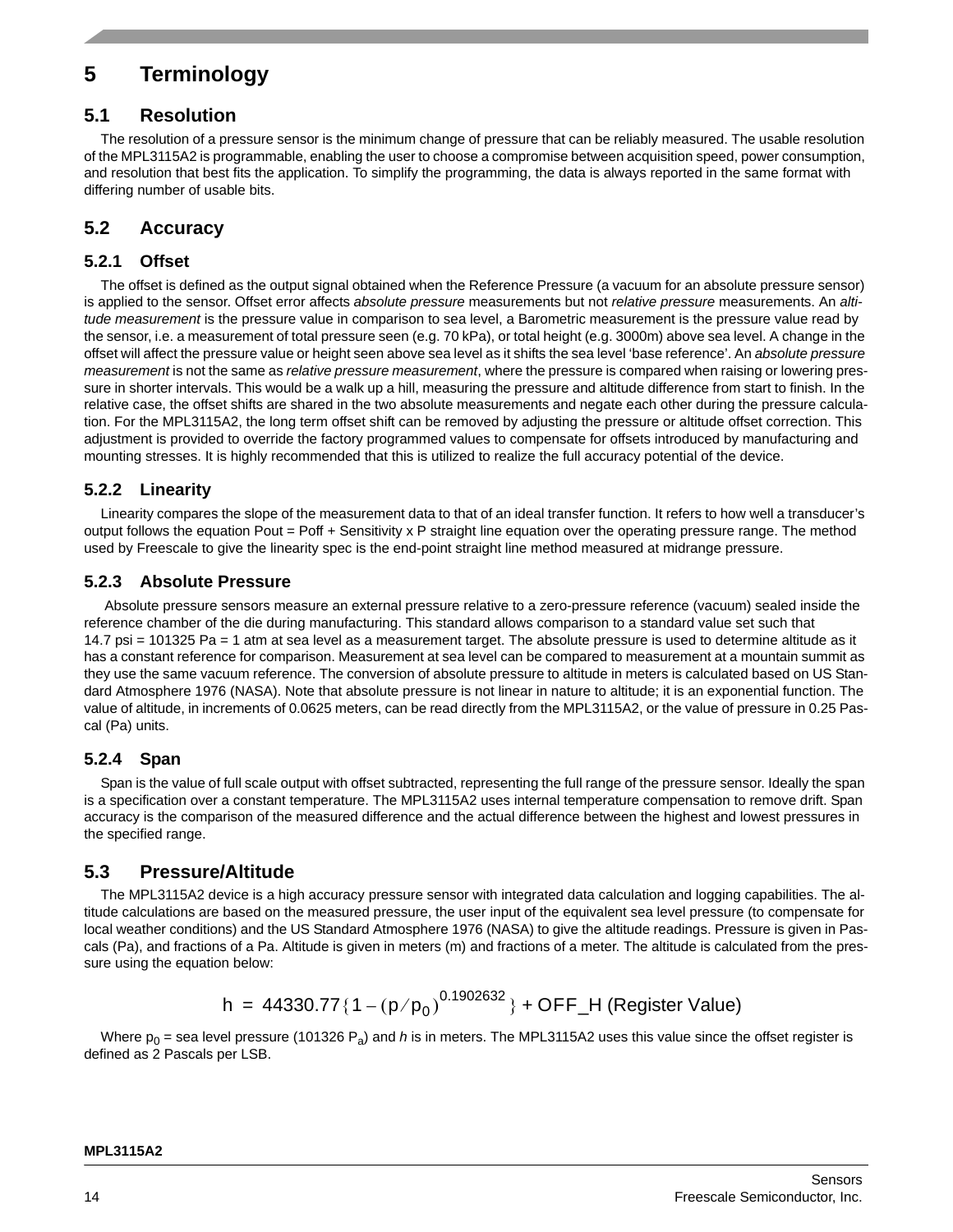# <span id="page-14-0"></span>**5.4 Power Modes of Operation**



**Figure 7. Mode Transition Diagram**

# **5.4.1 Off**

Unit is powered down and has no operating functionality.  $V_{DD}$  and  $V_{DDIO}$  are not powered.

# **5.4.2 STANDBY**

The digital sections are operational and the unit is capable of receiving commands and delivering stored data. The analog sections are off. The part is waiting for CTRL\_REG1 to be configured and the part to enter active mode.

# **5.4.3 ACTIVE**

Both analog and digital sections are running. The unit is capable of gathering new data, and accepting commands. MPL3115A2 is fully functional.

| Mode           | I <sup>2</sup> C Bus State                             | VDD     |                                 | <b>Function Description</b>                                                                          |
|----------------|--------------------------------------------------------|---------|---------------------------------|------------------------------------------------------------------------------------------------------|
| OFF            | Powered Down                                           | < 1.62V | $<$ VDD + 0.3V                  | Device is powered off.                                                                               |
| <b>STANDBY</b> | $ 1^2C$ Communication with device is possible          | ON      | cleared                         | SBYB bit of CTRL_REG1 is   Only POR and digital blocks are enabled.<br>Analog subsystem is disabled. |
| <b>ACTIVE</b>  | $\frac{12}{2}$ C Communication with device is possible | ON      | SBYB bit of CTRL REG1 is<br>set | All blocks are enabled (POR, digital, analog).                                                       |

#### **Table 7. Mode of Operation Description**

# <span id="page-14-1"></span>**6 Functionality**

The device is a low-power, high accuracy digital output altimeter, barometer and thermometer, packaged in a 3 x 5 x 1.1 mm form factor. The complete device includes a sensing element, analog and digital signal processing and an  ${}^{12}C$  interface.

The device has two operational modes, barometer and altimeter. Both modes include a thermometer temperature output function.

Power consumption and sensitivity are programmable where the data oversampling ratio can be set to balance current consumption and noise/resolution. Serial Interface Communications is through an  $l^2C$  interface thus making the device particularly suitable for direct interfacing with a microcontroller. The device features two independently programmable interrupt signals INT1 and INT2. These can be set to generate an interrupt signal when a new set of Pressure/Altitude and Temperature data is available, thereby simplifying data acquisition for the host controller. These interrupt pins can also be configured to generate interrupts when a user programmed set of conditions are met (See section 6.6). Examples are: Interrupt can be triggered when a single new data acquisition is ready, when a desired number of samples are stored within the internal FIFO or when a change of Pressure/Altitude or Temperature is detected.

In RAW mode, the FIFO must be disabled and all other functionality: Alarms, Deltas and other interrupts are disabled.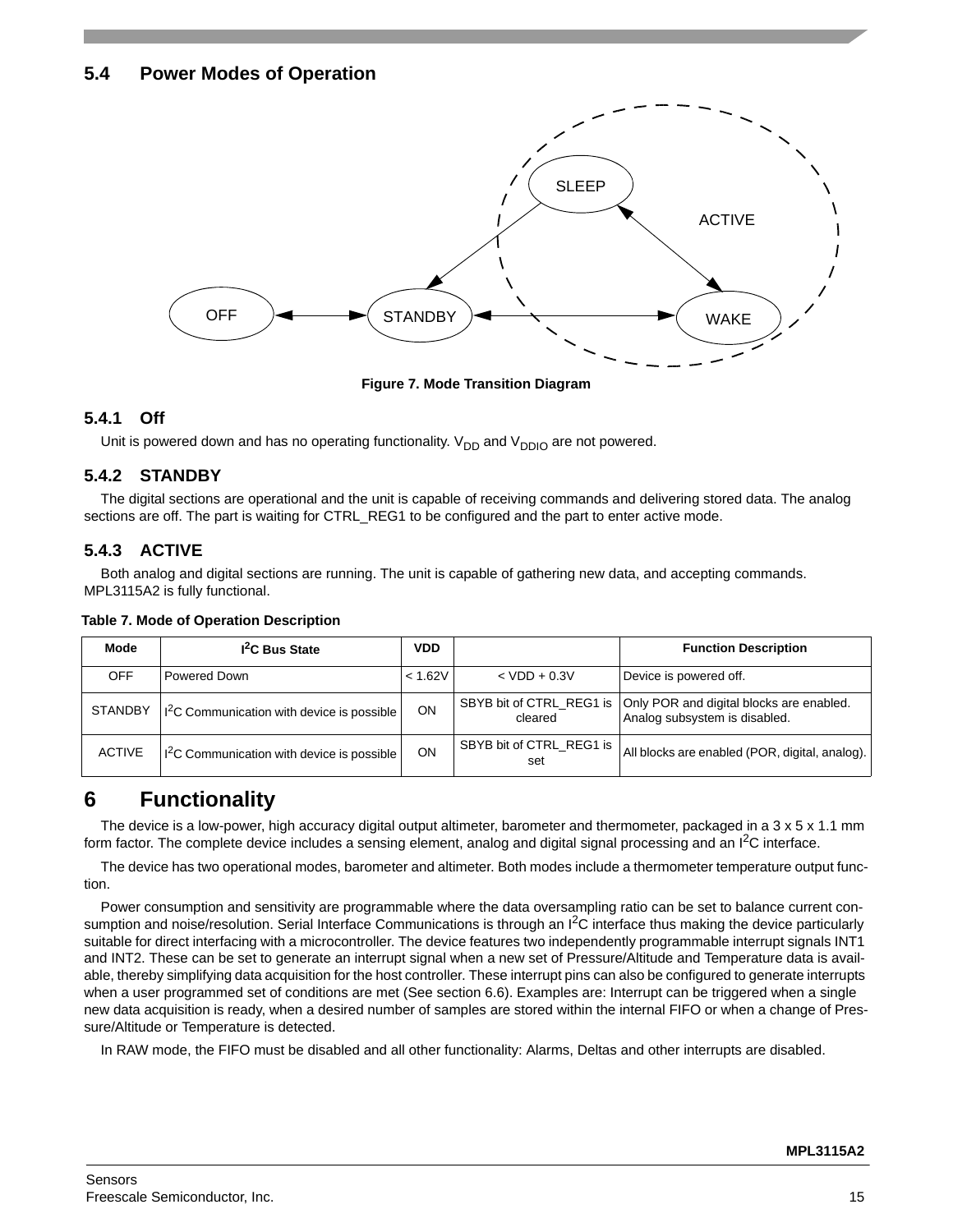# <span id="page-15-0"></span>**6.1 Factory Calibration**

The device is factory calibrated for sensitivity, offset for both Temperature and Pressure measurements. Trim values are stored, on-chip, in Non-Volatile Memory (NVM). In normal use, further calibration is not necessary; however, in order to realize the highest possible accuracy, the device allows the user to override the factory set offset values after power-up. The user adjustments are stored in volatile registers. The factory calibration values are not affected, and are always used by default on powerup.

# <span id="page-15-1"></span>**6.2 Barometer/Altimeter Function**

The mode of operation of the device can be selected as Barometer or Altimeter. The internal sensor gives an absolute pressure signal. The absolute pressure signal is processed to provide a scaled pressure or an altitude, depending on the mode selected. The combination of a high performance sensor and the signal processing enable resolution of pressures below 1 Pa and altitude resolution of better than 1 Ft / 0.3m at sea level.

When in Barometer mode, all pressure related data is reported as 20-bit unsigned data in Pascals. When in Altimeter mode, all pressure data is converted to equivalent altitude, based on the US standard atmosphere and then stored as 20-bit 2's complement value in meters and fractions of a meter.

# **6.2.1 Barometric Input**

In order to accurately determine the altitude by pressure, a facility is provided to input the local barometric pressure correction. The default value is 101,326 Pa since the register is in units of 2 Pascals per LSB.

# <span id="page-15-2"></span>**6.3 Temperature Function**

The unit contains a high resolution temperature sensor that provides data to the user via a 16-bit data register, as well as for internal compensation of the pressure sensor.

# <span id="page-15-3"></span>**6.4 Autonomous Data Acquisition**

The unit can be programmed to periodically capture Altitude/Pressure and Temperature data. Up to 32 data acquisitions can be stored in the internal FIFO. The interval between acquisitions is programmable from 1 second to 9 hours.

Data: (Up to 32 samples over 12 days). The unit can also be programmed to make a single reading and then go to standby mode.

# <span id="page-15-4"></span>**6.5 FIFO**

A 32 sample FIFO is incorporated to minimize the overhead of collecting multiple data samples. The FIFO stores both Temperature and Pressure/Altitude data. The device can be programmed to autonomously collect data at programmed intervals and store the data in the FIFO. FIFO interrupts can be triggered by watermark full or data contention (FIFO GATE) events.

# <span id="page-15-5"></span>**6.6 External Interrupts**

Two independent interrupt out pins are provided. The configuration of the pins are programmable (polarity, open drain or pushpull.) Any one of the internal interrupt sources can be routed to either pin.

# **6.6.1 Reach Target Threshold Pressure/Altitude (SRC\_PTH)**

The interrupt flag is set on reaching the value stored in the Pressure/Altitude target register. Additionally, a window value provides the ability to signal when the target is nearing from either above or below the value in the Pressure/Altitude target register. When in barometer mode, these values represent pressures rather than altitudes.

Examples:

- Set Altitude alert to 3000m and window value to 100m, interrupt is asserted passing 2900m, 3000m, and 3100m.
- Set Pressure alert to 100.0 kPa and window value to 5 kPa, interrupt can be sent passing 95 kPa, 100 kPa and 105 kPa.

Note: When the window value is set to 0 then the interrupt will only be generated when reaching or crossing the target value.

# **6.6.2 Reach Window Target Pressure/Altitude (SRC\_PW)**

The interrupt flag is set when the pressure/altitude value is within the window defined by the following formula:

$$
Window = P_TGT_{MSB,LSB} \pm P_WND_{MSB,LSB}
$$

Note: No interrupt is generated if the P\_WND value is set to 0.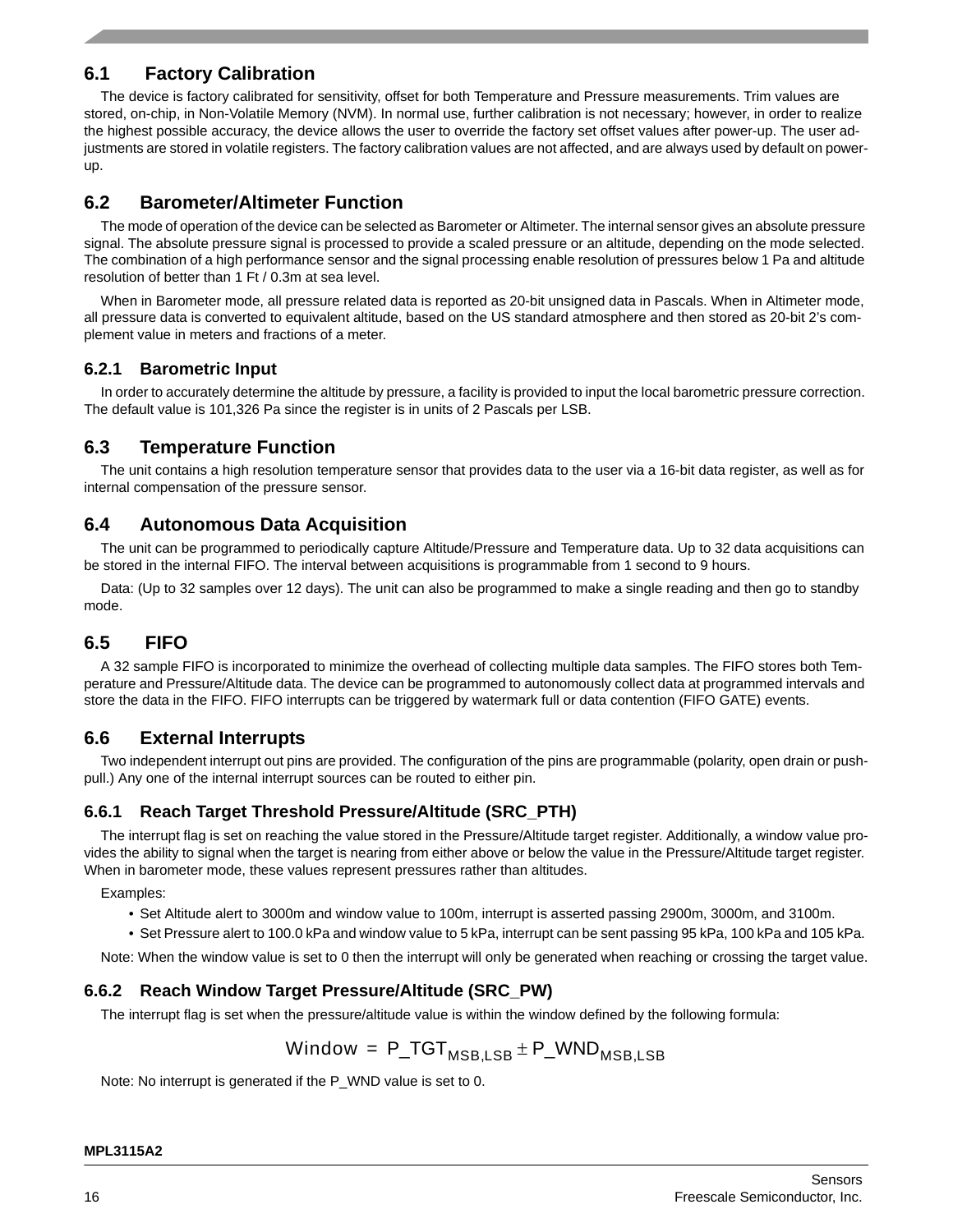# **6.6.3 Reach Target Threshold Temperature (SRC\_TTH)**

Interrupt flag is set on reaching the value stored in the Temperature target register. Additionally a window value provides ability to signal when the target is nearing from either above or below the value in the Temperature target register.

Note: When the window value is set to 0 then the interrupt will only be generated when reaching or crossing the target value.

## **6.6.4 Reach Window Target Temperature (SRC\_TW)**

The interrupt flag is set when the temperature value is within the window defined by the following formula:

$$
\text{Window} = T_TGT \pm T\_WND
$$

Note: No interrupt is generated if the T\_WND value is set to 0.

## **6.6.5 Pressure/Altitude Change (SRC\_PCHG)**

Interrupt flag is set if sequential Pressure/Altitude acquisitions exceed value stored in Pressure/Altitude window value register.

# **6.6.6 Temperature Change (SRC\_TCHG)**

Interrupt flag is set if sequential Temperature acquisitions exceed the value stored in Pressure/Altitude window value register.

## **6.6.7 Data Ready**

Interrupt flag is set when new data or a data overwrite event has occurred. PTOW and/or PTDR (DR\_STATUS register) must be set for an interrupt to be generated.

## **6.6.8 FIFO Event**

Interrupt flag is set when either an overflow or watermark event has occurred. For more information please see section 7.3.

# <span id="page-16-0"></span>**6.7 Pressure/Altitude and Temperature Delta**

Registers show the differences from the last Pressure/Altitude and Temperature samples.

# <span id="page-16-1"></span>**6.8 Min/Max Data Value Storage**

Registers record the minimum and maximum Pressure/Altitude and Temperature.

# <span id="page-16-2"></span>**6.9 Digital Interface**

The registers embedded inside the device are accessed through an  $I^2C$  serial interface.

#### **Table 8. Serial Interface Pin Description**s

| <b>Name</b> | <b>Description</b>            |
|-------------|-------------------------------|
| SCL         | 1 <sup>2</sup> C Serial Clock |
| SDA         | Il <sup>2</sup> C Serial Data |

There are two signals associated with the I<sup>2</sup>C bus: the Serial Clock Line (SCL) and the Serial Data line (SDA). The latter is a bidirectional line used for sending and receiving the data to/from the interface. External pull-up resistors connected to  $V_{DD}$  are expected for SDA and SCL. When the bus is free both the lines are high. The  $I^2C$  interface is compliant with fast mode (400 kHz), and normal mode (100 kHz)  $I^2C$  standards

# **6.9.1 I2C Operation**

The transaction on the bus is started through a start condition (START) signal. START condition is defined as a HIGH to LOW transition on the data line while the SCL line is held HIGH. After START has been transmitted by the master, the bus is considered busy. The next byte of data transmitted after START contains the slave address in the first 7 bits, and the eighth bit tells whether the master is receiving data from the slave or transmitting data to the slave. When an address is sent, each device in the system compares the first seven bits after a start condition with its address. If they match, the device considers itself addressed by the master. The ninth clock pulse, following the slave address byte (and each subsequent byte) is the acknowledge (ACK). The transmitter must release the SDA line during the ACK period. The receiver must then pull the data line low so that it remains stable low during the high period of the acknowledge clock period.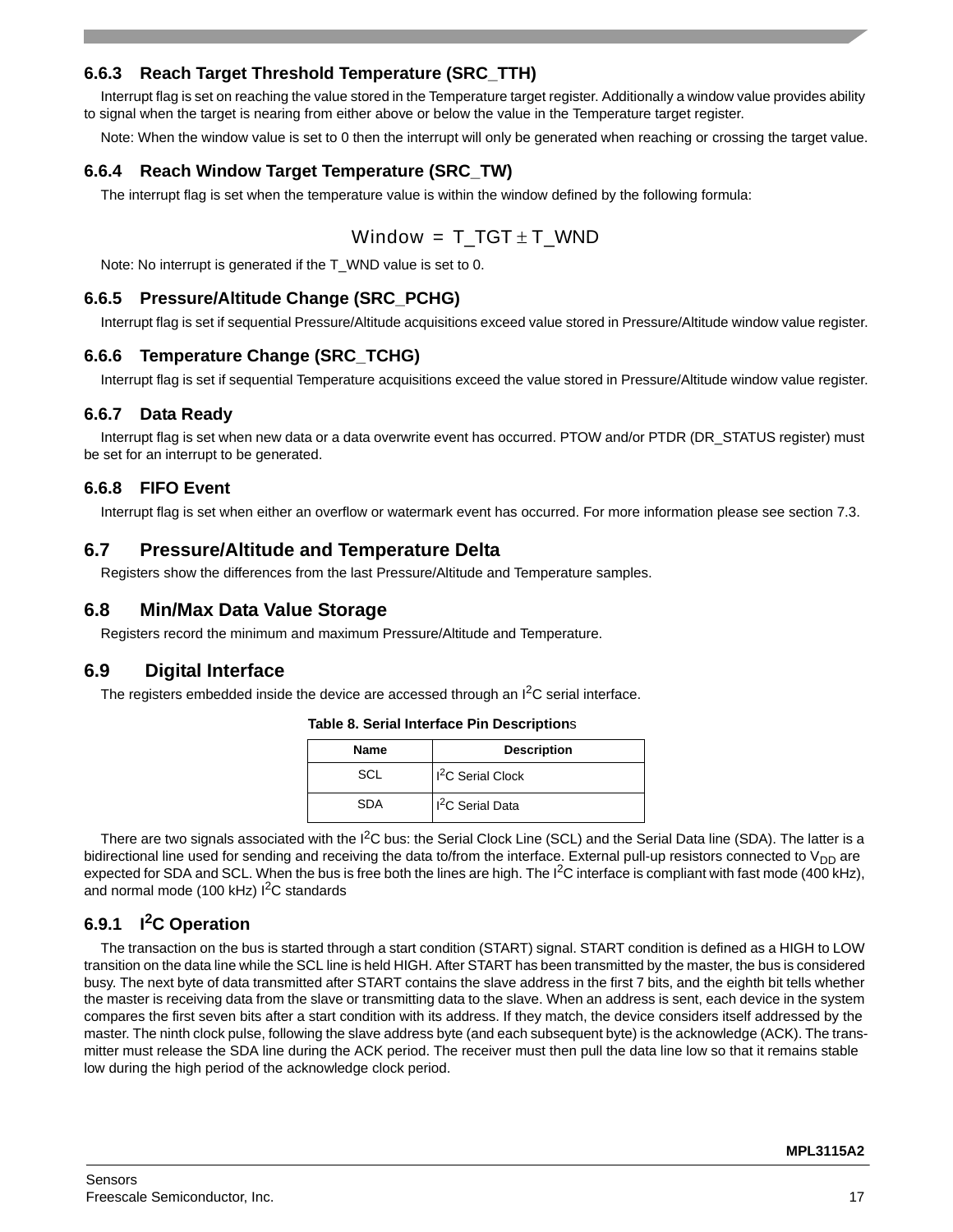The number of bytes per transfer is unlimited. If the master can't receive another complete byte of data until it has performed some other function, it can hold the clock line, SCL low to force the transmitter into a wait state. Data transfer only continues when the master is ready for another byte and releases the clock line.

A low to high transition on the SDA line while the SCL line is high is defined as a stop condition (STOP). A data transfer is always terminated by a STOP. A master may also issue a repeated START during a data transfer. Device expects repeated STARTs to be used to randomly read from specific registers.

The standard 7-bit I<sup>2</sup>C slave address is 0x60 or 1100000. 8-bit read is 0xC1, 8-bit write is 0xC0.

Consult factory for alternate addresses. For further information and examples, please read application note AN4519 Sensor I<sup>2</sup>C Setup and FAQ.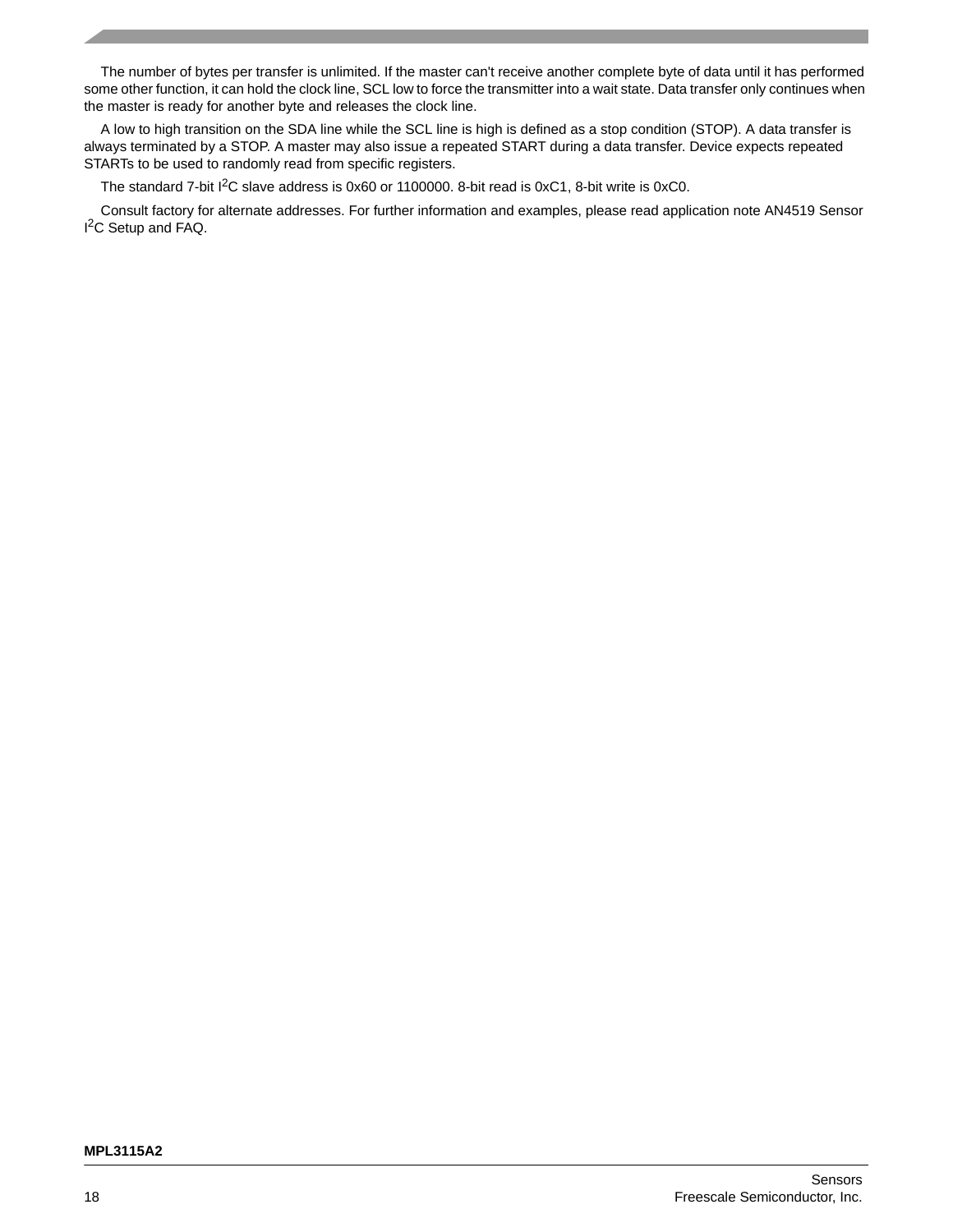# <span id="page-18-0"></span>**7 Register Descriptions**

# **Table 9. Register Address Map**

| Register<br><b>Address</b> | <b>Name</b>                                                     | Reset | Reset<br>when<br><b>STBY</b><br>to<br><b>Active</b> | <b>Type</b>  |                                                 | <b>Auto-Increment</b><br><b>Address</b>           |                                                           | <b>Comment</b>                                               |
|----------------------------|-----------------------------------------------------------------|-------|-----------------------------------------------------|--------------|-------------------------------------------------|---------------------------------------------------|-----------------------------------------------------------|--------------------------------------------------------------|
| 0x00                       | Sensor Status Register<br>$(STATUS)^{(1)(2)}$                   | 0x00  | Yes                                                 | $\mathsf{R}$ | 0x01                                            |                                                   | Alias for DR_STATUS or F_STATUS                           |                                                              |
| 0x01                       | Pressure Data Out MSB<br>(OUT P MSB) <sup>(1)(2)</sup>          | 0x00  | Yes                                                 | R            | 0x02                                            | 0x01                                              | Bits 12-19 of 20-bit<br>real-time Pressure<br>sample.     | Root pointer to<br>Pressure and<br>Temperature FIFO<br>data. |
| 0x02                       | Pressure Data Out CSB<br>$(OUT_P_CSB)^{(1)(2)}$                 | 0x00  | Yes                                                 | $\mathsf{R}$ |                                                 | 0x03                                              |                                                           | Bits 4-11 of 20-bit real-time Pressure sample                |
| 0x03                       | Pressure Data Out LSB<br>$(OUT_P _LSB)^{(1)(2)}$                | 0x00  | Yes                                                 | R            |                                                 | 0x04                                              |                                                           | Bits 0-3 of 20-bit real-time Pressure sample                 |
| 0x04                       | Temperature Data Out MSB<br>$(OUT_T_MSB)^{(1)(2)}$              | 0x00  | Yes                                                 | $\mathsf{R}$ |                                                 | 0x05                                              |                                                           | Bits 4-11 of 12-bit real-time Temperature<br>sample          |
| 0x05                       | Temperature Data Out LSB<br>(OUT T LSB) $(1)(2)$                | 0x00  | Yes                                                 | $\mathsf{R}$ |                                                 | 0x00                                              |                                                           | Bits 1-3 of 12-bit real-time Temperature<br>sample           |
| 0x06/0x00                  | Sensor Status Register<br>$(DR\_STATUS)^{(\bar{1})(2)}$         | 0x00  | Yes                                                 | R            |                                                 | 0x07                                              |                                                           | Data Ready status information                                |
| 0x07                       | Pressure Data Out Delta MSB<br>$(OUT_P_DELTA MSB)^{(1)(2)}$     | 0x00  | Yes                                                 | $\mathsf{R}$ |                                                 | 0x08<br>Bits 12-19 of 20-bit Pressure change data |                                                           |                                                              |
| 0x08                       | Pressure Data Out Delta CSB<br>$(OUT_P_DELTA_CSB)^{(1)(2)}$     | 0x00  | Yes                                                 | R            | 0x09                                            |                                                   | Bits 4-11 of 20-bit Pressure change data                  |                                                              |
| 0x09                       | Pressure Data Out Delta LSB<br>$(OUT_P_DELTA_LSB)^{(1)(2)}$     | 0x00  | Yes                                                 | R            | 0x0A<br>Bits 0-3 of 20-bit Pressure change data |                                                   |                                                           |                                                              |
| 0x0A                       | Temperature Data Out Delta MSB<br>$(OUT_T_DELTA_MSB)^{(1)(2)}$  | 0x00  | Yes                                                 | $\mathsf{R}$ |                                                 | 0x0B                                              | Bits 4-11 of 12-bit Temperature change data               |                                                              |
| 0x0B                       | Temperature Data Out Delta LSB<br>$(OUT_T_DELT_A_LSB)^{(1)(2)}$ | 0x00  | Yes                                                 | $\mathsf{R}$ |                                                 | 0x06                                              |                                                           | Bits 0-3 of 12-bit Temperature change data                   |
| 0x0C                       | Device Identification Register<br>$(WHO$ AM I)                  | 0xC4  | No                                                  | $\mathsf{R}$ |                                                 | 0x0D                                              |                                                           | <b>Fixed Device ID Number</b>                                |
| 0x0D                       | FIFO Status Register<br>$(F\_STATUS)^{(1)(2)}$                  | 0x00  | Yes                                                 | $\mathsf{R}$ |                                                 | 0x0E                                              |                                                           | FIFO Status: No FIFO event detected                          |
| 0X0E/0x01                  | FIFO 8-bit Data Access<br>$(F\_DATA)^{(1)(2)}$                  | 0x00  | Yes                                                 | $\mathsf{R}$ | 0x0E                                            |                                                   |                                                           | FIFO 8-bit data access                                       |
| 0x0F                       | FIFO Setup Register<br>$(F\_SETUP)^{(1)(3)}$                    | 0x00  | No                                                  | R/W          |                                                 | 0x10                                              |                                                           | FIFO setup                                                   |
| 0x10                       | <b>Time Delay</b><br>Register(TIME_DLY) <sup>(1)(2)</sup>       | 0x00  | Yes                                                 | ${\sf R}$    |                                                 | 0x11                                              |                                                           | Time since FIFO overflow                                     |
| 0x11                       | System Mode Register<br>$(SYSMOD)^{(2)}$                        | 0x00  | Yes                                                 | ${\sf R}$    |                                                 | 0x12                                              |                                                           | Current system mode                                          |
| 0x12                       | Interrupt Source Register<br>$(INT_SOWRCE)^{(1)}$               | 0x00  | No                                                  | ${\sf R}$    |                                                 | 0x13                                              |                                                           | Interrupt status                                             |
| 0x13                       | PT Data Configuration Register<br>$(PT\_DATA\_CFG)^{(1)(3)}$    | 0x00  | No                                                  | R/W          |                                                 | 0x14                                              |                                                           | Data event flag configuration                                |
| 0x14                       | <b>BAR Input in MSB</b><br>$(BAR_IN_MSB)^{(1)(3)}$              | 0xC5  | No                                                  | R/W          |                                                 | 0x15                                              |                                                           | Barometric input for Altitude calculation<br>bits 8-15       |
| 0x15                       | <b>BAR Input in LSB</b><br>$(BAR_IN_LSB)^{(1)(3)}$              | 0xE7  | No                                                  | R/W          |                                                 | 0x16                                              | Barometric input for Altitude calculation bits<br>$0 - 7$ |                                                              |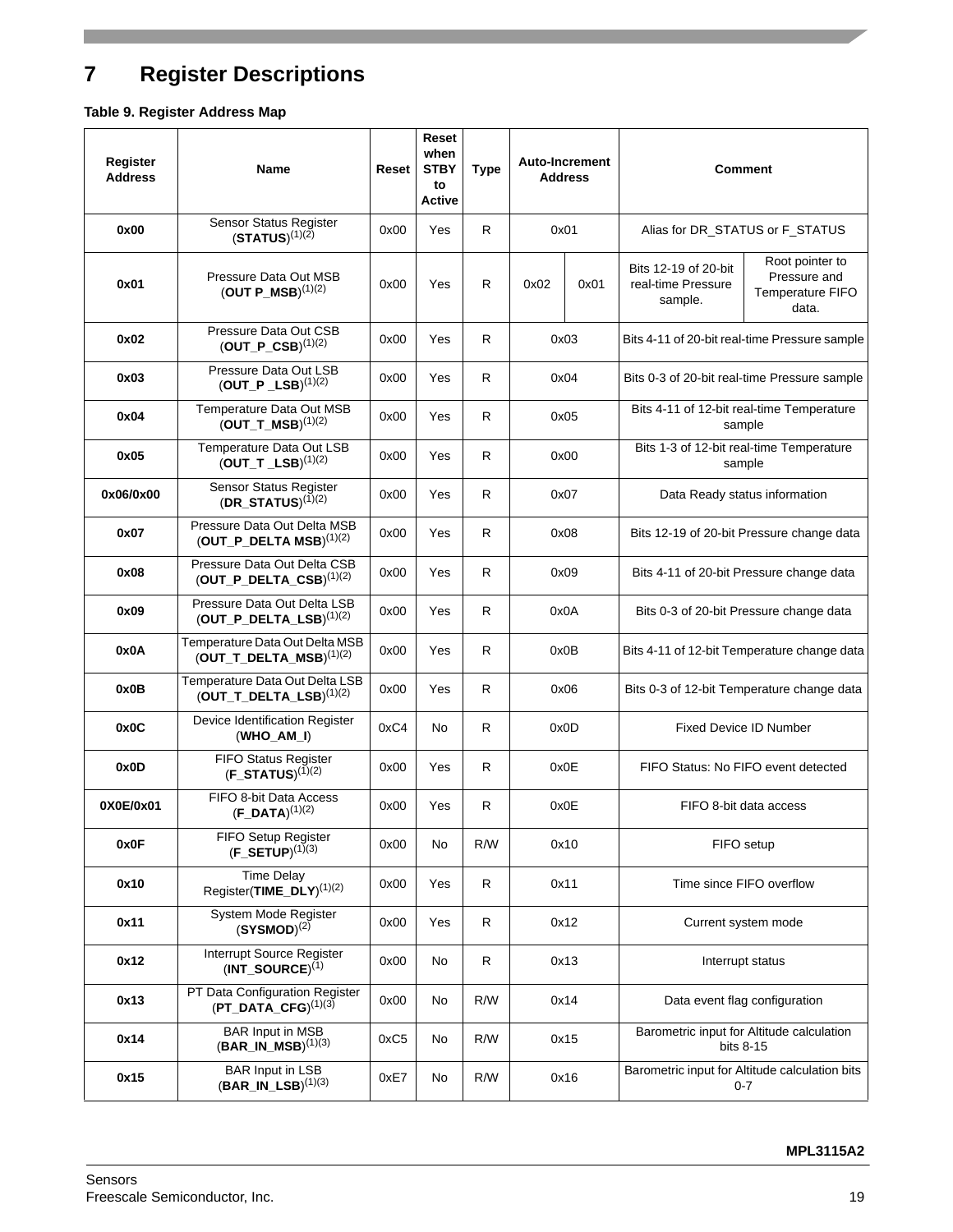**Table 9. Register Address Map**

| 0x16 | Pressure Target MSB<br>(P TGT MSB) $^{(1)(3)}$                      | 0x00 | No | R/W | 0x17 | Pressure/Altitude target value bits 8-15    |
|------|---------------------------------------------------------------------|------|----|-----|------|---------------------------------------------|
| 0x17 | Pressure Target LSB<br>$(P_TGT_LSB)^{(1)(3)}$                       | 0x00 | No | R/W | 0x18 | Pressure/Altitude target value bits 0-7     |
| 0x18 | Temperature Target (T_TGT) <sup>(1)(3)</sup>                        | 0x00 | No | R/W | 0x19 | Temperature target value                    |
| 0x19 | Pressure/Altitude Window MSB<br>$(P_WWD_MSB)^{(1)(3)}$              | 0x00 | No | R/W | 0x1A | Pressure/Altitude window value<br>bits 8-15 |
| 0x1A | Pressure/Altitude Window LSB<br>$(P_WWD_LSB)^{(1)(3)}$              | 0x00 | No | R/W | 0X1B | Pressure/Altitude window value<br>bits 0-7  |
| 0X1B | Temperature Window<br>$(T_{WND})^{(1)(3)}$                          | 0x00 | No | R/W | 0x1C | Temperature window value                    |
| 0x1C | Minimum Pressure Data Out MSB<br>$(P_MIN_MSB)^{(1)(3)}$             | 0x00 | No | R/W | 0x1D | Minimum Pressure/Altitude bits 12-19        |
| 0x1D | Minimum Pressure Data Out CSB<br>$(P_MIN_CSB)^{(1)(3)}$             | 0x00 | No | R/W | 0x1E | Minimum Pressure/Altitude bits 4-11         |
| 0x1E | Minimum Pressure Data Out LSB<br>$(P_MIN_LSB)^{(1)(3)}$             | 0x00 | No | R/W | 0x1F | Minimum Pressure/Altitude bits 0-3          |
| 0x1F | Minimum Temperature Data Out<br>$MSB$ (T_MIN_MSB) <sup>(1)(3)</sup> | 0x00 | No | R/W | 0x20 | Minimum Temperature bits 8-15               |
| 0x20 | Minimum Temperature Data Out<br>$LSB (T_MIN_LSB)^{(1)(3)}$          | 0x00 | No | R/W | 0x21 | Minimum Temperature bits 0-7                |
| 0x21 | Maximum Pressure Data Out<br>$MSB (P_MAX_MSB)^{(1)(3)}$             | 0x00 | No | R/W | 0x22 | Maximum Pressure/Altitude bits 12-19        |
| 0x22 | Maximum Pressure Data Out<br>$CSB (P_MAX_CSB)^{(1)(3)}$             | 0x00 | No | R/W | 0x23 | Maximum Pressure/Altitude bits 4-11         |
| 0x23 | Maximum Pressure Data Out LSB<br>$(P_MAX_LSB)^{(1)(3)}$             | 0x00 | No | R/W | 0X24 | Maximum Pressure/Altitude bits 0-3          |
| 0X24 | Maximum Temperature Data Out<br>$MSB$ (T_MAX_MSB) <sup>(1)(3)</sup> | 0x00 | No | R/W | 0x25 | Maximum Temperature bits 8-15               |
| 0x25 | Maximum Temperature Data Out<br>LSB $(T_MAX_LSB)^{(1)(3)}$          | 0x00 | No | R/W | 0x26 | Maximum Temperature bits 0-7                |
| 0x26 | Control Register 1<br>(CTRL REG1) $(1)(4)$                          | 0x00 | No | R/W | 0x27 | Modes, Oversampling                         |
| 0x27 | Control Register 2<br>$(CTRL\_REG2)^{(1)(4)}$                       | 0x00 | No | R/W | 0x28 | Acquisition time step                       |
| 0x28 | Control Register 3<br>$(CTRL\_REG3)^{(1)(4)}$                       | 0x00 | No | R/W | 0x29 | Interrupt pin configuration                 |
| 0x29 | Control Register 4<br>$(CTRL\_REG4)^{(1)(4)}$                       | 0x00 | No | R/W | 0x2A | Interrupt enables                           |
| 0x2A | Control Register 5<br>$(CTRL\_REGS)^{(1)(4)}$                       | 0x00 | No | R/W | 0x2B | Interrupt output pin assignment             |
| 0x2B | Pressure Data User Offset<br>Register (OFF_P)                       | 0x00 | No | R/W | 0x2C | Pressure data offset                        |
| 0x2C | Temperature Data User Offset<br>Register (OFF_T)                    | 0x00 | No | R/W | 0x2D | Temperature data offset                     |
| 0x2D | Altitude Data User Offset Register<br>$(OFF_H)$                     | 0x00 | No | R/W | 0x0C | Altitude data offset                        |

1. Register contents are preserved when transitioning from "ACTIVE" to "STANDBY" mode.

2. Register contents are reset when transitioning from "STANDBY" to "ACTIVE" mode.

3. Register contents can be modified anytime in "STANDBY" or "ACTIVE" mode.

4. Modification of this register's contents can only occur when device in "STANDBY" mode except the SBYB, OST and RST bit fields in CTRL\_REG1 register.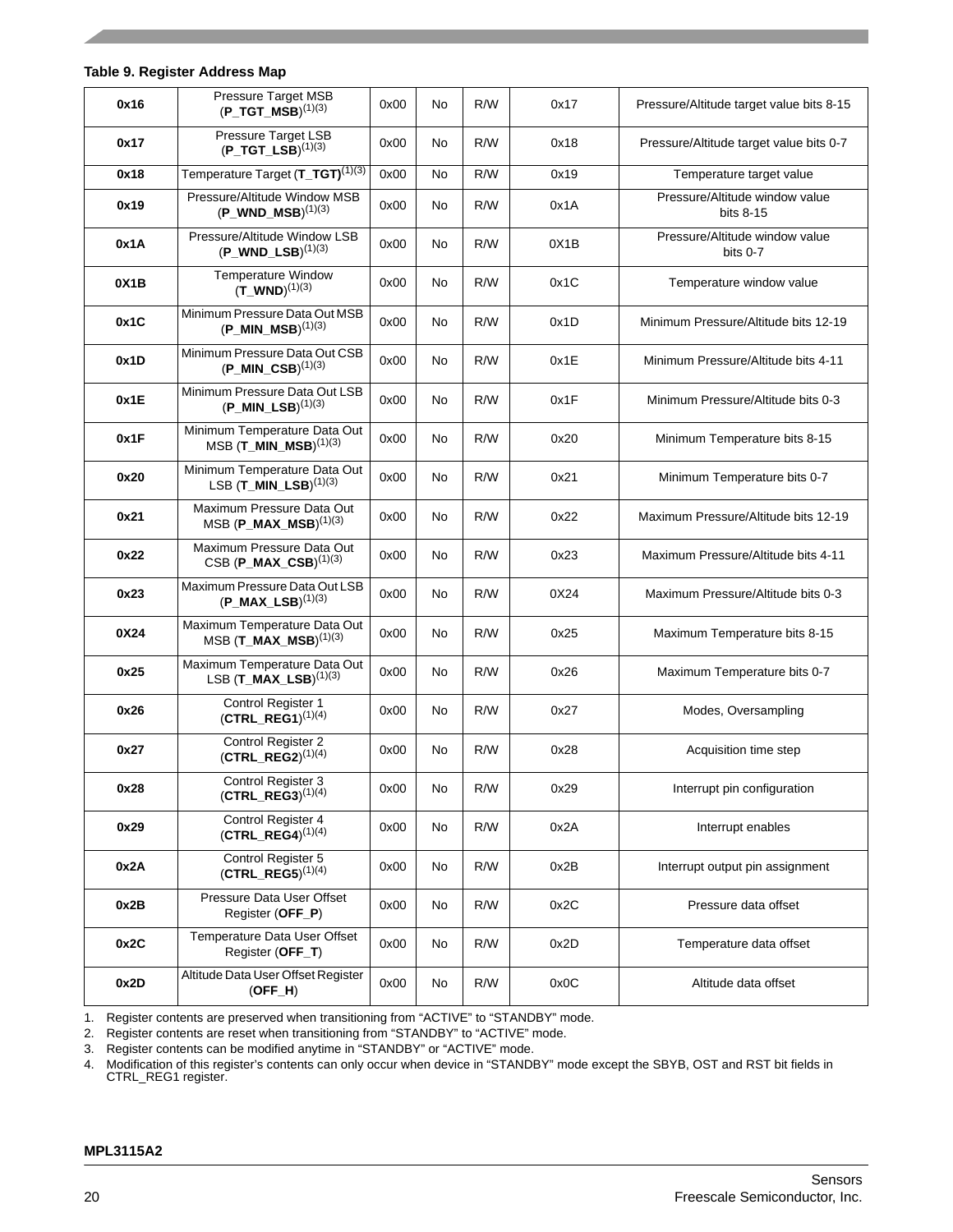## **Table 10. Register Address Map with FIFO Modes(1)**

| Register<br><b>Address</b>                    | <b>Name</b>                                                               | Reset<br>Value | Reset<br>when<br><b>STANDBY</b><br>to ACTIVE | <b>Type</b> | <b>Auto-Increment</b><br><b>Address</b> |      | <b>Comment</b>                                        |                                                              |  |  |  |  |
|-----------------------------------------------|---------------------------------------------------------------------------|----------------|----------------------------------------------|-------------|-----------------------------------------|------|-------------------------------------------------------|--------------------------------------------------------------|--|--|--|--|
| Registers: Area A (F_Mode = 0, FIFO disabled) |                                                                           |                |                                              |             |                                         |      |                                                       |                                                              |  |  |  |  |
| 0x00/<br>0x06                                 | Sensor Status Register (DR_STATUS)                                        | 0x00           | Yes                                          | R.          | 0x01                                    |      | DR STATUS                                             |                                                              |  |  |  |  |
| 0x01                                          | Pressure Data Out MSB (OUT P_MSB)                                         | 0x00           | Yes                                          | R           | 0x02                                    | 0x01 | Bits 12-19 of 20-bit<br>real-time Pressure<br>sample. | Root pointer to<br>Pressure and<br>Temperature<br>FIFO data. |  |  |  |  |
| 0x02                                          | Pressure Data Out CSB (OUT_P_CSB)                                         | 0x00           | Yes                                          | R.          |                                         | 0x03 | Bits 4-11 of 20-bit real-time Pressure<br>sample      |                                                              |  |  |  |  |
| 0x03                                          | Pressure Data Out LSB (OUT P LSB)                                         | 0x00           | Yes                                          | R.          |                                         | 0x04 | Bits 0-3 of 20-bit real-time Pressure<br>sample       |                                                              |  |  |  |  |
| 0x04                                          | Temperature Data Out MSB<br>(OUT_T_MSB)                                   | 0x00           | Yes                                          | R.          |                                         | 0x05 | Bits 4-11 of 12-bit real-time Temperature<br>sample   |                                                              |  |  |  |  |
| 0x05                                          | Temperature Data Out LSB<br>(OUT_T _LSB)                                  | 0x00           | Yes                                          | R           |                                         | 0x00 | Bits 0-3 of 12-bit real-time Temperature<br>sample    |                                                              |  |  |  |  |
|                                               | Registers: Area A (F_Mode > 0, FIFO in circular buffer or full stop mode) |                |                                              |             |                                         |      |                                                       |                                                              |  |  |  |  |
| 0x00/<br>0x0D                                 | Sensor Status Register (F_STATUS)                                         | 0x00           | Yes                                          | R.          | 0x01                                    |      | <b>F STATUS</b>                                       |                                                              |  |  |  |  |
| 0x01                                          | FIFO 8-bit Data Access (F_DATA)                                           | 0x00           | Yes                                          | R           | 0x01                                    |      | 0x01                                                  |                                                              |  |  |  |  |
| 0x02                                          | Read to Reserved Area returns 00                                          | 0x00           | N/A                                          | —           |                                         | 0x03 |                                                       |                                                              |  |  |  |  |
| 0x03                                          | Read to Reserved Area returns 00                                          | 0x00           | N/A                                          |             |                                         | 0x04 |                                                       |                                                              |  |  |  |  |
| 0x04                                          | Read to Reserved Area returns 00                                          | 0x00           | N/A                                          |             |                                         | 0x05 |                                                       |                                                              |  |  |  |  |
| 0x05                                          | Read to Reserved Area returns 00                                          | 0x00           | N/A                                          |             |                                         | 0x00 |                                                       |                                                              |  |  |  |  |

1. The Registers in Area A from 0x00 to 0x05 depend on the F\_MODE bit setting in FIFO Setup Register (F\_SETUP).

F\_MODE = 00, FIFO is disabled.

F\_MODE = 01 is circular buffer.

 $F_MODE = 10$  is full stop mode.

# <span id="page-20-0"></span>**7.1 Sensor Status**

# **7.1.1 Status (0x00)**

**Table 11. Alias for DR\_Status (0x06) or F\_Status (0x0D)**

| <b>FIFO Data Enabled Mode Bit Setting</b> |                           |
|-------------------------------------------|---------------------------|
| F MODE = $00^{(1)}$                       | $0x00 = DR_STATUS (0x06)$ |
| $F$ MODE $> 00$                           | $0x00 = F$ STATUS (0x0D)  |

1. The F\_MODE is defined in Section 7.3.3

The aliases allow the STATUS register to be read easily before reading the current Pressure/Altitude or Temperature data, delta Pressure/Altitude or Temperature data or FIFO data using register address auto-incrementing mechanism.

# **7.1.2 DR\_STATUS (0x06)**

The STATUS register provides the acquisition status information on a per sample basis, and reflects real-time updates to the OUT\_P and OUT\_T registers*.* The same STATUS register can be read through an alternate address.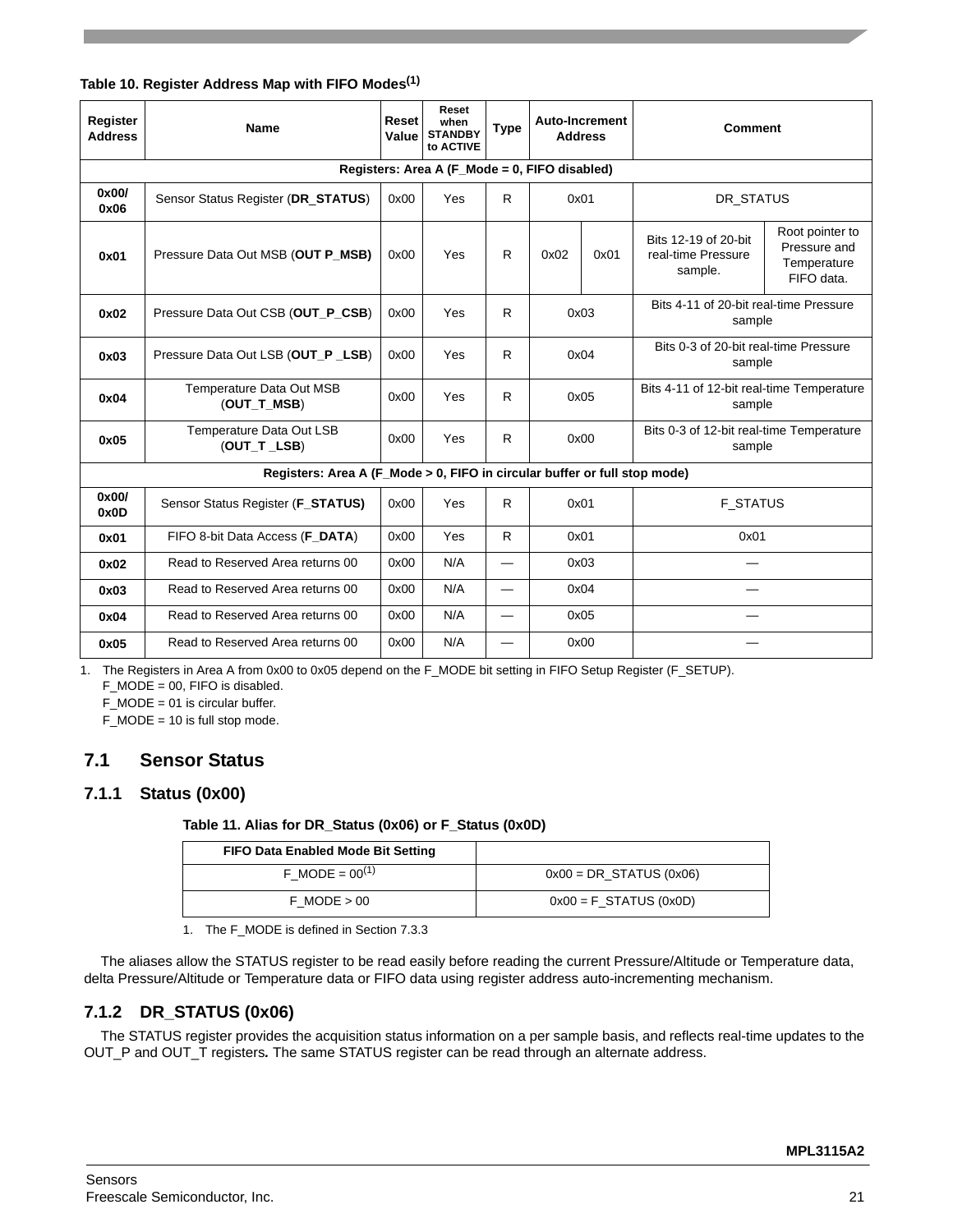## **7.1.2.1 Data Registers with F\_MODE = 00 (FIFO Disabled)**

When the FIFO subsystem data output register driver is disabled (F\_MODE = 00), the register indicates the real-time status information of the sample data.

### **Table 12. DR\_STATUS Register**

|       | <b>PTOW</b> | <b>POW</b> | <b>TOW</b> | <b>PTDR</b> | <b>PDR</b> | <b>TDR</b> |  |
|-------|-------------|------------|------------|-------------|------------|------------|--|
| W     |             |            |            |             |            |            |  |
| Reset |             |            |            |             |            |            |  |

#### **Table 13. DR\_STATUS Bit Descriptions**

| <b>Name</b> | <b>Description</b>                                                                                                                                                                                                                                                                                                                                                                                                                                                                                                                                                                                                                            |
|-------------|-----------------------------------------------------------------------------------------------------------------------------------------------------------------------------------------------------------------------------------------------------------------------------------------------------------------------------------------------------------------------------------------------------------------------------------------------------------------------------------------------------------------------------------------------------------------------------------------------------------------------------------------------|
| <b>PTOW</b> | Pressure/Altitude OR Temperature data overwrite. PTOW is set to 1 whenever new data is acquired before completing the<br>retrieval of the previous set. This event occurs when the content of at least one data register (i.e. OUT_P, OUT_T) has been<br>overwritten. PTOW is cleared when the high-bytes of the data (OUT_P_MSB or OUT_T_MSB) are read, when F_MODE is<br>zero. PTOW is cleared by reading F_DATA register when F_MODE > 0.<br>Default value: 0<br>0. No data overwrite has occurred<br>1: Previous Pressure/Altitude or Temperature data was overwritten by new Pressure/Altitude or Temperature data before it<br>was read |
| <b>POW</b>  | Pressure/Altitude data overwrite. POW is set to 1 whenever a new Pressure/Altitude acquisition is completed before the<br>retrieval of the previous data. When this occurs the previous data is overwritten. POW is cleared anytime OUT_P_MSB<br>register is read, when F_MODE is zero. POW is cleared by reading F_DATA register when F_MODE > 0.<br>Default value: 0<br>0: No data overwrite has occurred<br>1: Previous Pressure/Altitude data was overwritten by new Pressure/Altitude data before it was read                                                                                                                            |
| <b>TOW</b>  | Temperature data overwrite. TOW is set to 1 whenever a new Temperature acquisition is completed before the retrieval of<br>the previous data. When this occurs the previous data is overwritten. TOW is cleared anytime OUT_T_MSB register is read,<br>when $F_MODE$ is zero. TOW is cleared by reading $F_DATA$ register when $F_MODE > 0$ .<br>Default value: 0<br>0. No data overwrite has occurred<br>1: Previous Temperature data was overwritten by new Temperature data before it was read                                                                                                                                             |
| <b>PTDR</b> | Pressure/Altitude OR Temperature data ready. PTDR signals that a new acquisition for either Pressure/Altitude or<br>Temperature is available. PTDR is cleared anytime OUT_P_MSB or OUT_T_MSB register is read, when F_MODE is zero.<br>PTDR is cleared by reading F_DATA register when F_MODE > 0.<br>Default value: 0<br>0: No new set of data ready<br>1: A new set of data is ready                                                                                                                                                                                                                                                        |
| <b>PDR</b>  | Pressure/Altitude new data available. PDR is set to 1 whenever a new Pressure/Altitude data acquisition is completed. PDR<br>is cleared anytime OUT_P_MSB register is read, when F_MODE is zero. PDR is cleared by reading F_DATA register when<br>$F$ MODE $> 0$ .<br>0: No new Pressure/Altitude data is available<br>1: A new set of Pressure/Altitude data is ready                                                                                                                                                                                                                                                                       |
| <b>TDR</b>  | Temperature new Data Available. TDR is set to 1 whenever a Temperature data acquisition is completed. TDR is cleared<br>anytime OUT_T_MSB register is read, when F_MODE is zero. TDR is cleared by reading F_DATA register when F_MODE<br>$> 0$ .<br>0: No new Temperature data ready<br>1: A new Temperature data is ready                                                                                                                                                                                                                                                                                                                   |

**PDR** and **POW** flag generation is required for the Pressure/Altitude event flag generator to be enabled (PDEFE = 1) in the PT Data Configuration Register (PT\_DATA\_CFG).

**TDR** and **TOW** flag generation is required for the Temperature event flag generator to be enabled (TDEFE = 1) in the PT Data Configuration Register (PT\_DATA\_CFG).

**PTDR** and **PTOW** flag generation requires the DREM event flag generator to be enabled in the PT Data Configuration Register (PT\_DATA\_CFG).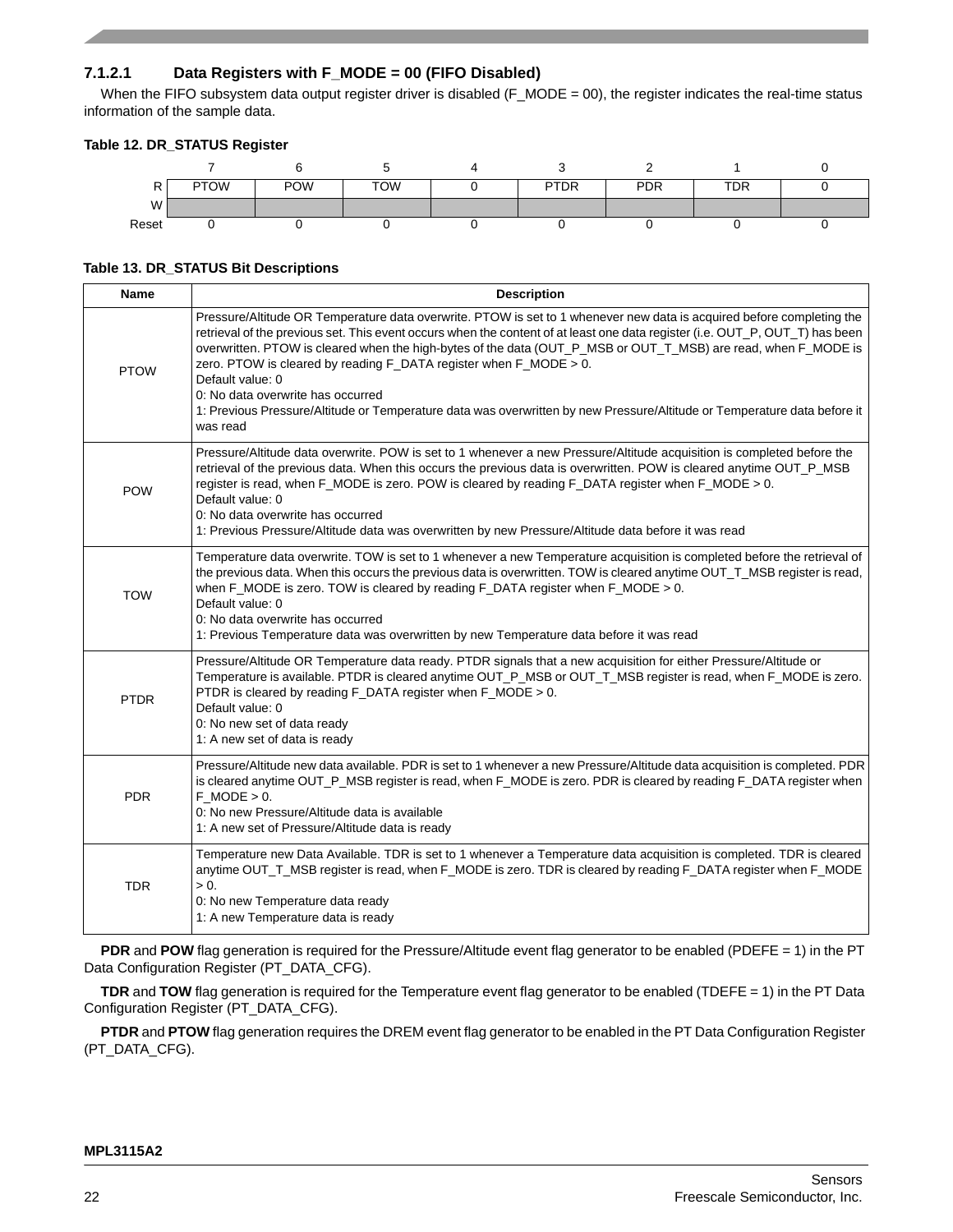# **7.1.3 OUT\_P\_MSB (0x01), OUT\_P\_CSB (0x02), OUT\_P\_LSB (0x03), OUT\_T\_MSB (0x04), OUT\_T\_LSB (0x05)**

The Altitude data is arranged as 20-bit 2's complement value in meters. The data is stored as meters with the 16 bits of OUT\_P\_MSB and OUT\_P\_CSB and with fractions of a meter stored in bits 7-4 of OUT\_P\_LSB. Be aware that the fractional bits are not signed, therefore, they are not represented in 2's complement.

The Pressure data is arranged as 20-bit unsigned data in Pascals. The first 18 bits are located in OUT\_P\_MSB, OUT\_P\_CSB and bits 7-6 of OUT\_P\_LSB. The 2 bits in position 5-4 of OUT\_P\_LSB represent the fractional component.

When RAW bit is set (CTRL\_REG1), then the RAW value is stored in all 24 bits of OUT\_P\_MSB, OUT\_P\_CSB and OUT\_P\_LSB.

The Temperature data is arranged as 12-bit 2's complement value in degrees C. The 8 bits of OUT\_T\_MSB representing degrees and with fractions of a degree are stored in 4 bits in position 7-4 of OUT\_T\_LSB. Be aware that the fractional bits are not signed, therefore, they are not represented in 2's complement. When RAW is selected then the RAW value is stored in all 16 bits of OUT\_T\_MSB and OUT\_T\_LSB.

The sample data output registers store the current sample data if the FIFO data output register driver is disabled, but if the FIFO data output register driver is enabled, the sample data output registers point to the head of the FIFO buffer which contains the previous Pressure/Altitude and Temperature data samples.

#### **7.1.3.1 Data Registers with F\_MODE = 00**

The DR\_STATUS register, OUT\_P\_MSB, OUT\_P\_CSB, OUT\_P\_LSB, OUT\_T\_MSB, and OUT\_T\_LSB are stored in the autoincrementing address range of 0x00 to 0x05. This allows the host controller to read the status register followed by the 20-bit Pressure/Altitude and 12-bit Temperature in a 6 byte  $1^2C$  transaction.

#### **Table 14. OUT\_P\_MSB Register**

| D<br>$\mathbf{I}$ | PD <sub>19</sub> | <b>PD18</b> | <b>PD17</b> | <b>PD16</b> | <b>PD15</b> | <b>PD14</b> | PD13 | <b>PD12</b> |
|-------------------|------------------|-------------|-------------|-------------|-------------|-------------|------|-------------|
| W                 |                  |             |             |             |             |             |      |             |
| Reset             |                  |             |             |             |             |             |      |             |

### **Table 15. OUT\_P\_CSB Register**

|       | <b>PD11</b> | <b>PD10</b> | PD <sub>9</sub> | PD <sub>8</sub> | PD7 | PD <sub>6</sub> | PD <sub>5</sub> | PD <sub>4</sub> |
|-------|-------------|-------------|-----------------|-----------------|-----|-----------------|-----------------|-----------------|
| W     |             |             |                 |                 |     |                 |                 |                 |
| Reset |             |             |                 |                 |     |                 |                 |                 |

#### **Table 16. OUT\_P\_LSB Register**

| D<br>., | PD <sub>3</sub> | PD <sub>2</sub> | D <sub>D</sub> 1<br>◡ | P <sub>D</sub> <sub>0</sub> |  |  |  |
|---------|-----------------|-----------------|-----------------------|-----------------------------|--|--|--|
| W       |                 |                 |                       |                             |  |  |  |
| Reset   |                 |                 |                       |                             |  |  |  |

#### **Table 17. OUT\_T\_MSB Register**

|       | <b>TD11</b> | <b>TD10</b> | TD9 | TD <sub>8</sub> | TD7 | TD6 | TD5 | TD <sub>4</sub> |
|-------|-------------|-------------|-----|-----------------|-----|-----|-----|-----------------|
| W     |             |             |     |                 |     |     |     |                 |
| Reset |             |             |     |                 |     |     |     |                 |

#### **Table 18. OUT\_T\_LSB Register**

| -     | <b>TD2</b><br>്ധ | <b>TD2</b><br>ື້ | TD <sub>1</sub><br>້ | T <sub>D</sub> <sub>0</sub> |  |  |
|-------|------------------|------------------|----------------------|-----------------------------|--|--|
| M     |                  |                  |                      |                             |  |  |
| Reset |                  |                  |                      |                             |  |  |

If the FIFO data output register driver is enabled (F\_MODE > 00), register 0x01 points to the FIFO read pointer, while registers 0x02, 0x03, 0x04, 0x05, return a value of zero when read.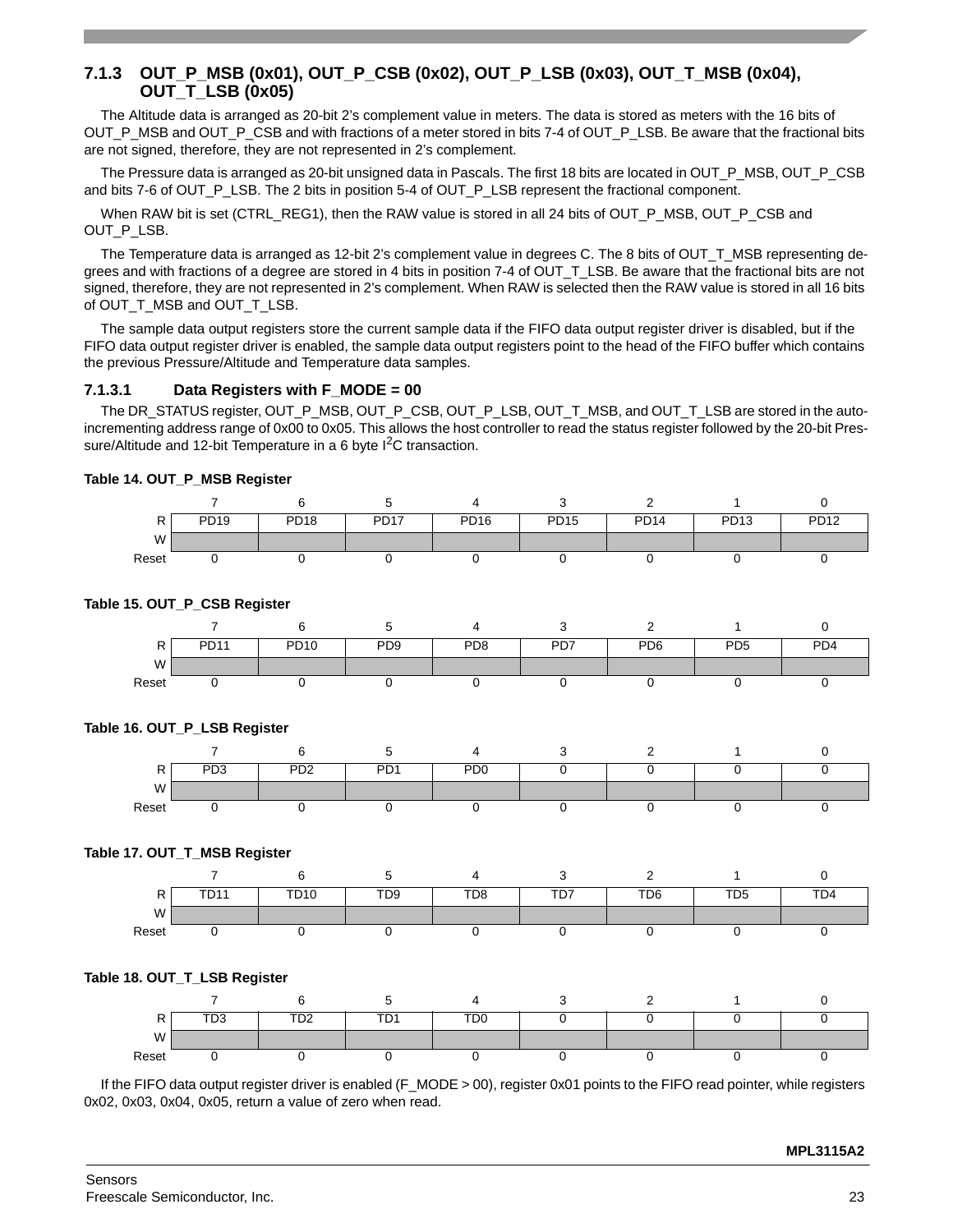# **7.1.4 OUT\_P\_DELTA\_MSB (0x07), OUT\_P\_DELTA\_CSB (0x08), OUT\_P\_DELTA\_LSB (0x09), OUT\_T\_ DELTA\_MSB (0x0A), OUT\_T\_DELTA\_LSB (0x0B)**

Differences from last Pressure/Altitude and Temperature samples.

The Altitude data is arranged as 20-bit 2's complement value in meters. Stored as meters with the 16 bits of OUT\_P\_DELTA\_MSB and OUT\_P\_DELTA\_CSB and with fractions of a meter stored in 4 bits in position 7-4 of OUT\_P\_DELTA\_LSB.

The Pressure is arranged as 20-bit 2's complement value in Pascals. The first 18 bits are located in OUT\_P\_DELTA\_MSB, OUT\_P\_DELTA\_CSB and bits 7-6 of OUT\_P\_DELTA\_LSB. The 2 bits in position 5-4 of OUT\_P\_DELTA\_LSB represent the fractional component.

The Temperature data is arranged as 12-bit values in degrees C. The 8 bits of OUT\_T\_DELTA\_MSB representing degrees and with fractions of a degree stored in 4 bits in position 7-4 of OUT\_T\_DELTA\_LSB.

In RAW mode, these registers are not used and their values are not updated.

Note: The OUT\_P\_DELTA, OUT\_T\_DELTA registers store the difference data information regardless of the state of the FIFO data output register driver bit, F\_MODE > 00.

#### **Table 19. OUT\_P\_DELTA \_MSB Register**

| D<br>'' | PDD <sub>19</sub> | PDD <sub>18</sub> | PDD <sub>17</sub> | PDD <sub>16</sub> | PDD <sub>15</sub> | PDD <sub>14</sub> | PDD <sub>13</sub> | PDD <sub>12</sub> |
|---------|-------------------|-------------------|-------------------|-------------------|-------------------|-------------------|-------------------|-------------------|
| W       |                   |                   |                   |                   |                   |                   |                   |                   |
| Reset   |                   |                   |                   |                   |                   |                   |                   |                   |

#### **Table 20. OUT\_P\_DELTA\_CSB Register**

|       | PDD <sub>11</sub> | PDD <sub>10</sub> | PDD <sub>9</sub> | PDD <sub>8</sub> | PDD7 | PDD <sub>6</sub> | PD <sub>D5</sub> | PD <sub>D</sub> 4 |
|-------|-------------------|-------------------|------------------|------------------|------|------------------|------------------|-------------------|
| W     |                   |                   |                  |                  |      |                  |                  |                   |
| Reset |                   |                   |                  |                  |      |                  |                  |                   |

#### **Table 21. OUT\_P\_DELTA\_LSB Register**

| ח<br>n. | TDD3 | TDD <sub>2</sub> | TDD1 | TDD <sub>0</sub> |  |  |
|---------|------|------------------|------|------------------|--|--|
| W       |      |                  |      |                  |  |  |
| Reset   |      |                  |      |                  |  |  |

#### **Table 22. OUT\_T\_DELTA \_MSB Register**

|       | TDD11 | TDD10 | TDD <sub>9</sub> | TDD <sub>8</sub> | TDD7 | TDD6 | TDD <sub>5</sub> | TDD4 |
|-------|-------|-------|------------------|------------------|------|------|------------------|------|
| W     |       |       |                  |                  |      |      |                  |      |
| Reset |       |       |                  |                  |      |      |                  |      |

#### **Table 23. OUT\_T\_DELTA\_LSB Register**

| . .   | <b>TDD2</b><br>טשע | TDD2 | TDD1 | <b>TDD0</b><br>・レレー |  |  |
|-------|--------------------|------|------|---------------------|--|--|
| W     |                    |      |      |                     |  |  |
| Reset |                    |      |      |                     |  |  |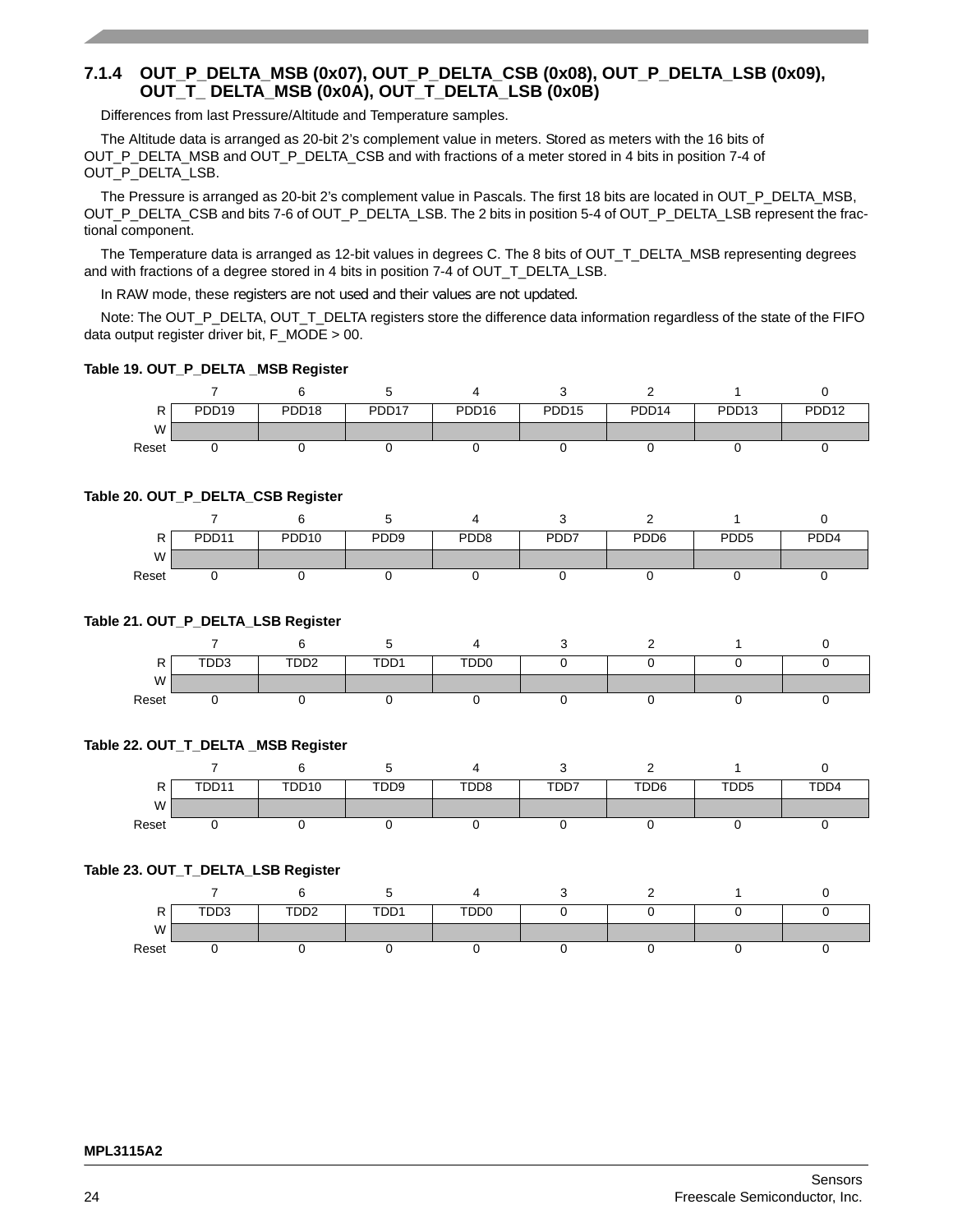# <span id="page-24-0"></span>**7.2 Device ID**

# **7.2.1 WHO\_AM\_I (0x0C)**

Device identification register. This register contains the device identifier which is set to 0xC4 by default. The value is factory programmed. Consult factory for custom alternate values.

#### **Table 24. WHO\_AM\_I Register**



# <span id="page-24-1"></span>**7.3 FIFO Setup**

## **7.3.1 F\_STATUS (0x0D)**

If the FIFO subsystem data output register driver is enabled, the status register indicates the current status information of the FIFO subsystem.

#### **Table 25. F**\_**STATUS**

|       | <b>OVF</b> | WMRK FLAG<br>- | F_CNT5 | F CNT4 | F CNT3 | F CNT <sub>2</sub> | F CNT1 | F CNTO |
|-------|------------|----------------|--------|--------|--------|--------------------|--------|--------|
| W     |            |                |        |        |        |                    |        |        |
| Reset |            |                |        |        |        |                    |        |        |

## **Table 26. FIFO Flag Event Descriptions**

| <b>F OVF</b> | <b>F WMRK FLAG</b> | <b>Event Description</b>                                                       |
|--------------|--------------------|--------------------------------------------------------------------------------|
|              |                    | <b>No FIFO overflow events detected.</b>                                       |
|              |                    | <b>FIFO overflow event detected.</b>                                           |
|              |                    | <b>INo FIFO watermark events detected.</b>                                     |
|              |                    | FIFO watermark event detected. FIFO sample count greater than watermark value. |

The F\_OVF and F\_WMRK\_FLAG flags remain asserted while the event source is still active, but the user can clear the FIFO interrupt bit flag in the interrupt source register (INT\_SOURCE) by reading the F\_STATUS register. Therefore the F\_OVF bit flag will remain asserted while the FIFO has overflowed and the F\_WMRK\_FLAG bit flag will remain asserted while the F\_CNT value is greater than then F\_WMRK value.

#### **Table 27. FIFO Sample Count Bit Descriptions**

| <b>Name</b>       | <b>Description</b>                                                                                                                                                                                                                                  |
|-------------------|-----------------------------------------------------------------------------------------------------------------------------------------------------------------------------------------------------------------------------------------------------|
| <b>F CNT[5:0]</b> | FIFO sample counter. F_CNT[5:0] bits indicate the number of samples currently stored in the FIFO buffer. Count<br>000000 indicates that the FIFO is empty.<br>Default value: 00 0000.<br>(000001 to 100000 indicates 1 to 32 samples stored in FIFO |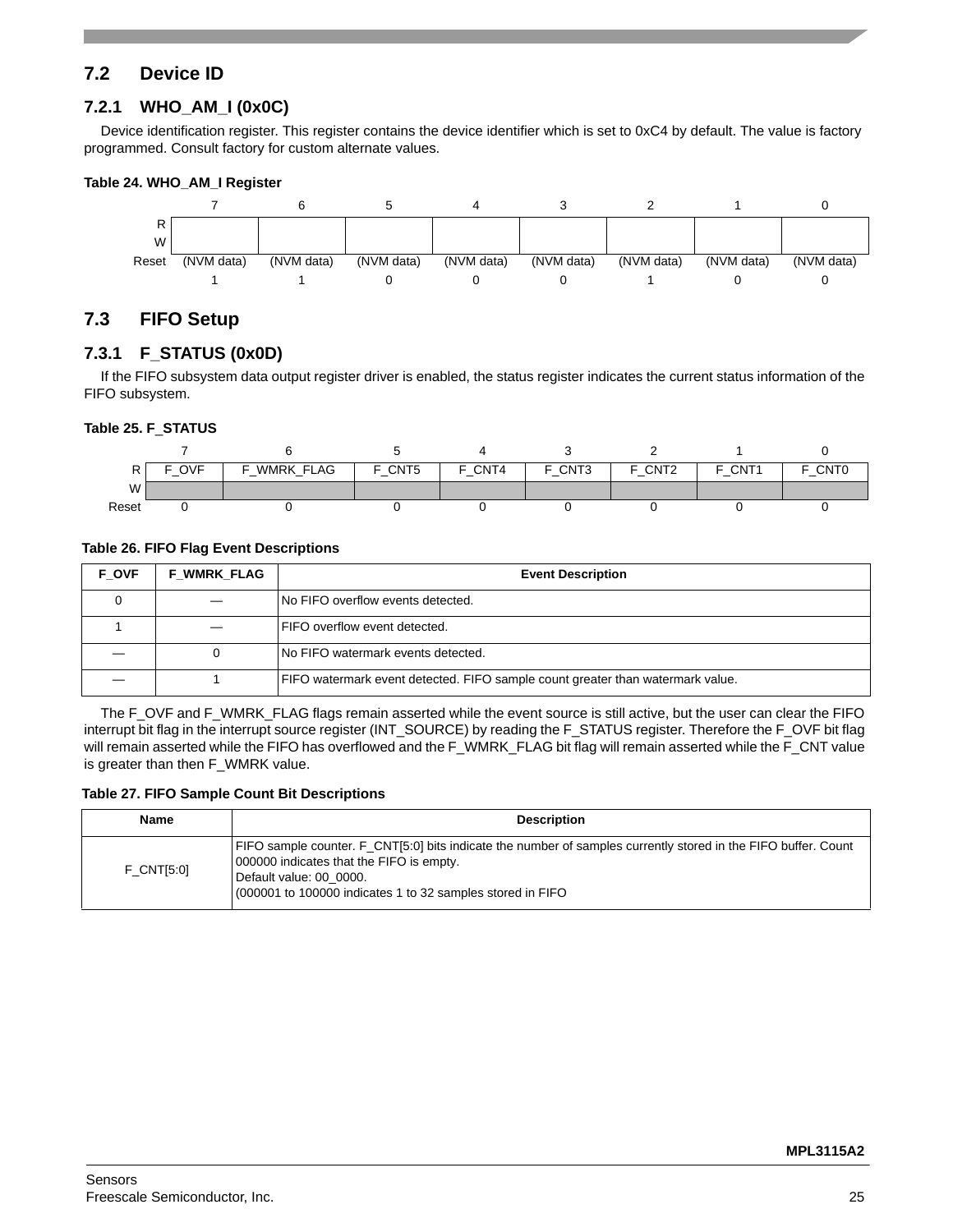# **7.3.2 F\_DATA (0x0E)**

F\_DATA is a read only address which provides access to 8-bit FIFO data. FIFO holds a maximum of 32 samples; a maximum of 5 x 32 = 160 data bytes of samples can be read. When F\_MODE bit in FIFO SETUP **(F\_SETUP)** register is set to logic "1", the **F\_DATA** pointer shares the same address location as **OUT\_P\_MSB (0x01)**; therefore all accesses of the FIFO buffer data use the I2C address 0x01. Reads from the other data registers (0x02, 0x03, 0x04, 0x05) will return a value of 0x00. **Note:** The FIFO will **NOT** suspend to data accumulation during read transactions to F\_DATA.



#### **Table 29. Read Accesses through F\_DATA**

| 1 <sup>st</sup> read | OUT_P_MSB (oldest) |
|----------------------|--------------------|
| $2nd$ read           | OUT_P_CSB (oldest) |
| 3 <sup>rd</sup> read | OUT_P_LSB (oldest) |
| 4 <sup>th</sup> read | OUT_T_MSB (oldest) |
| $5th$ read           | OUT_T_LSB (oldest) |
| ٠                    |                    |
|                      |                    |
|                      | OUT_T_LSB (oldest) |
|                      | 0x00               |
|                      | 0x00               |

## **7.3.3 F\_SETUP (0x0F)**

A FIFO sample count exceeding the watermark event does not stop the FIFO from accepting new data.

The FIFO update rate is dictated by the selected system acquisition rate (ST bits of CTRL\_REG2).

When a byte is read from the FIFO buffer the oldest sample data in the FIFO buffer is returned and also deleted from the front of the FIFO buffer, while the FIFO sample count is decremented by one. It is assumed that the host application shall use the I<sup>2</sup>C BURST read transaction to dump the FIFO.

#### **Table 30. F\_SETUP Register**

| W     | F MODE1 | MODE0<br>⊢ | WMRK5<br>E. | WMRK4<br><u>ы</u> | F WMRK3 | F WMRK2 | WMRK1<br>- | <b>WMRK0</b><br>− |
|-------|---------|------------|-------------|-------------------|---------|---------|------------|-------------------|
| Reset |         |            |             |                   |         |         |            |                   |

#### **Table 31. F\_SETUP Bit Descriptions**

| <b>Name</b>               | <b>Description</b>                                                                                                                                                                                                                                                                                                                                                                                                                                                                                                                                                                                                                                                                                                                                                                     |
|---------------------------|----------------------------------------------------------------------------------------------------------------------------------------------------------------------------------------------------------------------------------------------------------------------------------------------------------------------------------------------------------------------------------------------------------------------------------------------------------------------------------------------------------------------------------------------------------------------------------------------------------------------------------------------------------------------------------------------------------------------------------------------------------------------------------------|
| $F_MODE[1:0]^{(1)(2)(3)}$ | FIFO buffer overflow mode.<br>Default value: 0<br><b>00:</b> FIFO is disabled<br>01: FIFO contains the most recent samples when overflowed (circular buffer). Oldest sample is discarded to be<br>replaced by new sample<br>10: FIFO stops accepting new samples when overflowed<br>11: Not Used<br>The FIFO is flushed whenever the FIFO is disabled, or transitioning from "STANDBY" mode to "ACTIVE" mode.<br>Disabling the FIFO (F_MODE = 00) resets the F_OVF, F_WMRK_FLAG, F_CNT to zero.<br>A FIFO overflow event (i.e. F_CNT = 32) will assert the F_OVF flag and a FIFO sample count equal to the sample<br>count watermark (i.e. F_WMRK) asserts the F_WMRK_FLAG event flag. To switch between FIFO modes, first<br>disable the FIFO and then write the new value to F MODE. |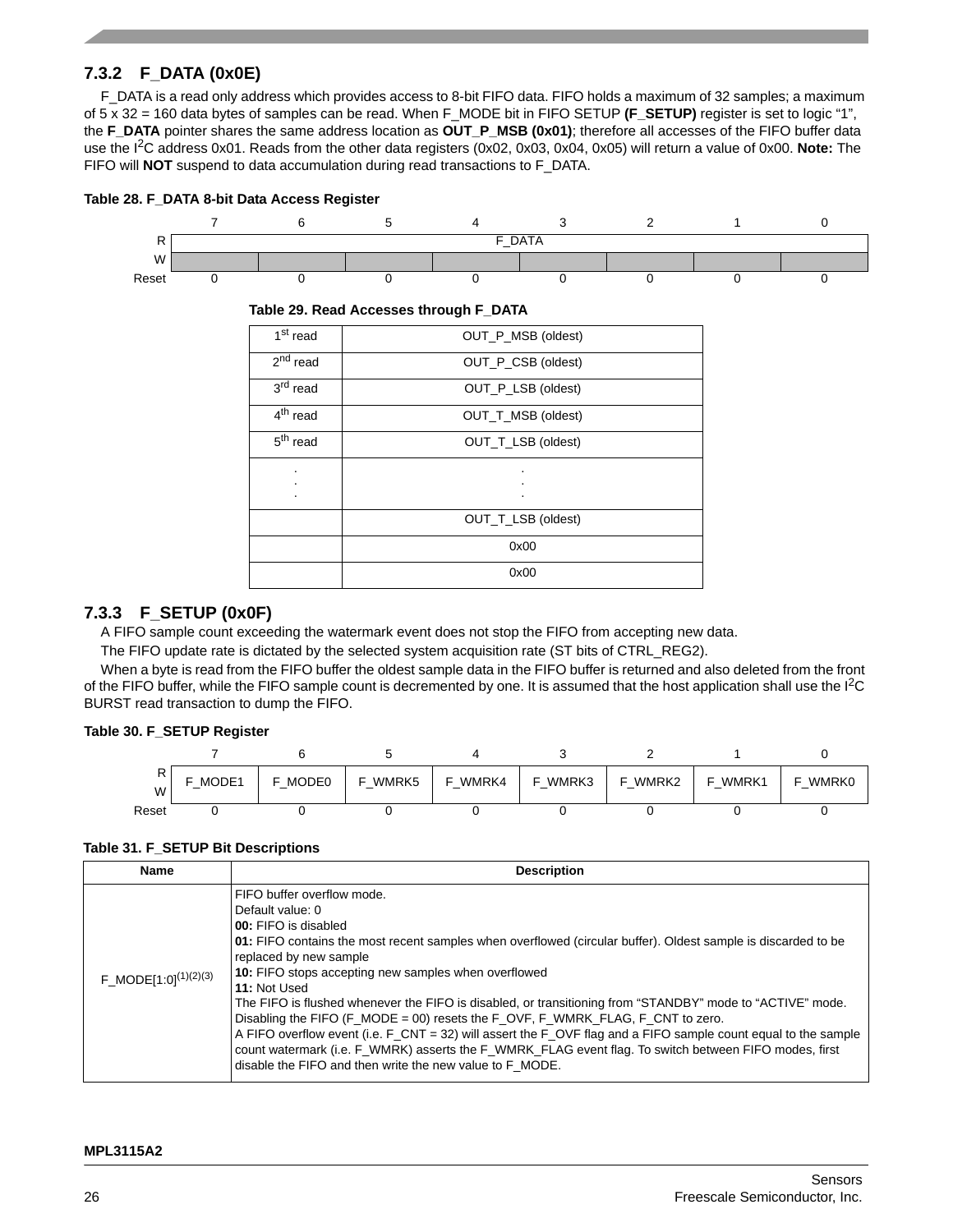#### **Table 31. F\_SETUP Bit Descriptions**

| $F_WMRK[5:0]^{(2)}$ | FIFO Event Sample Count Watermark.<br>Default value: 00 0000.<br>These bits set the number of FIFO samples required to trigger a watermark interrupt. A FIFO watermark event flag<br>$ $ (F_WMRK_FLAG) is raised when FIFO sample count F_CNT[5:0] value is equal to the F_WMRK[5:0] watermark.<br>Setting the F WMRK[5:0] to 00 0000 will disable the FIFO watermark event flag generation. |
|---------------------|----------------------------------------------------------------------------------------------------------------------------------------------------------------------------------------------------------------------------------------------------------------------------------------------------------------------------------------------------------------------------------------------|
|---------------------|----------------------------------------------------------------------------------------------------------------------------------------------------------------------------------------------------------------------------------------------------------------------------------------------------------------------------------------------------------------------------------------------|

1. This bit field can be written in ACTIVE mode.

2. This bit field can be written in STANDBY mode.

3. The FIFO mode (F\_MODE) cannot be switched between the two operational modes (01 & 10).

# <span id="page-26-0"></span>**7.4 Time Delay Register**

## **7.4.1 TIME\_DLY(0x10)**

The time delay register contains the number of ticks of data sample time since the last byte of the FIFO was written. This register starts to increment on FIFO overflow or data wrap and clears when last byte of FIFO is read.

#### **Table 32. Time Delay Register**



# <span id="page-26-1"></span>**7.5 System Mode Register**

# **7.5.1 SYSMOD (0x11)**

The system mode register indicates the current device operating mode.

#### **Table 33. SYSMOD Register**

| D<br>'' |  |  |  | <b>SYSMOD</b> |
|---------|--|--|--|---------------|
| W       |  |  |  |               |
| Reset   |  |  |  |               |

#### **Table 34. SYSMOD Bit Descriptions**

| <b>Name</b>   | <b>Description</b>                                                   |
|---------------|----------------------------------------------------------------------|
| RESERVED      | Reserved Bits 7-1, will always read 0.                               |
| <b>SYSMOD</b> | System mode. Default value: 0.<br>10: STANDBY mode<br>1: ACTIVE mode |

# <span id="page-26-2"></span>**7.6 System Interrupt Status**

## **7.6.1 INT\_SOURCE (0x12)**

Interrupt source register. The bits that are set (logic '1') indicate which function has asserted its interrupt and conversely, bits that are cleared (logic '0') indicate which function has not asserted its interrupt.

The setting of the bits is rising edge sensitive, the bit is set by a low to high state change and reset by reading the appropriate source register.

#### **Table 35. INT\_SOURCE Register**

|       | SRC DRDY | SRC FIFO | SRC PW | SRC TW | SRC PTH | SRC TTH | SRC_PCHG | <b>SRC TCHG</b> |
|-------|----------|----------|--------|--------|---------|---------|----------|-----------------|
| W     |          |          |        |        |         |         |          |                 |
| Reset |          |          |        |        |         |         |          |                 |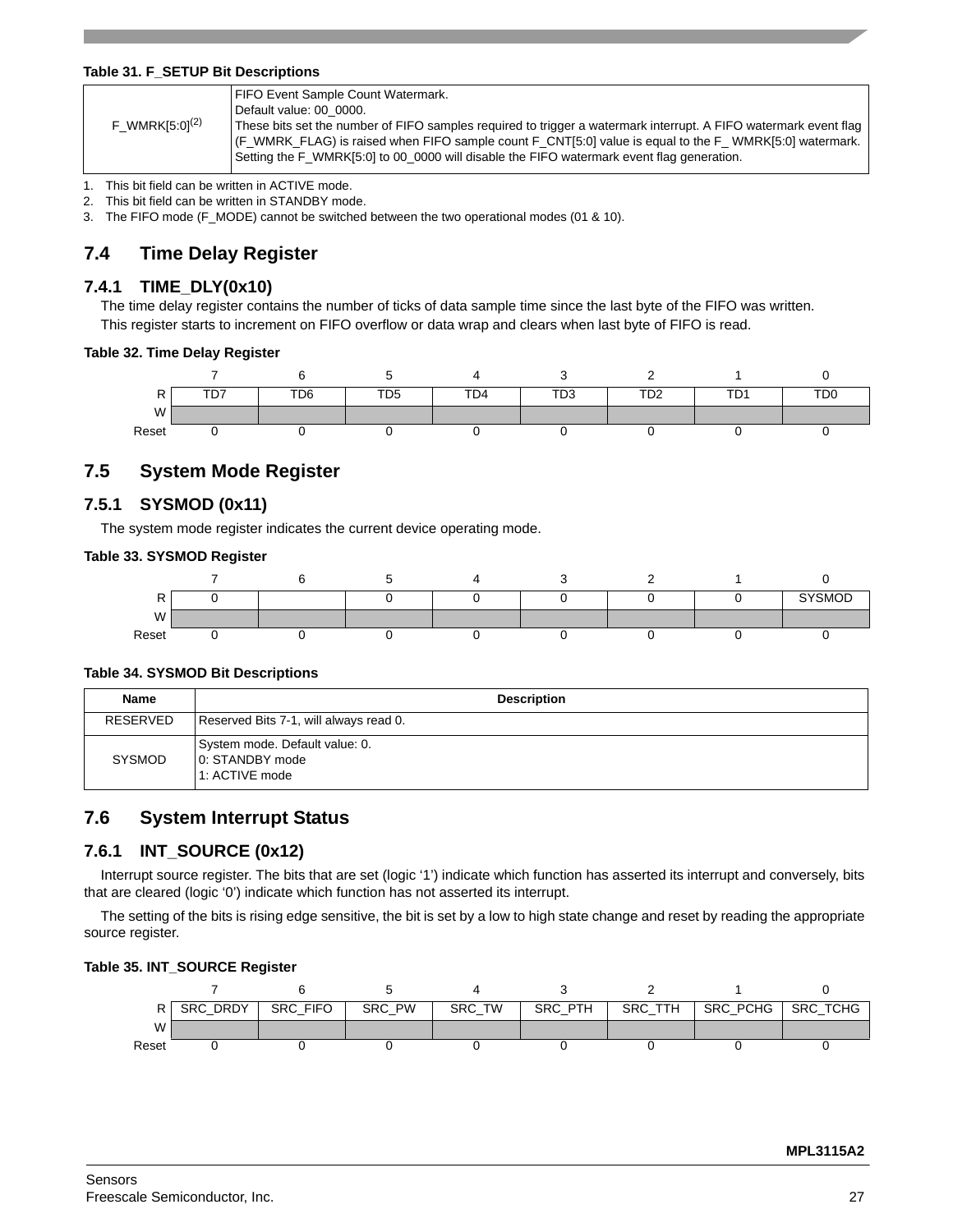## **Table 36. INT\_SOURCE Bit Descriptions**

| <b>Name</b>     | <b>Description</b>                                                                                                                                                                                                                                                                                                                                                                                                   |
|-----------------|----------------------------------------------------------------------------------------------------------------------------------------------------------------------------------------------------------------------------------------------------------------------------------------------------------------------------------------------------------------------------------------------------------------------|
| <b>SRC DRDY</b> | Data ready interrupt status bit. Logic '1' indicates that Pressure/Altitude or Temperature data ready interrupt is active<br>indicating the presence of new data and/or a data overwrite, otherwise it is a logic '0'.<br>This bit is asserted when the PTOW and/or PTDR is set and the functional block interrupt has been enabled.<br>This bit is cleared by reading the STATUS and Pressure/Temperature register. |
| SRC_FIFO        | FIFO interrupt status bit. Logic '1' indicates that a FIFO interrupt event such as an overflow event has occurred. Logic<br>'0' indicates that no FIFO interrupt event has occurred.<br>This bit is cleared by reading the F STATUS register.<br>FIFO interrupt event generators: FIFO Overflow, or (Watermark: $F_CNT = F_WMRK$ ).                                                                                  |
| SRC PW          | Altitude/Pressure alerter status bit near or equal to target Pressure/Altitude (near is within target value ± window value).<br>Window value needs to be non zero for interrupt to trigger.                                                                                                                                                                                                                          |
| SRC_TW          | Temperature alerter status bit near or equal to target temperature (near is within target value ± window value.) Window<br>value needs to be non zero for interrupt to trigger.                                                                                                                                                                                                                                      |
| SRC_PTH         | Altitude/Pressure threshold interrupt. With the window set to a non zero value, the trigger will occur on crossing any of<br>the thresholds: upper, center or lower. If the window is set to 0, it will only trigger on crossing the center threshold.                                                                                                                                                               |
| SRC_TTH         | Temperature threshold interrupt. With the window set to a non zero value, the trigger will occur on crossing any of the<br>thresholds: upper, center or lower. If the window is set to 0, it will only trigger on crossing the center threshold.                                                                                                                                                                     |
| <b>SRC PCHG</b> | Delta P interrupt status bit.                                                                                                                                                                                                                                                                                                                                                                                        |
| SRC_TCHG        | Delta T interrupt status bit                                                                                                                                                                                                                                                                                                                                                                                         |

# <span id="page-27-0"></span>**7.7 Sensor Data**

# **7.7.1 PT\_DATA\_CFG (0x13)**

The PT\_DATA\_CFG register configures the Pressure data, Temperature data and event flag generator.

## **Table 37. PT\_DATA\_CFG Register**

| D<br>PV. |  |  | <b>DREM</b> | PDEFE | <b>TDEFE</b> |
|----------|--|--|-------------|-------|--------------|
| W        |  |  |             |       |              |
| Reset    |  |  |             |       |              |

#### **Table 38. PT\_DATA\_CFG Bit Descriptions**

| <b>Name</b>  | <b>Description</b>                                                                                                                                                                                                                                                                                                                                                                                                                                                                                                                     |
|--------------|----------------------------------------------------------------------------------------------------------------------------------------------------------------------------------------------------------------------------------------------------------------------------------------------------------------------------------------------------------------------------------------------------------------------------------------------------------------------------------------------------------------------------------------|
| <b>DREM</b>  | Data ready event mode. If the DREM bit is set logic '1' and one or more of the data ready event flags (PDEFE, TDEFE) are<br>enabled, then an event flag will be raised upon change in state of the data. If the DREM bit is cleared logic '0' and one or<br>more of the data ready event flags are enabled, then an event flag will be raised whenever the system acquires a new set<br>of data.<br>Default value: 0.<br>0: Event detection disabled<br>1: Generate data ready event flag on new Pressure/Altitude or Temperature data |
| <b>PDEFE</b> | Data event flag enable on new Pressure/Altitude data.<br>Default value: 0<br>0: Event detection disabled<br>1: Raise event flag on new Pressure/Altitude data                                                                                                                                                                                                                                                                                                                                                                          |
| <b>TDEFE</b> | Data event flag enable on new Temperature data. Default value: 0<br>0: Event detection disabled<br>1: Raise event flag on new Temperature data                                                                                                                                                                                                                                                                                                                                                                                         |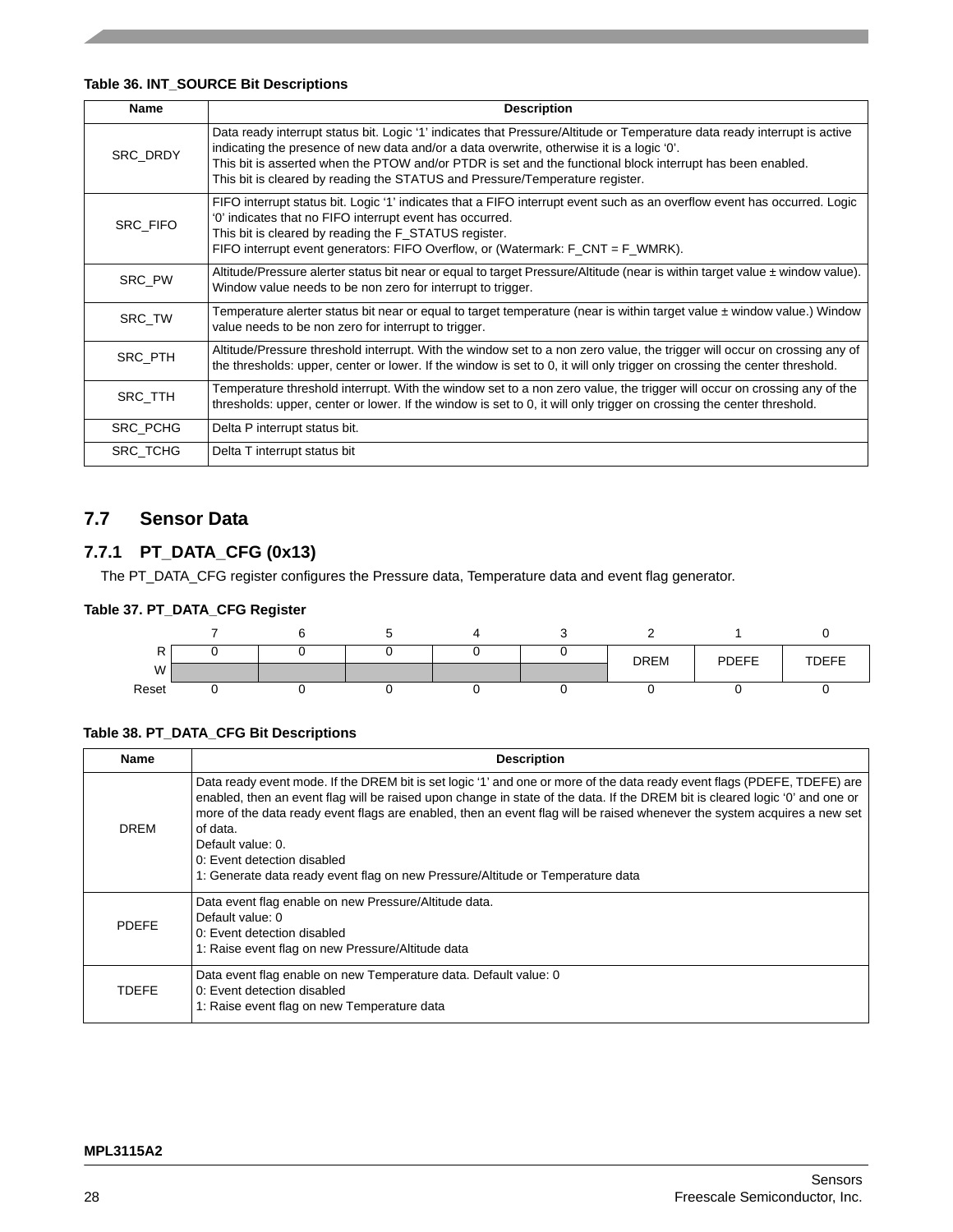# <span id="page-28-0"></span>**7.8 Barometric Pressure Input**

# **7.8.1 BAR\_IN\_MSB, BAR\_IN\_LSB (0x14, 0x15)**

Barometric input for altitude calculations. Input is equivalent sea level pressure for measurement location.

Value is input in 2 Pa units.

Units are input as unsigned 16-bit integers. The default value is 101,326 Pa. The default value can be changed by writing to this register

## **Table 39. BAR\_IN\_MSB Register**

| ''<br>W | <b>BAR[15]</b> | <b>BAR[14]</b> | <b>BAR[13]</b> | <b>BAR[12]</b> | <b>BAR[11]</b> | <b>BAR[10]</b> | BAR[9] | BAR[8] |
|---------|----------------|----------------|----------------|----------------|----------------|----------------|--------|--------|
| Reset   |                |                |                |                |                |                |        |        |

#### **Table 40. BAR\_IN\_LSB Register**

| W     | <b>BAR[7]</b> | BAR[6] | BAR[5] | BAR[4] | BAR[3] | <b>BAR[2]</b> | BAR[1] | BAR[0] |
|-------|---------------|--------|--------|--------|--------|---------------|--------|--------|
| Reset |               |        |        |        |        |               |        |        |

# <span id="page-28-1"></span>**7.9 Pressure/Altitude Target**

# **7.9.1 P\_TGT\_MSB, P\_TGT\_LSB (0x16, 0x17)**

Altitude/Pressure target value. This value works in conjunction with the window value (P\_WND\_MSB and P\_WND\_LSB). In Altitude mode, the register value is 16-bit 2's complement value in meters.

In Pressure mode, the value is 16-bit unsigned value in 2 Pa units.

#### **Table 41. P\_TGT\_MSB Register**

| W       | P_TGT15 | P_TGT14 | P TGT13 | P_TGT12 | P_TGT11 | P TGT10 | P TGT9 | P TGT8 |
|---------|---------|---------|---------|---------|---------|---------|--------|--------|
| Reset i |         |         |         |         |         |         |        |        |

#### **Table 42. P\_TGT\_LSB Register**

| W     | TGT7<br>P. | P_TGT6 | P TGT5<br>$\overline{\phantom{0}}$ | P TGT4<br>$\overline{\phantom{0}}$ | P TGT3 | P_TGT2 | P_TGT1 | TGT0<br>P |
|-------|------------|--------|------------------------------------|------------------------------------|--------|--------|--------|-----------|
| Reset |            |        |                                    |                                    |        |        |        |           |

# <span id="page-28-2"></span>**7.10 Temperature Target**

## **7.10.1 T\_TGT (0x18)**

Temperature target value input in 2's complement value in °C.

#### **Table 43. T\_TGT Register**

| $\cdot$<br>W | $\sqrt{-1}$ GT7 | T_TGT6 | T_TGT5 | T_TGT4 | T_TGT3 | T_TGT2 | T_TGT1 | TGT0 |
|--------------|-----------------|--------|--------|--------|--------|--------|--------|------|
| Reset        |                 |        |        |        |        |        |        |      |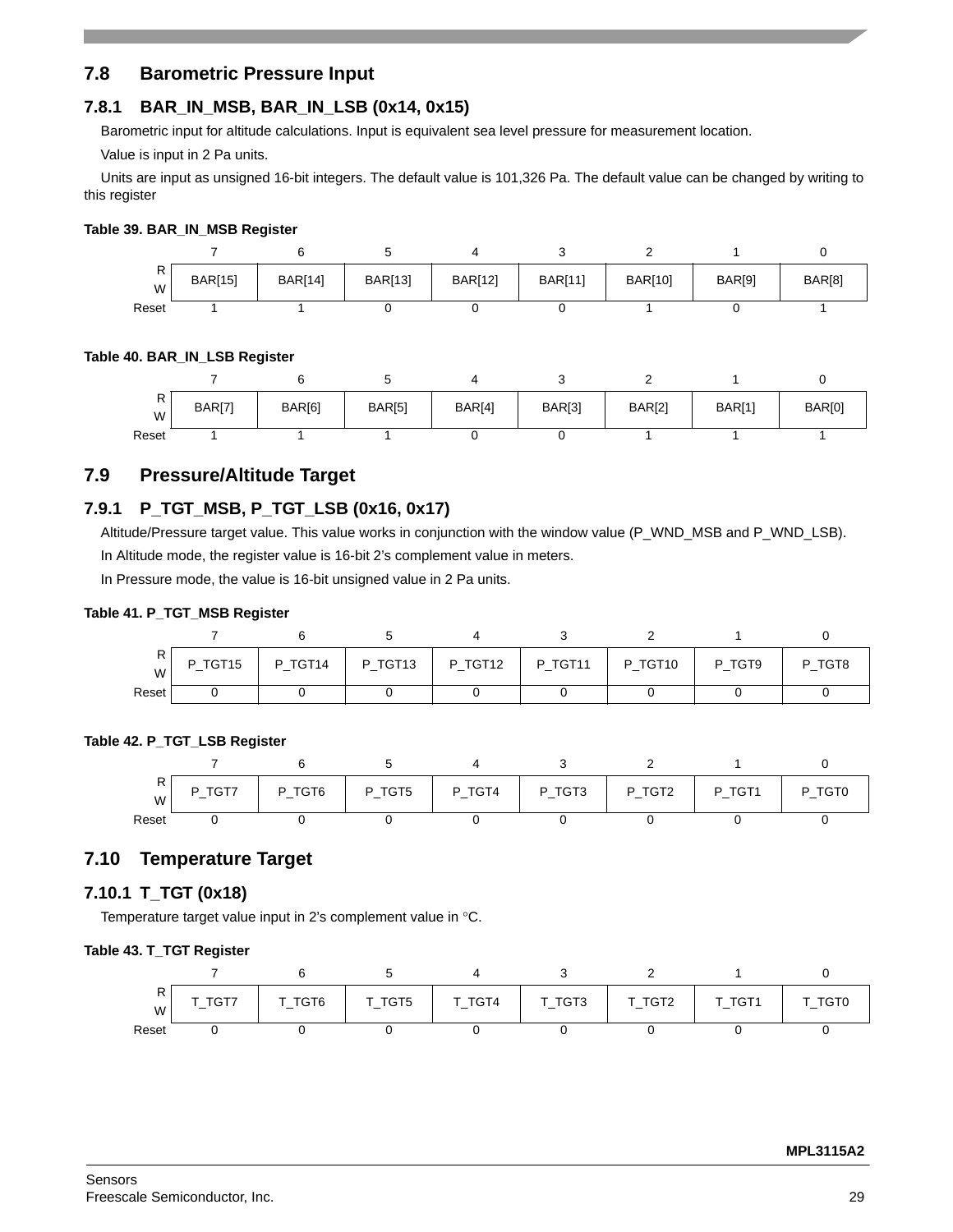# <span id="page-29-0"></span>**7.11 Pressure/Altitude Window**

# **7.11.1 P\_WND\_MSB, P\_WND\_LSB (0x19, 0x1A)**

Pressure/Altitude window value. Unsigned 16-bit value of window value in meters or in 2 Pa units **Table 44. P\_WND\_LSB Register**

| R<br>W | $-$ W15<br>D | P_W 14 | P_W 13 | P_W 12<br>— 1 | P W 11<br>— | P W 10<br>— 1 | W 9<br>D | <b>PW8</b><br>- |
|--------|--------------|--------|--------|---------------|-------------|---------------|----------|-----------------|
| Reset  |              |        |        |               |             |               |          |                 |

#### **Table 45. P\_WND\_MSB Description**

| R<br>W | $\_W7$<br>D | W 6<br>n<br>— 1 | $P_{W}$ 5 | $P_{W4}$ | $P_{W}$ 3 | $P_{W2}$<br>$\overline{\phantom{0}}$ | $\cdot$ W $\cdot$<br>D<br>$\hspace{0.1mm}-\hspace{0.1mm}$ | $P_W$ 0 |
|--------|-------------|-----------------|-----------|----------|-----------|--------------------------------------|-----------------------------------------------------------|---------|
| Reset  |             |                 |           |          |           |                                      |                                                           |         |

# <span id="page-29-1"></span>**7.12 Temperature Window**

## **7.12.1 T\_WND (0x1B)**

Temperature alarm window value. Unsigned 8-bit value °C.

#### **Table 46. T\_WND Register**

| . .<br>W | $T_{-W7}$ | $W_6$ | $T_{-W5}$ | $\_W4$ | $\sim$<br>$\_W3$ | $T_{W2}$ | <b>T W1</b><br>$\overline{\phantom{0}}$ | T_W0 |
|----------|-----------|-------|-----------|--------|------------------|----------|-----------------------------------------|------|
| Reset    |           |       |           |        |                  |          |                                         |      |

# <span id="page-29-2"></span>**7.13 Minimum Pressure**

# **7.13.1 P\_MIN\_MSB, P\_MIN\_CSB, P\_MIN\_LSB (0x1C, 0x1D, 0x1E)**

Register with captured minimum Pressure/Altitude value.

 The Altitude data is arranged as 20-bit 2's complement value in meters. Stored as meters with the 16 bits of P\_MIN\_MSB and P\_MIN\_CSB and with fractions of a meter stored in 4 bits in position 7-4 of P\_MIN\_LSB.

The Pressure is arranged as 20-bit unsigned data in Pascals. The first 18 bits are located in P\_MIN\_MSB, P\_MIN\_CSB and bits 7-6 of P\_MIN\_LSB. The 2 bits in position 5-4 of P\_MIN\_LSB represent the fractional component.

The register is cleared on power-up or manually by writing '0' to the registers

#### **Table 47. P\_MIN\_MSB Register**

| R<br>W | MIN 19<br>D<br>- | _MIN 18<br>P | $\_$ MIN 17<br>D | _MIN 16<br>P | <b>MIN 15</b><br>D | MIN 14<br>P | <b>MIN 13</b><br>D. | <b>P_MIN 12</b> |
|--------|------------------|--------------|------------------|--------------|--------------------|-------------|---------------------|-----------------|
| Reset  |                  |              |                  |              |                    |             |                     |                 |

#### **Table 48. P\_MIN\_CSB Register**

| ''<br>W <sub>1</sub> | <b>MIN 11</b><br>D<br>- | <b>MIN 10</b><br>D<br>- | MIN 9<br>D | P_MIN 8<br>- | P_MIN 7<br>— | P_MIN 6 | _MIN 5<br>D | MIN 4<br>D |
|----------------------|-------------------------|-------------------------|------------|--------------|--------------|---------|-------------|------------|
| Reset                |                         |                         |            |              |              |         |             |            |

#### **Table 49. P\_MIN\_LSB Register**

|       | $-$ MIN 3<br>P | $_MIN$ 2<br>D. | $_MIN1$<br>D | P_MIN0 |  |  |
|-------|----------------|----------------|--------------|--------|--|--|
| W     |                |                |              |        |  |  |
| Reset |                |                |              |        |  |  |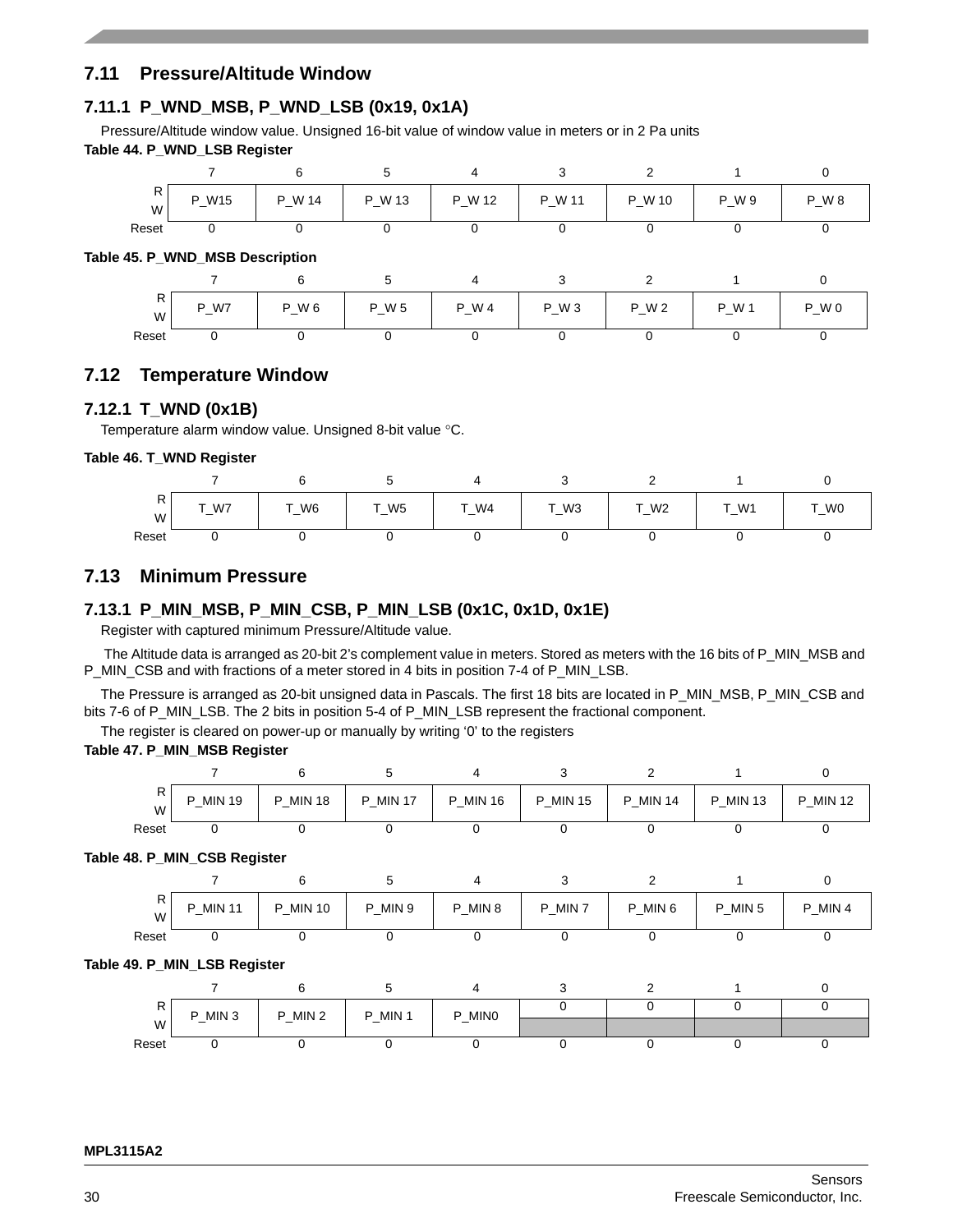# <span id="page-30-0"></span>**7.14 Maximum Pressure**

# **7.14.1 P\_MAX\_MSB, P\_MAX\_CSB, P\_MAX\_LSB (0x21, 0x22, 0x23)**

Register with captured maximum Pressure/Altitude value.

 The Altitude data is arranged as 20-bit 2's complement value in meters. Stored as meters with the 16 bits of P\_MAX\_MSB and P\_MAX\_CSB and with fractions of a meter stored in 4 bits in position 7-4 of P\_MAX\_LSB.

The Pressure is arranged as 20-bit unsigned data in Pascals. The first 18 bits are located in P\_MAX\_MSB, P\_MAX\_CSB and bits 7-6 of P\_MAX\_LSB. The 2 bits in position 5-4 of P\_MAX\_LSB represent the fractional component.

The register is cleared on power-up or manually by writing '0' to the registers.

### **Table 50. P\_MAX\_MSB Register**

| н<br>$\cdots$<br>W | MAX 19<br>D | _MAX 18<br>D | <b>P MAX 17</b> | P_MAX 16 | <b>P MAX 15</b> | <b>P MAX 14</b> | <b>P MAX 13</b> | <b>MAX 12</b><br>D |
|--------------------|-------------|--------------|-----------------|----------|-----------------|-----------------|-----------------|--------------------|
| Reset              |             |              |                 |          |                 |                 |                 |                    |

#### **Table 51. P\_MAX\_CSB Register**

| W     | <b>P_MAX 11</b> | MAX 10<br>P | P_MAX 9 | P_MAX 8 | P_MAX 7 | P MAX 6 | P_MAX 5 | P MAX 4 |
|-------|-----------------|-------------|---------|---------|---------|---------|---------|---------|
| Reset |                 |             |         |         |         |         |         |         |

#### **Table 52. P\_MAX\_LSB Register**

| יי    | P_MAX 3 | $\_MAX$ 2<br>D | $\_MAX$ 1<br>D | P_MAX0 |  |  |
|-------|---------|----------------|----------------|--------|--|--|
| W     |         | —              |                |        |  |  |
| Reset |         |                |                |        |  |  |

## <span id="page-30-1"></span>**7.15 Minimum Temperature**

## **7.15.1 T\_MIN\_MSB, T\_MIN\_LSB (0x1F, 0x20)**

Register with captured minimum temperature value.

 The Temperature data is arranged as 12-bit 2's complement value in degrees C. The 8 bits of T\_MIN\_MSB representing degrees and with fractions of a degree stored in 4 bits in position 7-4 of T\_MIN\_LSB.

The register is cleared on power-up or manually by writing '0' to the registers.

#### **Table 53. T\_MIN\_MSB Register**

| W     | <b>MIN 11</b><br>$-$ | _MIN 10 | _MIN 9<br>$-$ | MIN 8<br>- | $_MIN$ 7 | $_MIN 6$ | MIN <sub>5</sub> | MIN 4<br>- |
|-------|----------------------|---------|---------------|------------|----------|----------|------------------|------------|
| Reset |                      |         |               |            |          |          |                  |            |

#### **Table 54. T\_MIN\_LSB Register**

| $\cdot$ | $\_MIN$ 3 | T_MIN 2 | T_MIN 1 | T_MIN 0 |  |  |
|---------|-----------|---------|---------|---------|--|--|
| W       |           |         |         |         |  |  |
| Reset   |           |         |         |         |  |  |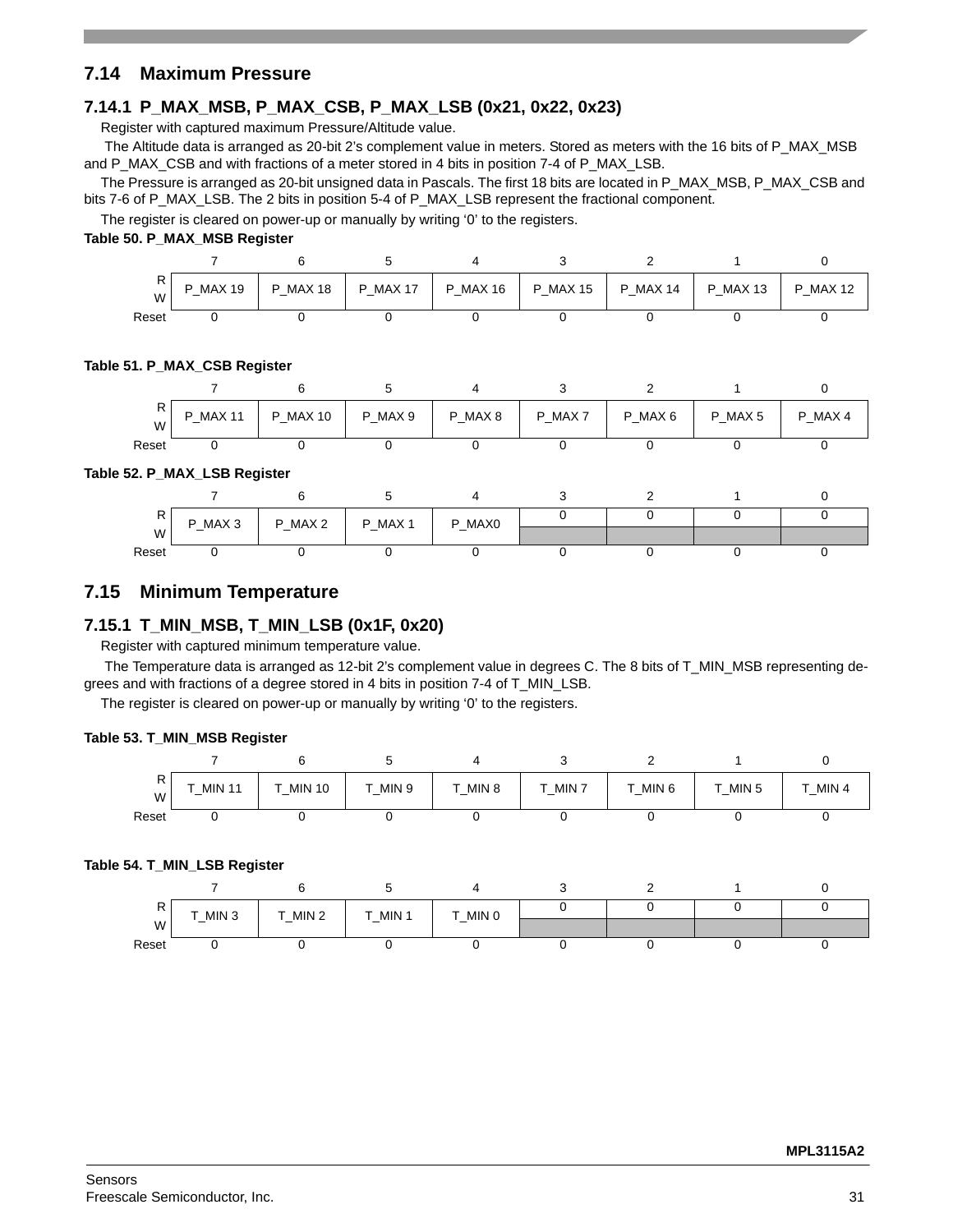# <span id="page-31-0"></span>**7.16 Maximum Temperature**

# **7.16.1 T\_MAX\_MSB, T\_MAX\_LSB (0x24, 0x25)**

Register with captured maximum temperature value.

The Temperature data is arranged as 12-bit 2's complement value in degrees C. The 8 bits of T\_MAX\_MSB representing degrees and with fractions of a degree stored in 4 bits in position 7-4 of T\_MAX\_LSB.

The register is cleared on power-up or manually by writing 0 to the registers

#### **Table 55. T\_MAX\_MSB Register**

| W     | <b>MAX 11</b><br>$-$ | MAX 10 | T MAX 9 | T MAX 8<br>- | $\int$ MAX 7 | T MAX6 | T MAX 5 | T MAX 4 |
|-------|----------------------|--------|---------|--------------|--------------|--------|---------|---------|
| Reset |                      |        |         |              |              |        |         |         |

#### **Table 56. T\_MAX\_LSB Register**

|       | T_MAX 3 | T_MAX 2 | T_MAX 1 | T_MAX 0 |  |  |
|-------|---------|---------|---------|---------|--|--|
| W     |         |         |         |         |  |  |
| Reset |         |         |         |         |  |  |

# <span id="page-31-1"></span>**7.17 Control Registers**

Note: Except for standby mode selection and OST (One Shot Mode), the device must be in STANDBY mode to change any of the fields within CTRL\_REG1 (0x26).

## **7.17.1 CTRL\_REG1 (0x26)**

#### **Table 57. CTRL\_REG1 Register**

| D<br>r<br>W | <b>ALT</b> | <b>RAW</b> | OS <sub>2</sub> | OS1 | OS <sub>0</sub> | <b>RST</b> | OST | <b>SBYB</b> |
|-------------|------------|------------|-----------------|-----|-----------------|------------|-----|-------------|
| Reset       |            |            |                 |     |                 |            |     |             |

#### **Table 58. CTRL\_REG1 Bit Descriptions**

| <b>Name</b> | <b>Description</b>                                                                                                                                                                                                                                                                                                                                                                                                                                                                                                                                                                                                                                                                                                                                                                                                                                                      |
|-------------|-------------------------------------------------------------------------------------------------------------------------------------------------------------------------------------------------------------------------------------------------------------------------------------------------------------------------------------------------------------------------------------------------------------------------------------------------------------------------------------------------------------------------------------------------------------------------------------------------------------------------------------------------------------------------------------------------------------------------------------------------------------------------------------------------------------------------------------------------------------------------|
| <b>SBYB</b> | This bit is sets the mode to ACTIVE, where the system will make measurements at periodic times based on the value of ST bits.<br>Default value: 0 (STANDBY)<br>0: Part is in STANDBY mode<br>1: Part is ACTIVE                                                                                                                                                                                                                                                                                                                                                                                                                                                                                                                                                                                                                                                          |
| OST         | OST bit will initiate a measurement immediately. If the SBYB bit is set to active, setting the OST bit will initiate an immediate<br>measurement, the part will then return to acquiring data as per the setting of the ST bits in CTRL_REG2. In this mode, the OST<br>bit does not clear itself and must be cleared and set again to initiate another immediate measurement.<br>One Shot: When SBYB is 0, the OST bit is an auto-clear bit. When OST is set, the device initiates a measurement by going into<br>active mode. Once a Pressure/Altitude and Temperature measurement is completed, it clears the OST bit and comes back to<br>STANDBY mode. User shall read the value of the OST bit before writing to this bit again.                                                                                                                                   |
| <b>RST</b>  | Software Reset. This bit is used to activate the software reset. The Boot mechanism can be enabled in STANDBY and ACTIVE<br>mode.<br>When the Boot bit is enabled the boot mechanism resets all functional block registers and loads the respective internal registers<br>with default values.<br>If the system was already in STANDBY mode, the reboot process will immediately begin; else if the system was in ACTIVE<br>mode, the boot mechanism will automatically transition the system from ACTIVE mode to STANDBY mode, only then can the<br>reboot process begin.<br>The I <sup>2</sup> C communication system is reset to avoid accidental corrupted data access.<br>At the end of the boot process the RST bit is de-asserted to 0. Reading this bit will return a value of zero.<br>Default value: 0<br>0: Device reset disabled<br>1: Device reset enabled |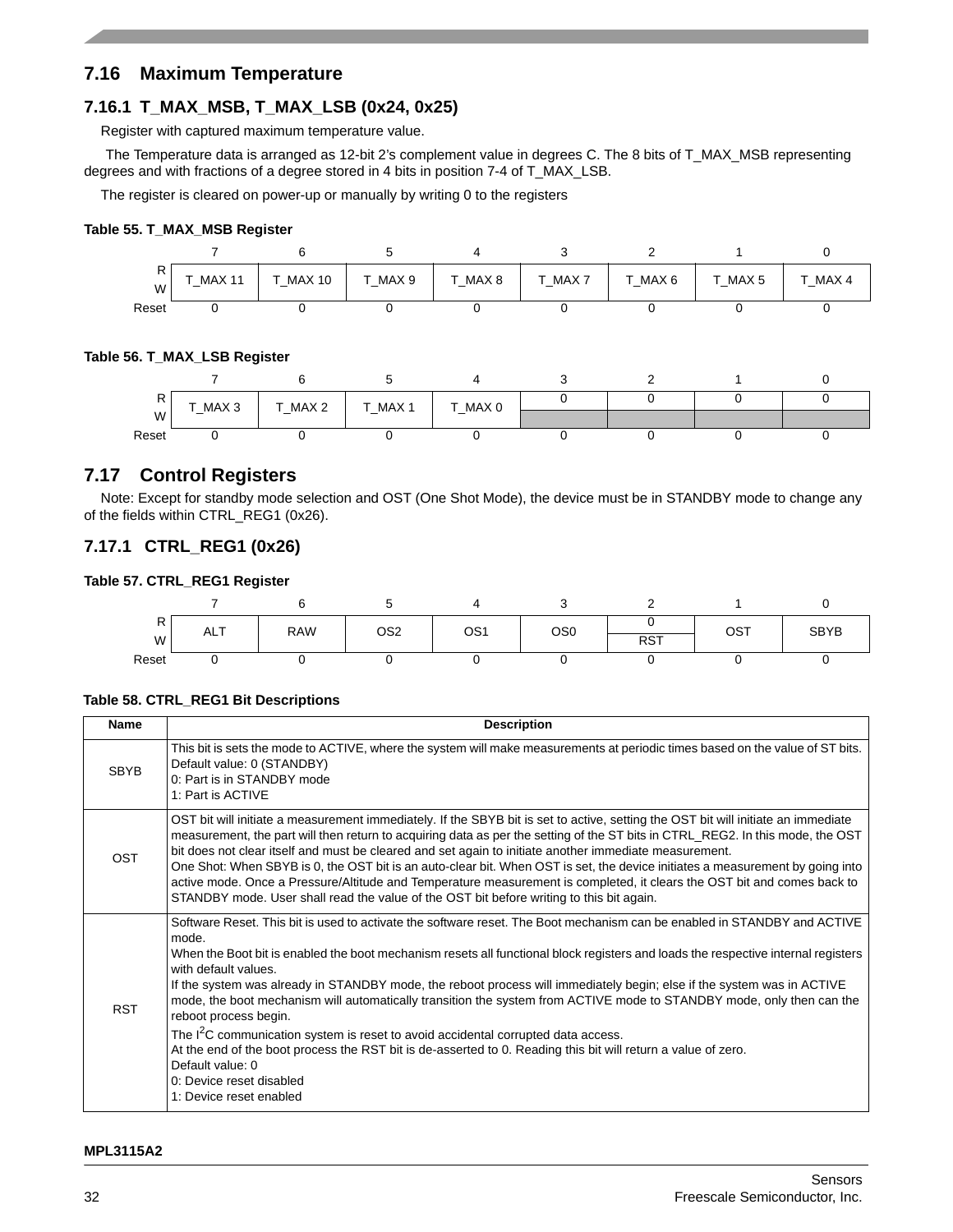## **Table 58. CTRL\_REG1 Bit Descriptions**

| OS[2:0]    | Oversample Ratio. These bits select the oversampling ratio. Value is 2 <sup>OS</sup> . The default value is 000 for a ratio of 1.                                                                                                                                            |
|------------|------------------------------------------------------------------------------------------------------------------------------------------------------------------------------------------------------------------------------------------------------------------------------|
| <b>RAW</b> | RAW output mode. RAW bit will output ADC data with no post processing, except for oversampling. No scaling or offsets will be<br>applied in the digital domain. The FIFO must be disabled and all other functionality: Alarms, Deltas, and other interrupts are<br>disabled. |
| <b>ALT</b> | Altimeter-Barometer mode.<br>Default value: 0<br>1: Part is in Altimeter Mode<br>0: Part is in Barometer mode                                                                                                                                                                |

#### **Table 59. System Output Sample Rate Selection**

| OS <sub>2</sub> | OS <sub>1</sub> | OS <sub>0</sub> | Oversample<br>Ratio | <b>Minimum Time</b><br><b>Between</b><br><b>Data Samples</b> |
|-----------------|-----------------|-----------------|---------------------|--------------------------------------------------------------|
| $\Omega$        | $\Omega$        | $\Omega$        |                     | 6 ms                                                         |
| $\Omega$        | $\Omega$        | 1               | $\overline{2}$      | 10 <sub>ms</sub>                                             |
| $\Omega$        | 1               | $\Omega$        | 4                   | 18 <sub>ms</sub>                                             |
| $\Omega$        |                 |                 | 8                   | 34 ms                                                        |
|                 | $\Omega$        | $\Omega$        | 16                  | 66 ms                                                        |
|                 | $\Omega$        |                 | 32                  | 130 ms                                                       |
|                 |                 | 0               | 64                  | 258 ms                                                       |
|                 |                 |                 | 128                 | 512 ms                                                       |

Note: RAW bit overrides the ALT mode and writes uncompensated Pressure and Temperature data

# **7.17.2 CTRL\_REG2 (0x27)**

#### **Table 60. CTRL\_REG2 Register**

|       |  | LOAD_OUTP | ALARM_SEL | ST[3] | ST[2] | ST[1] | ST[0] |
|-------|--|-----------|-----------|-------|-------|-------|-------|
| W     |  | UT        |           |       |       |       |       |
| Reset |  |           |           |       |       |       |       |

#### **Table 61. CTRL\_REG2 Bit Descriptions**

| Name        | <b>Description</b>                                                                                                                                                                                                                                                                                                                                                                     |
|-------------|----------------------------------------------------------------------------------------------------------------------------------------------------------------------------------------------------------------------------------------------------------------------------------------------------------------------------------------------------------------------------------------|
| ST[3:0]     | Auto acquisition time step.<br>Default value: 0<br>Step value is $2^{ST}$ : Giving a range of 1 second to $2^{15}$ seconds (9 hours)                                                                                                                                                                                                                                                   |
| ALARM SEL   | The bit selects the Target value for SRC PW/SRC TW and SRC PTH/SRC TTH<br>Default value: 0<br>O: The values in P_TGT_MSB, P_TGT_LSB and T_TGT are used (Default)<br>1: The values in OUT_P/OUT_T are used for calculating the interrupts SRC_PW/SRC_TW and SRC_PTH/SRC_TTH.                                                                                                            |
| LOAD OUTPUT | This is to load the target values for SRC_PW/SRC_TW and SRC_PTH/SRC_TTH.<br>Default value: 0<br>0: Do not load OUT_P/OUT_T as target values<br>1: The next values of OUT_P/OUT_T are used to set the target values for the interrupts.<br>Note:<br>1. This bit must be set at least once if ALARM SEL=1<br>2. To reload the next OUT_P/OUT_T as the target values clear and set again. |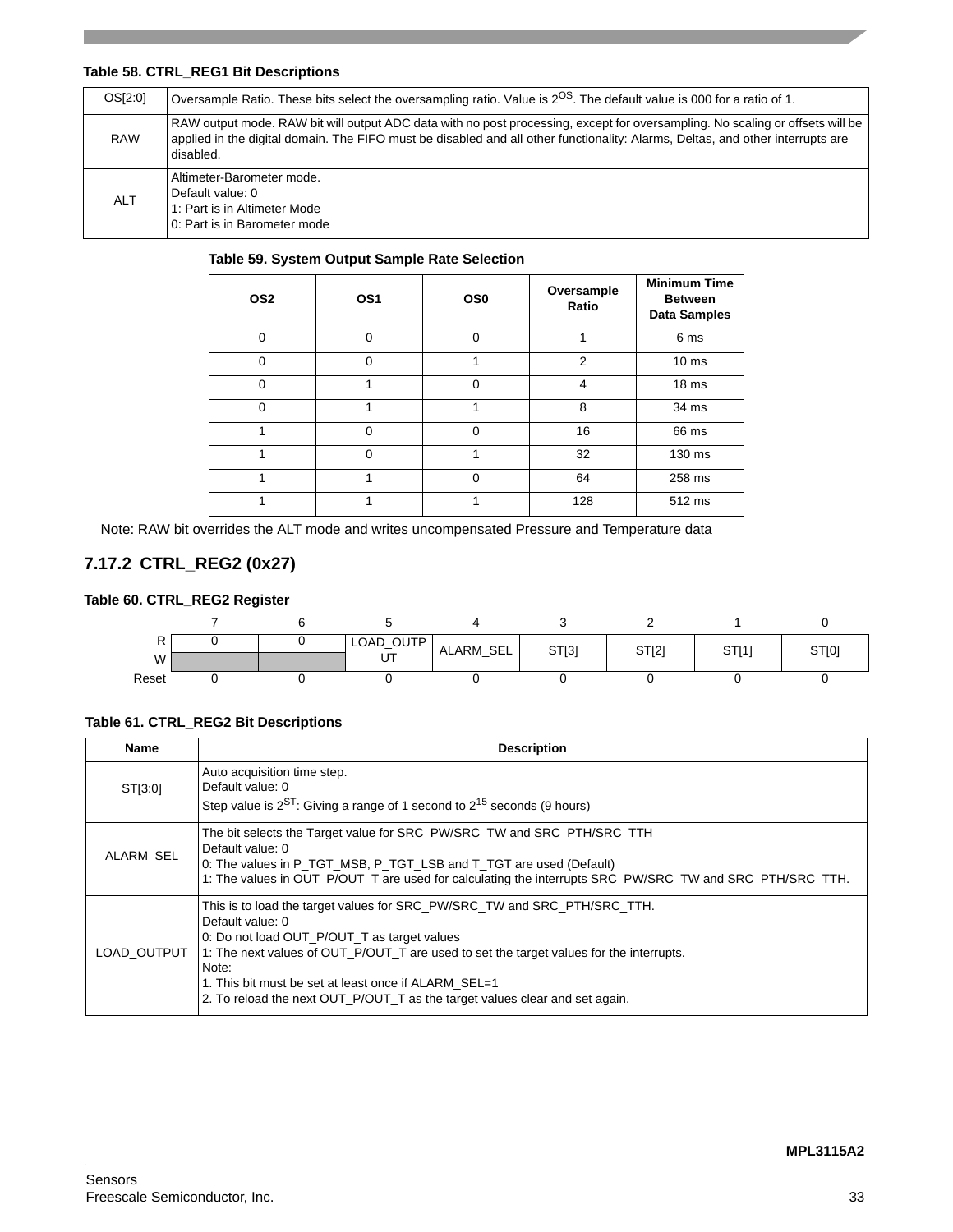# **7.17.3 CTRL\_REG3 (Interrupt CTRL Register) (0x28)**

### **Table 62. CTRL\_REG3 Register**



#### **Table 63. CTRL\_REG3 Description**

| <b>Name</b>        | <b>Description</b>                                                                                                                                                                                                                                                                                                                                                          |
|--------------------|-----------------------------------------------------------------------------------------------------------------------------------------------------------------------------------------------------------------------------------------------------------------------------------------------------------------------------------------------------------------------------|
| IPOL <sub>1</sub>  | The IPOL bit selects the polarity of the interrupt signal. When IPOL is '0' (default value) any interrupt event will signalled<br>with a logical '0'. Interrupt Polarity active high, or active low on interrupt pad INT1.<br>Default value: 0<br>0: Active low<br>1: Active high                                                                                           |
| PP OD1             | This bit configures the interrupt pin to Push-Pull or in Open Drain mode. The default value is 0 which corresponds to<br>Push-Pull mode. The open drain configuration can be used for connecting multiple interrupt signals on the same interrupt<br>line. Push-Pull/Open Drain selection on interrupt pad INT1.<br>Default value: 0<br>0: Internal Pullup<br>1: Open drain |
| <b>IPOL2</b>       | Interrupt Polarity active high, or active low on interrupt pad INT2.<br>Default value: 0<br>0: Active low<br>1: Active high                                                                                                                                                                                                                                                 |
| PP_OD <sub>2</sub> | Push-Pull/Open Drain selection on interrupt pad INT2.<br>Default value: 0<br>0: Internal Pull-up<br>1: Open drain                                                                                                                                                                                                                                                           |

# **7.17.4 CTRL\_REG4 [Interrupt Enable Register] (0x29)**

The corresponding functional block interrupt enable bit allows the functional block to route its event detection flags to the system's interrupt controller. The interrupt controller routes the enabled functional block interrupt to the INT1 or INT2 pin.

#### **Table 64. CTRL\_REG4 Register**



#### **Table 65. Interrupt Enable Register Description**

| <b>Interrupt Enable</b> | <b>Description</b>                                                                                                     |
|-------------------------|------------------------------------------------------------------------------------------------------------------------|
| INT EN DRDY             | Interrupt Enable.<br>Default value: 0<br>0: Data Ready interrupt disabled<br>1: Data Ready interrupt enabled           |
| INT EN FIFO             | Interrupt Enable.<br>Default value: 0<br>0: FIFO interrupt disabled<br>1: FIFO interrupt enabled                       |
| INT EN PW               | Interrupt Enable.<br>Default value: 0<br>0: Pressure window interrupt disabled<br>1: Pressure window interrupt enabled |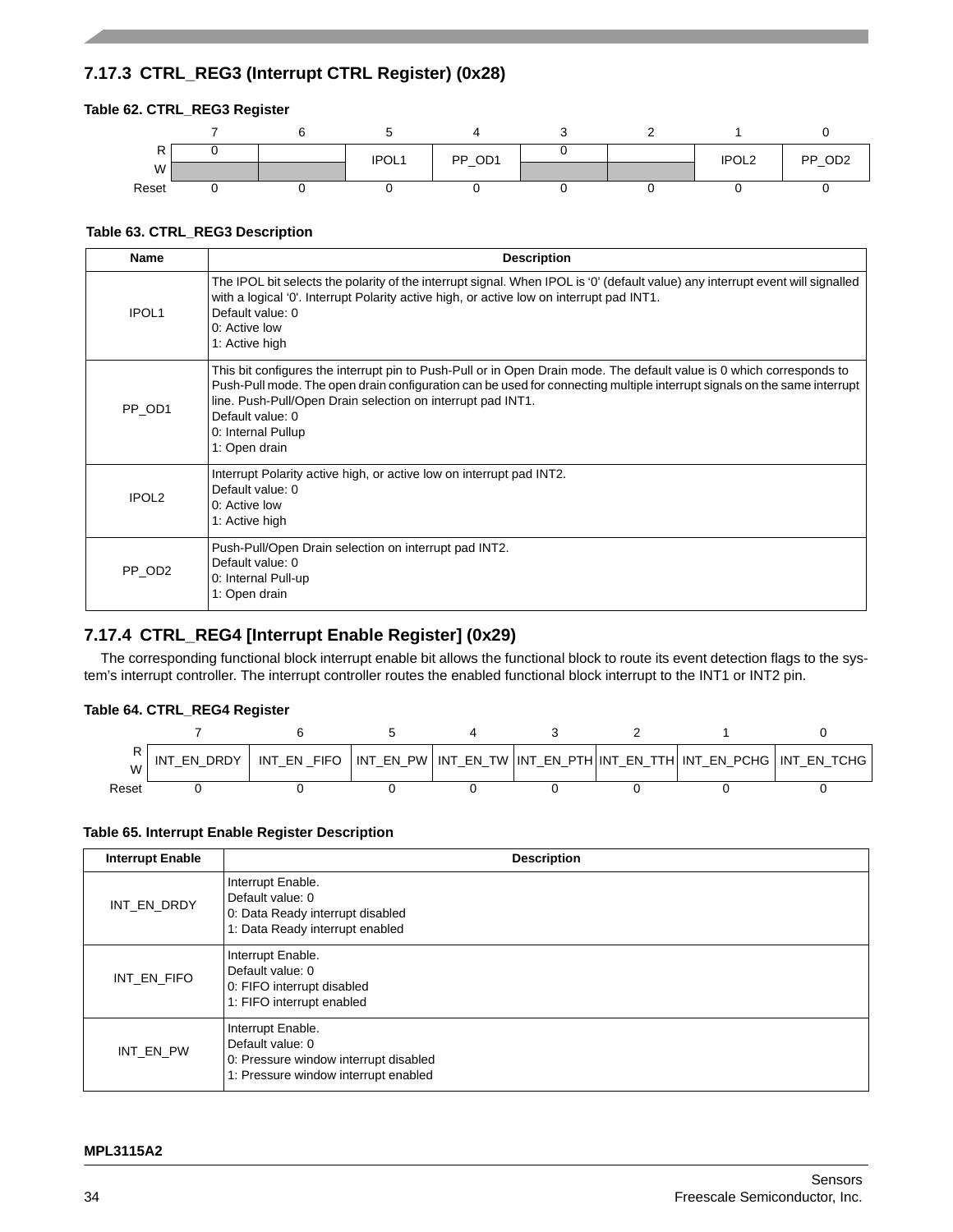## **Table 65. Interrupt Enable Register Description**

| INT_EN_TW   | Interrupt Enable.<br>Default value: 0<br>0: Temperature window interrupt disabled<br>1: Temperature window interrupt enabled.       |
|-------------|-------------------------------------------------------------------------------------------------------------------------------------|
| INT_EN_PTH  | Interrupt Enable.<br>Default value: 0<br>0: Pressure Threshold interrupt disabled<br>1: Pressure Threshold interrupt enabled.       |
| INT_EN_TTH  | Interrupt Enable.<br>Default value: 0<br>0: Temperature Threshold interrupt disabled<br>1: Temperature Threshold interrupt enabled. |
| INT EN PCHG | Interrupt Enable.<br>Default value: 0<br>0: Pressure Change interrupt disabled<br>1: Pressure Change interrupt enabled.             |
| INT_EN_TCHG | Interrupt Enable.<br>Default value: 0<br>0: Temperature Change interrupt disabled<br>1: Temperature Change interrupt enabled.       |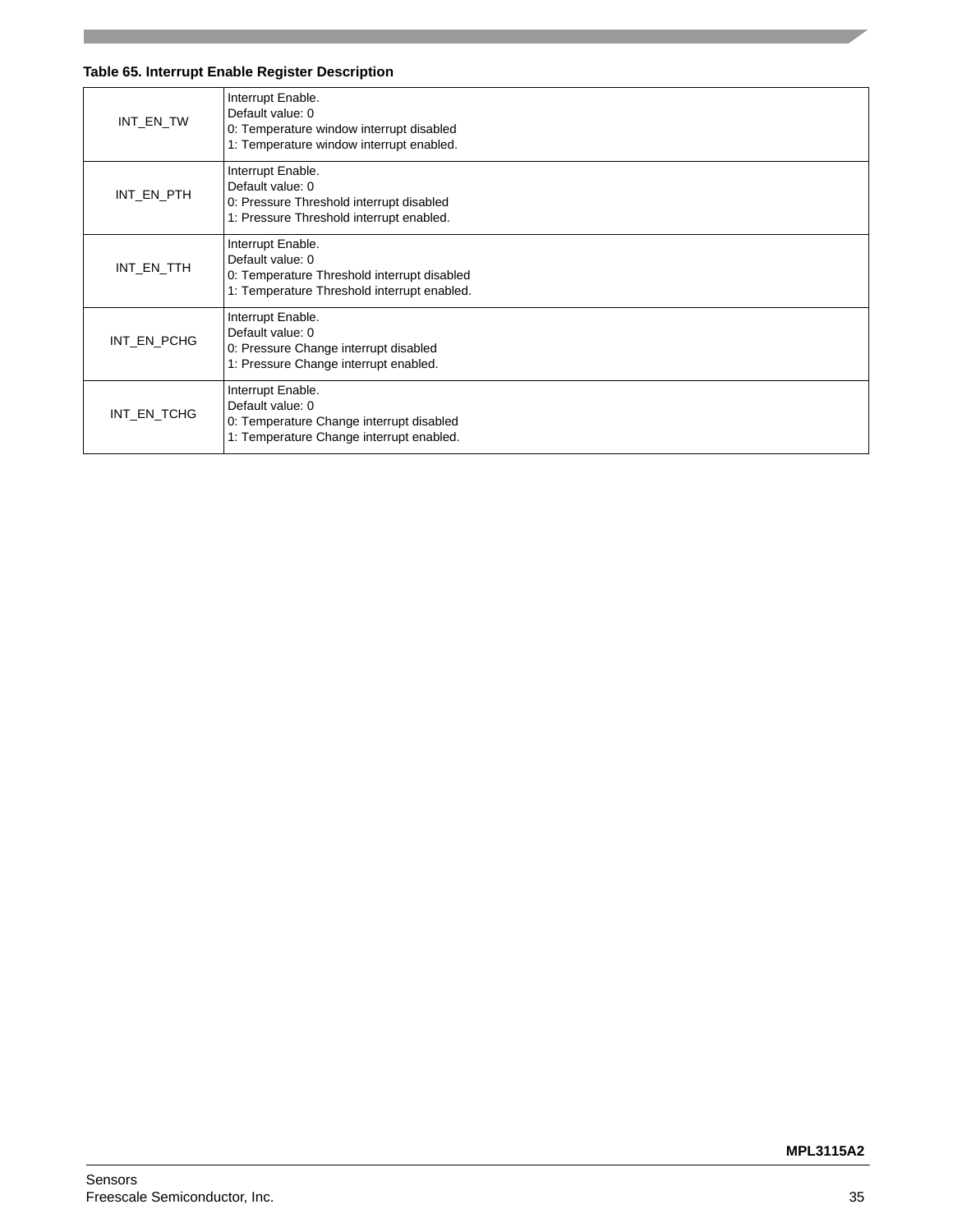# **7.17.5 CTRL\_REG5 [Interrupt Configuration Register] (0x2A)**

## **Table 66. CTRL\_REG5 Register**



#### **Table 67. Interrupt Configuration Register Descriptions**

| <b>Interrupt Configuration</b> | <b>Description</b>                                                                                              |
|--------------------------------|-----------------------------------------------------------------------------------------------------------------|
| INT_CFG_DRDY                   | INT1/INT2 Configuration. Default value: 0<br>0: Interrupt is routed to INT2 pin; 1: Interrupt is routed to INT1 |
| INT CFG FIFO                   | INT1/INT2 Configuration. Default value: 0<br>0: Interrupt is routed to INT2 pin; 1: Interrupt is routed to INT1 |
| INT_CFG_PW                     | INT1/INT2 Configuration. Default value: 0<br>0: Interrupt is routed to INT2 pin; 1: Interrupt is routed to INT1 |
| INT CFG TW                     | INT1/INT2 Configuration. Default value: 0<br>0: Interrupt is routed to INT2 pin; 1: Interrupt is routed to INT1 |
| INT CFG PTH                    | INT1/INT2 Configuration. Default value: 0<br>0: Interrupt is routed to INT2 pin; 1: Interrupt is routed to INT1 |
| INT CFG TTH                    | INT1/INT2 Configuration. Default value: 0<br>0: Interrupt is routed to INT2 pin; 1: Interrupt is routed to INT1 |
| INT_CFG_PCHG                   | INT1/INT2 Configuration. Default value: 0<br>0: Interrupt is routed to INT2 pin; 1: Interrupt is routed to INT1 |
| INT_CFG_TCHG                   | INT1/INT2 Configuration. Default value: 0<br>0: Interrupt is routed to INT2 pin; 1: Interrupt is routed to INT1 |



**Figure 8. Interrupt Controller Block Diagram**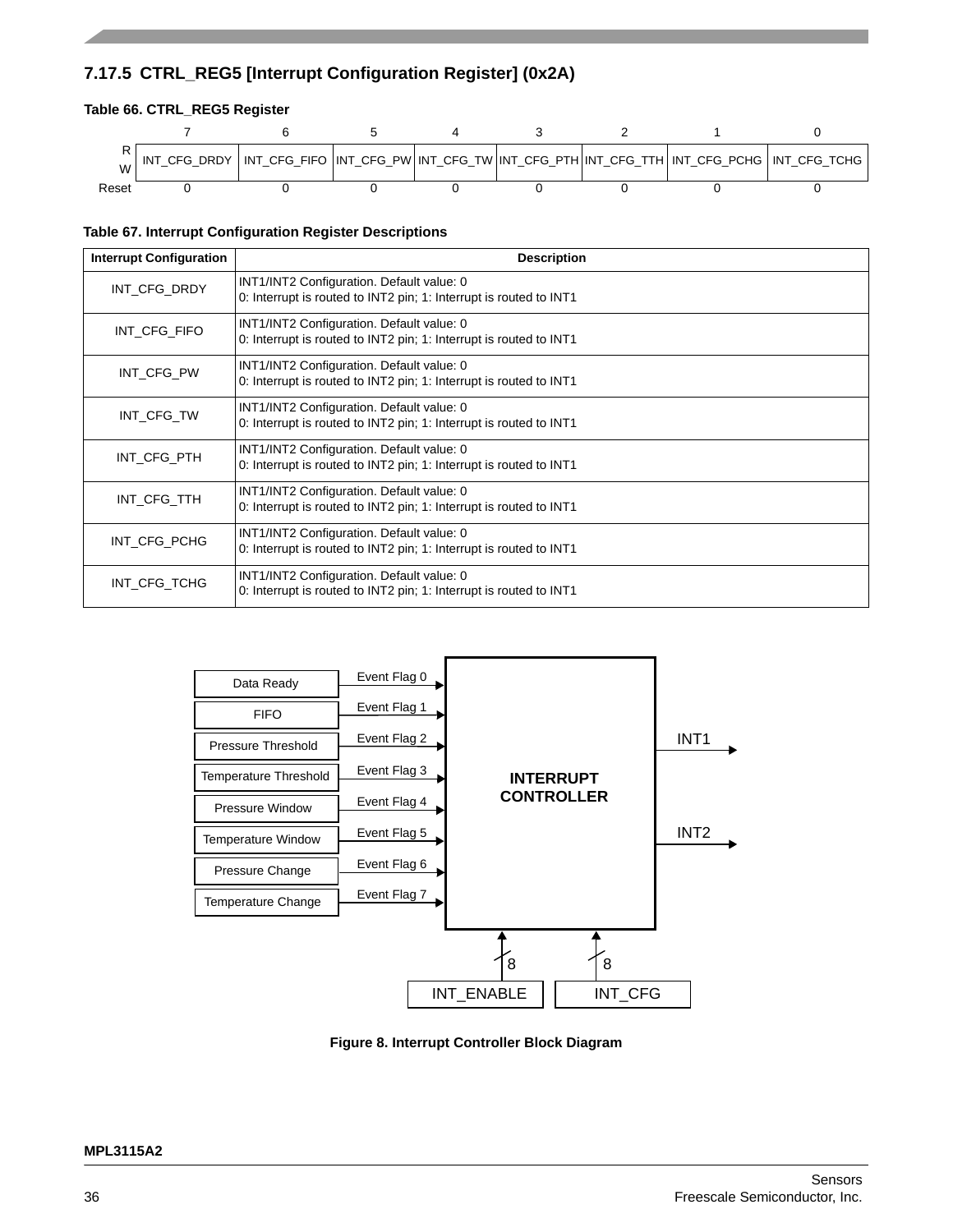The system's interrupt controller uses the corresponding bit field in the CTRL\_REG5 register to determine the routing table for the INT1 and INT2 interrupt pins. If the bit value is logic '0' the functional block's interrupt is routed to INT2, and if the bit value is logic '1' then the interrupt is routed to INT1. All interrupts routed to INT1 or INT2 are logically OR'd as illustrated in Figure 9, thus one or more functional blocks can assert an interrupt pin simultaneously; therefore a host application responding to an interrupt should read the INT\_SOURCE register to determine the appropriate sources of the interrupt.



#### **Figure 9. INT1/INT2 PIN Control Logic**

# <span id="page-36-0"></span>**7.18 Offset Correction**

The 2's complement offset correction registers values are used to trim the temperature, altitude and pressure offsets that might occur over the life of the product.

The resolution of the pressure offset register is 4 Pa per bit.

## **7.18.1 OFF\_P (0x2B)**

Pressure user accessible offset trim value expressed as an 8-bit 2's complement number. The user offset registers may be adjusted to enhance accuracy and optimize the system performance. Range is from -512 to +508 Pa, 4 Pa per LSB.

#### **Table 68. OFF\_P Register**

| $\cdot$<br>W | <b>P7</b><br>ገFF - | OFF_P6 | OFF_P5 | OFF_P4 | OFF_P3 | OFF_P2 | OFF_P1 | OFF_P0 |
|--------------|--------------------|--------|--------|--------|--------|--------|--------|--------|
| Reset        |                    |        |        |        |        |        |        |        |

#### **Table 69. OFF\_P Description**

| Name          | <b>Description</b>                                       |
|---------------|----------------------------------------------------------|
| OFF_P7-OFF_P0 | Pressure offset trim value.<br>Default value: 0000_0000. |

# **7.18.2 OFF\_T (0x2C)**

Temperature user accessible offset trim value expressed as an 8-bit 2's complement number. The user offset registers may be adjusted to enhance accuracy and optimize the system performance. Range is from -8 to +7.9375°C, 0.0625°C per LSB.

#### **Table 70. OFF\_T Register**

| W     | OFF.<br>$\mathbf{r}$<br>$\overline{\phantom{0}}$ | OFF_<br>T6 | OFF_T5 | T <sub>4</sub><br>OFF<br>$\overline{\phantom{0}}$ | OFF_T3 | OFF_T2 | T <sub>1</sub><br>OFF.<br>$\qquad \qquad$ | $\_$ TO<br>ገFF - |
|-------|--------------------------------------------------|------------|--------|---------------------------------------------------|--------|--------|-------------------------------------------|------------------|
| Reset |                                                  |            |        |                                                   |        |        |                                           |                  |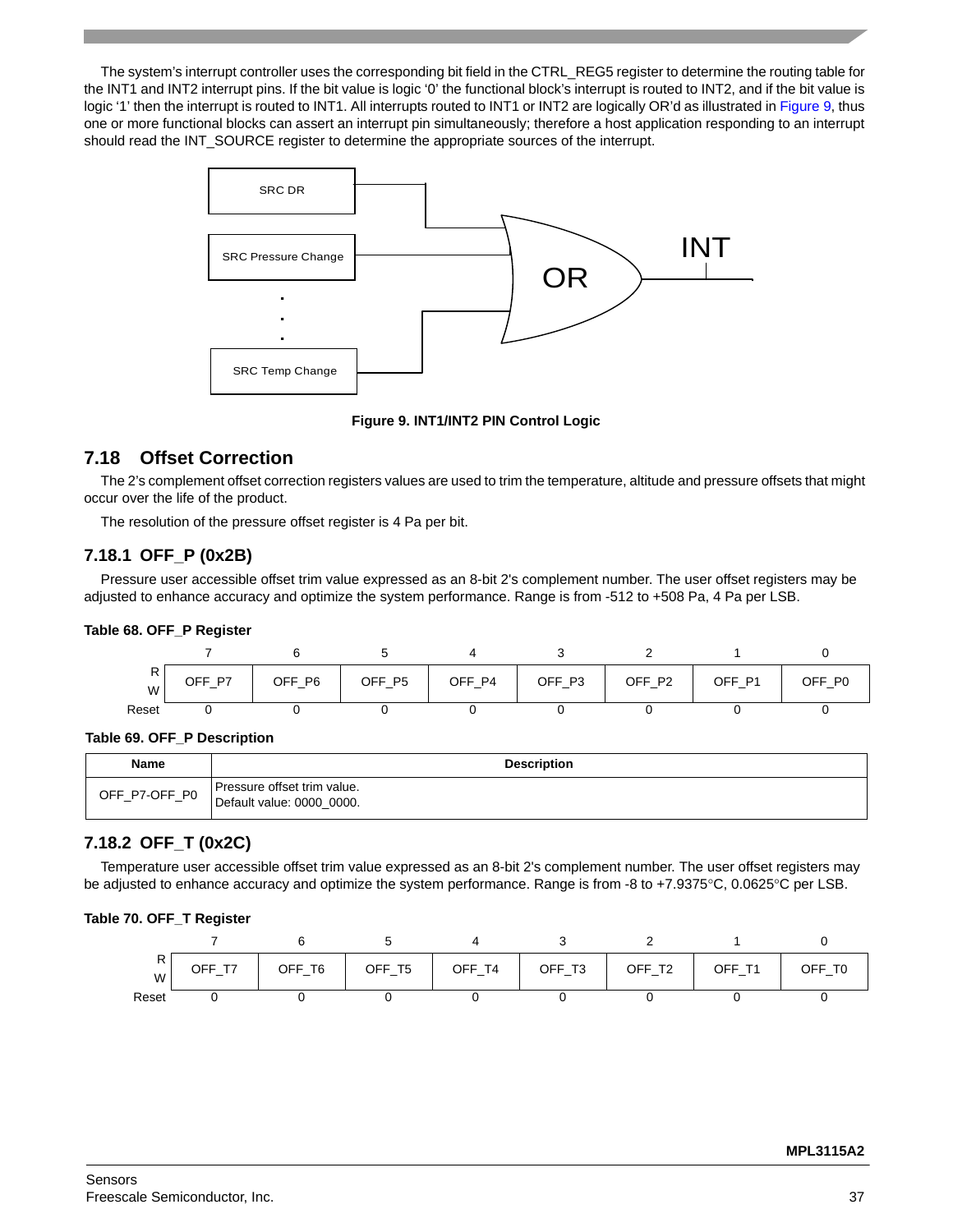#### **Table 71. OFF\_Y Description**

| Name          | <b>Description</b>                                          |
|---------------|-------------------------------------------------------------|
| OFF_T7-OFF_T0 | Temperature offset trim value.<br>Default value: 0000 0000. |

# **7.18.3 OFF\_H (0x2D)**

Altitude Data User Offset Register (OFF\_H) is expressed as a 2's complement number in meters. The user offset register provides user adjustment to the vertical height of the Altitude output. The range of values are from -128 to +127 meters.

## **Table 72. OFF\_H Register**

| ''<br>W | H <sub>7</sub><br>OFF<br>$-$ | OFF_H6 | OFF_H5 | OFF_H4 | OFF_H3 | OFF_H <sub>2</sub> | OFF_H1 | OFF H0 |
|---------|------------------------------|--------|--------|--------|--------|--------------------|--------|--------|
| Reset   |                              |        |        |        |        |                    |        |        |

#### **Table 73. OFF\_Y Description**

| Name          | <b>Description</b>                                     |
|---------------|--------------------------------------------------------|
| OFF_H7-OFF_H0 | Height offset trim value.<br>Default value: 0000 0000. |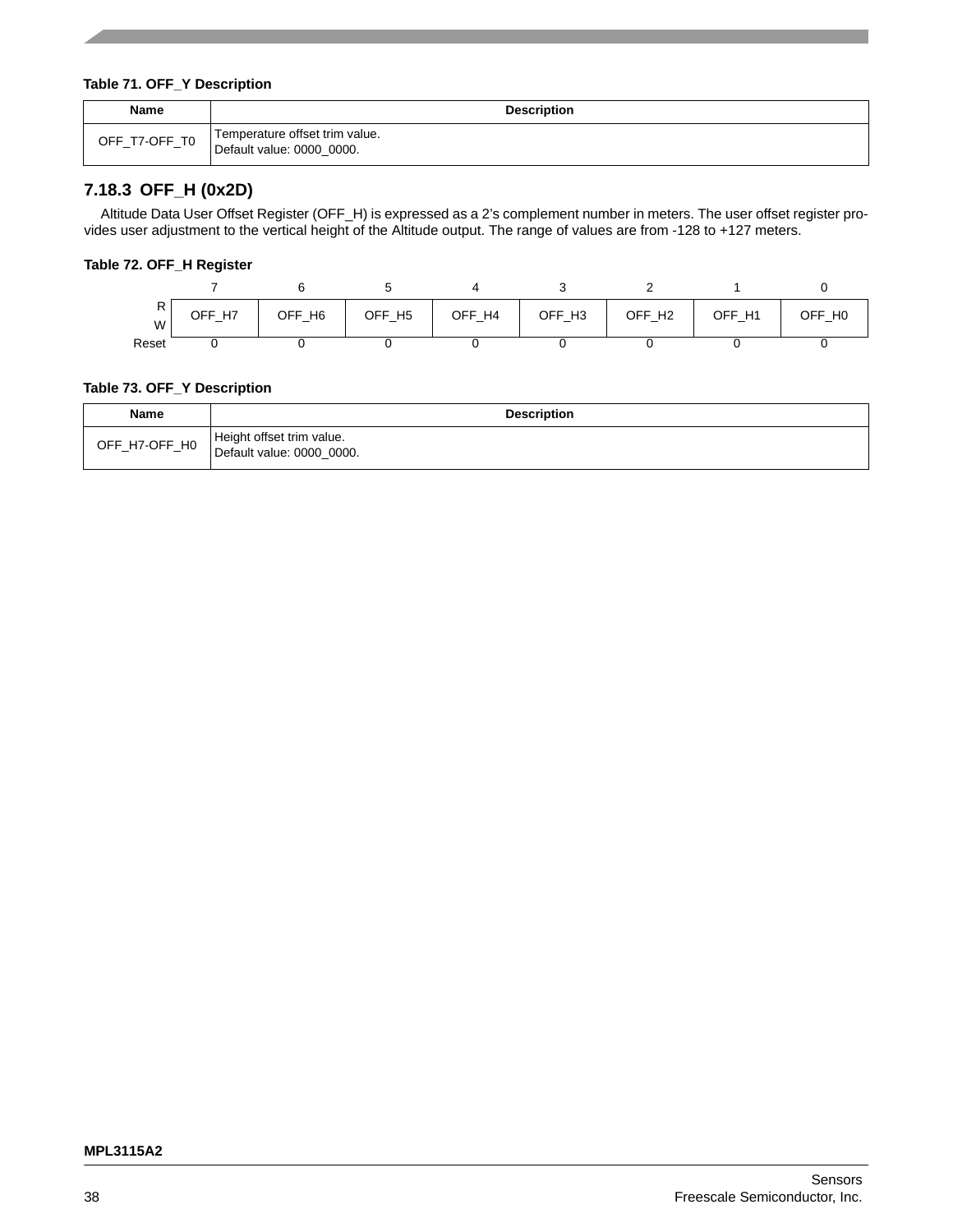# <span id="page-38-0"></span>**8 Soldering/Landing Pad Information**

The LGA package is compliant with the RoHS standard. Note that Pin 1 index area marker does not have any internal electrical connections. Handling and soldering recommendations for pressure sensors are available in application note AN3150.



**Figure 10. MPL3115A2 Recommended PCB Landing Pattern.**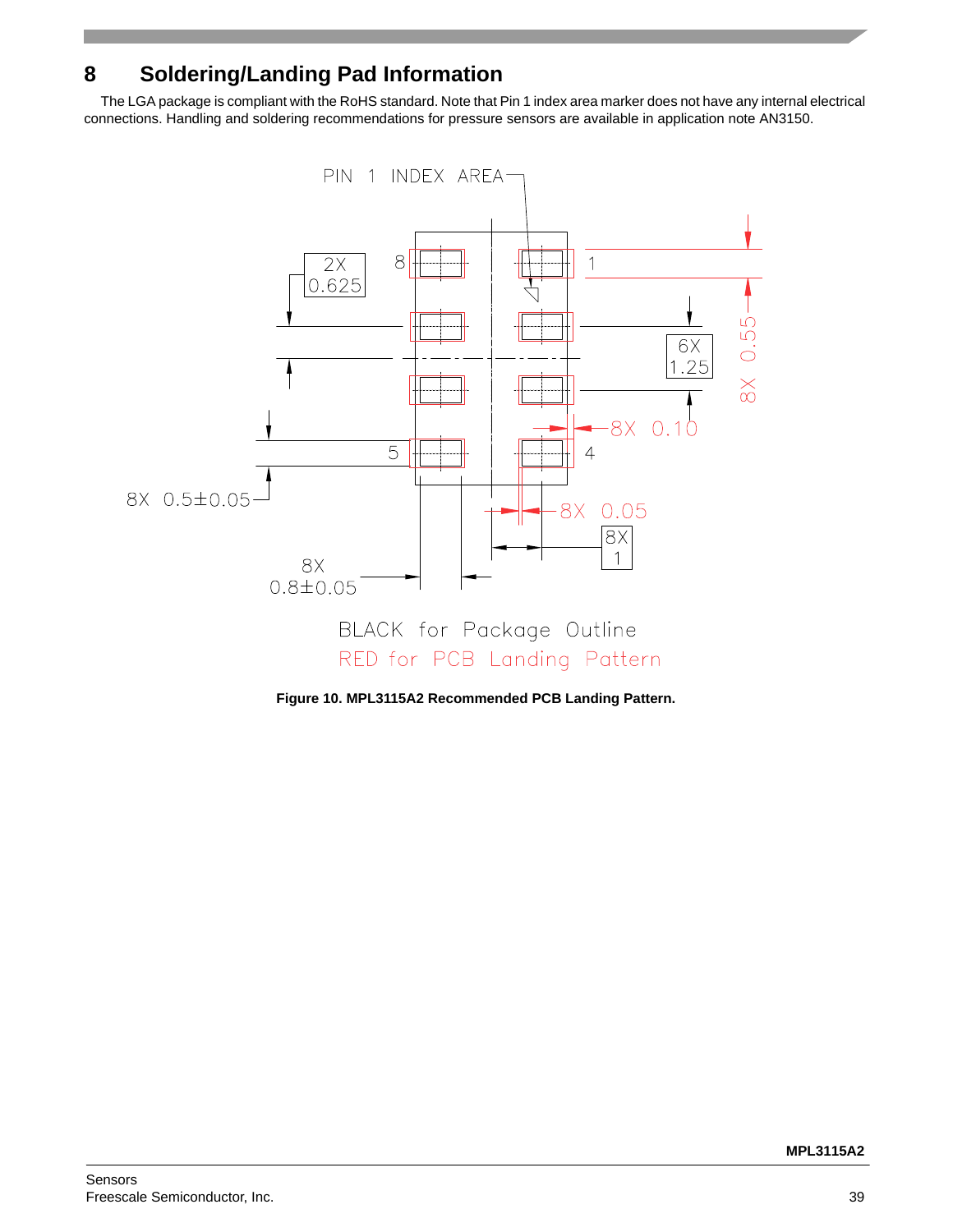

| © FREESCALE SEMICONDUCTOR, INC.<br>ALL RIGHTS RESERVED. |  | MECHANICAL OUTLINE   | PRINT VERSION NOT TO SCALE |             |
|---------------------------------------------------------|--|----------------------|----------------------------|-------------|
| TITI E:<br>LGA 8 $1/0$ ,<br>3 X 5 X 1.25 PITCH,         |  |                      | DOCUMENT NO: 98ASA00260D   | RFV: O      |
|                                                         |  | CASE NUMBER: 2153-01 |                            | 17 AUG 2010 |
| SENSOR 1.2MAX MM PKG                                    |  | STANDARD: NON-JEDEC  |                            |             |

 **CASE 2053-01 ISSUE O LGA PACKAGE**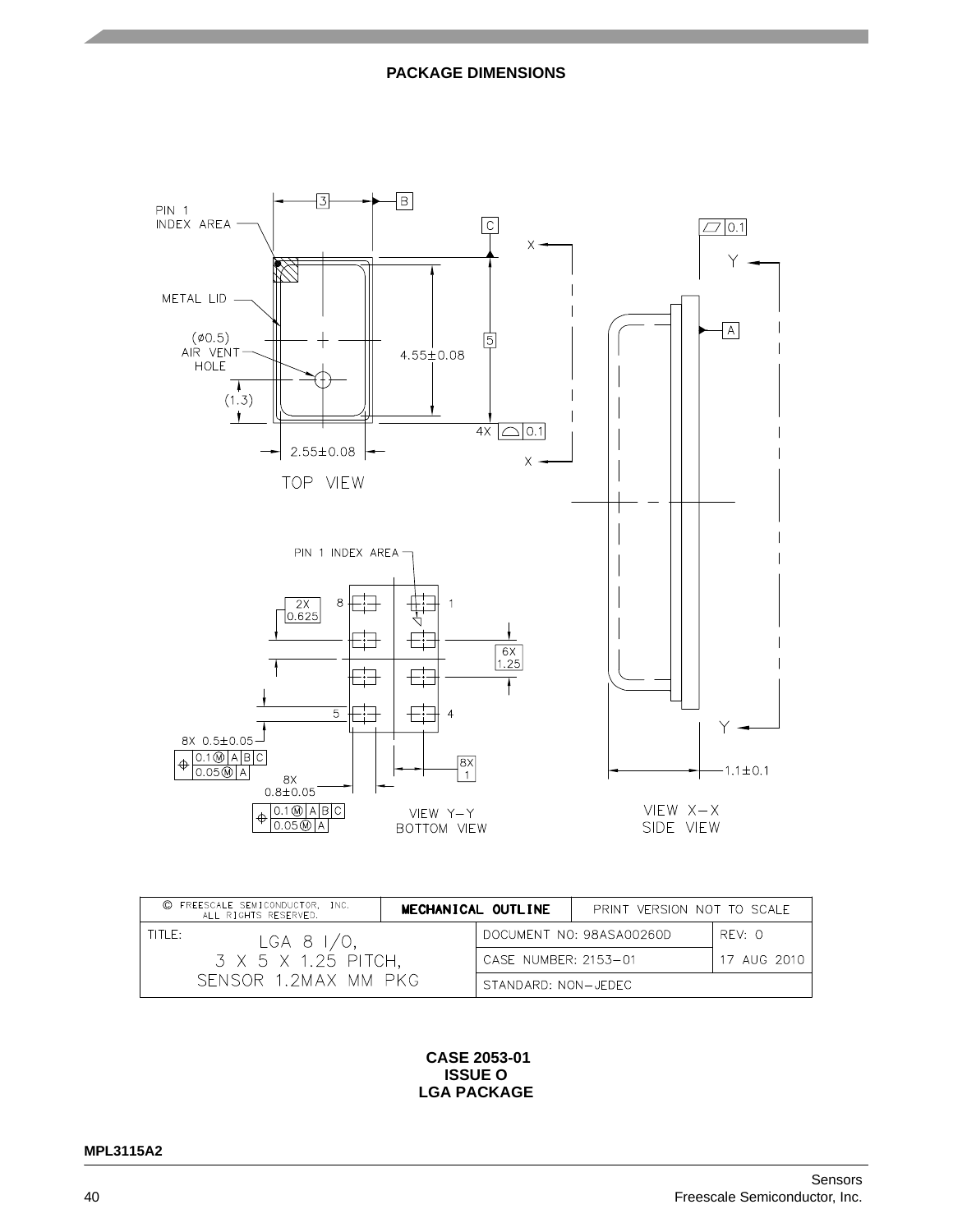NOTES:

- 1. ALL DIMENSIONS IN MILLIMETERS.
- 2. DIMENSIONING AND TOLERANCING PER ASME Y14.5M-1994

3. STYLE:

| PIN 1: VDD |              |            | PIN 5: INT2 |
|------------|--------------|------------|-------------|
| PIN 2: CAP |              |            | PIN 6. INT1 |
| PIN 3: GND |              | PIN 7: SDA |             |
|            | PIN 4: VDDIO | PIN 8: SCL |             |

| C FREESCALE SEMICONDUCTOR, INC.<br>ALL RIGHTS RESERVED.                 |  | MECHANICAL OUTLINE   | PRINT VERSION NOT TO SCALE |             |
|-------------------------------------------------------------------------|--|----------------------|----------------------------|-------------|
| TITI E:<br>LGA 8 $1/0$ ,<br>3 X 5 X 1.25 PITCH,<br>SENSOR 1.2MAX MM PKG |  |                      | DOCUMENT NO: 98ASA00260D   | RFV O       |
|                                                                         |  | CASE NUMBER: 2153-01 |                            | 17 AUG 2010 |
|                                                                         |  | STANDARD: NON-JEDEC  |                            |             |

#### **CASE 2053-01 ISSUE O LGA PACKAGE**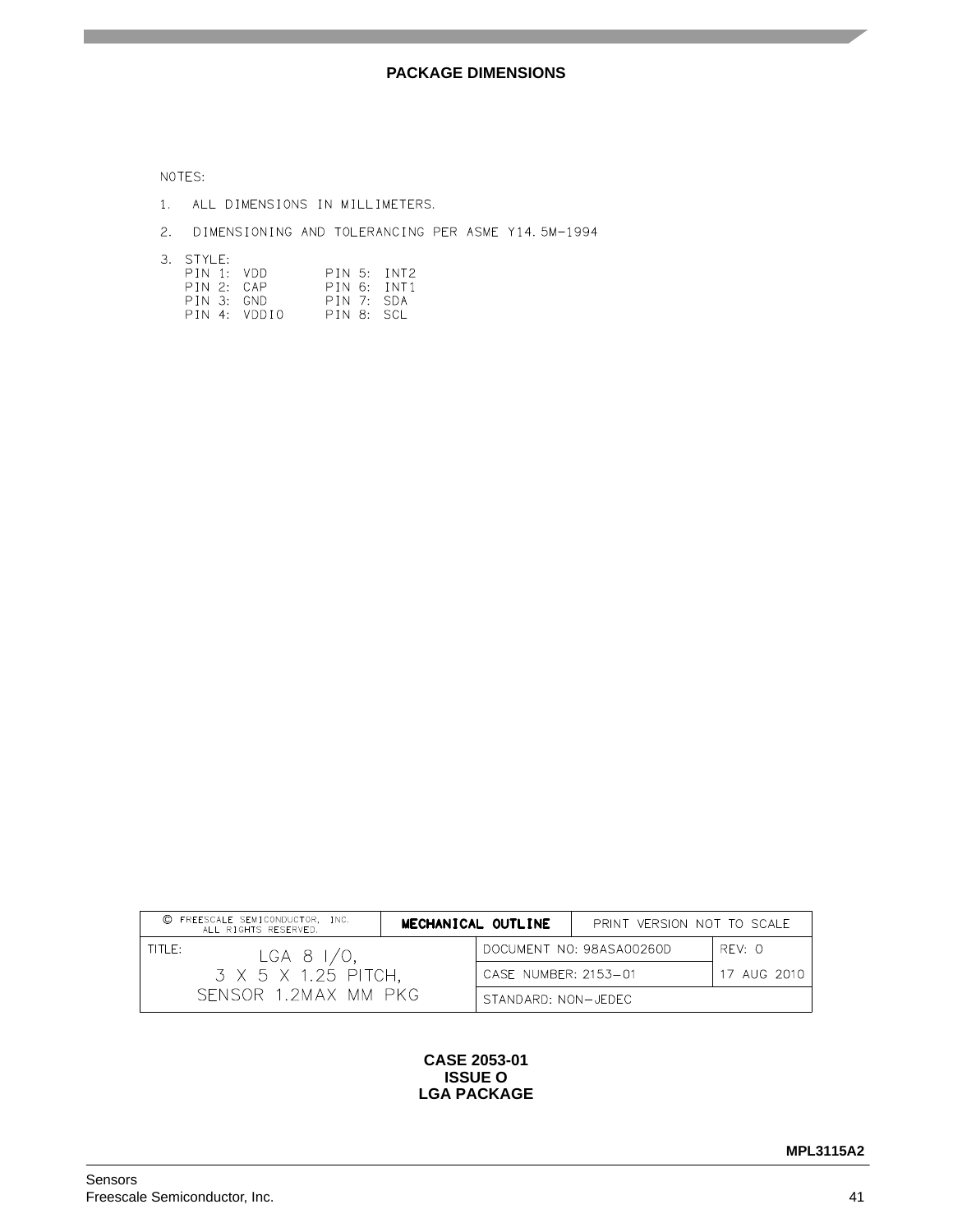# <span id="page-41-0"></span>**9 Tape and Reel Specifications**



**Figure 11. LGA (3 by 5) Embossed Carrier Tape Dimensions**



**Figure 12. Device Orientation in Chip Carrier**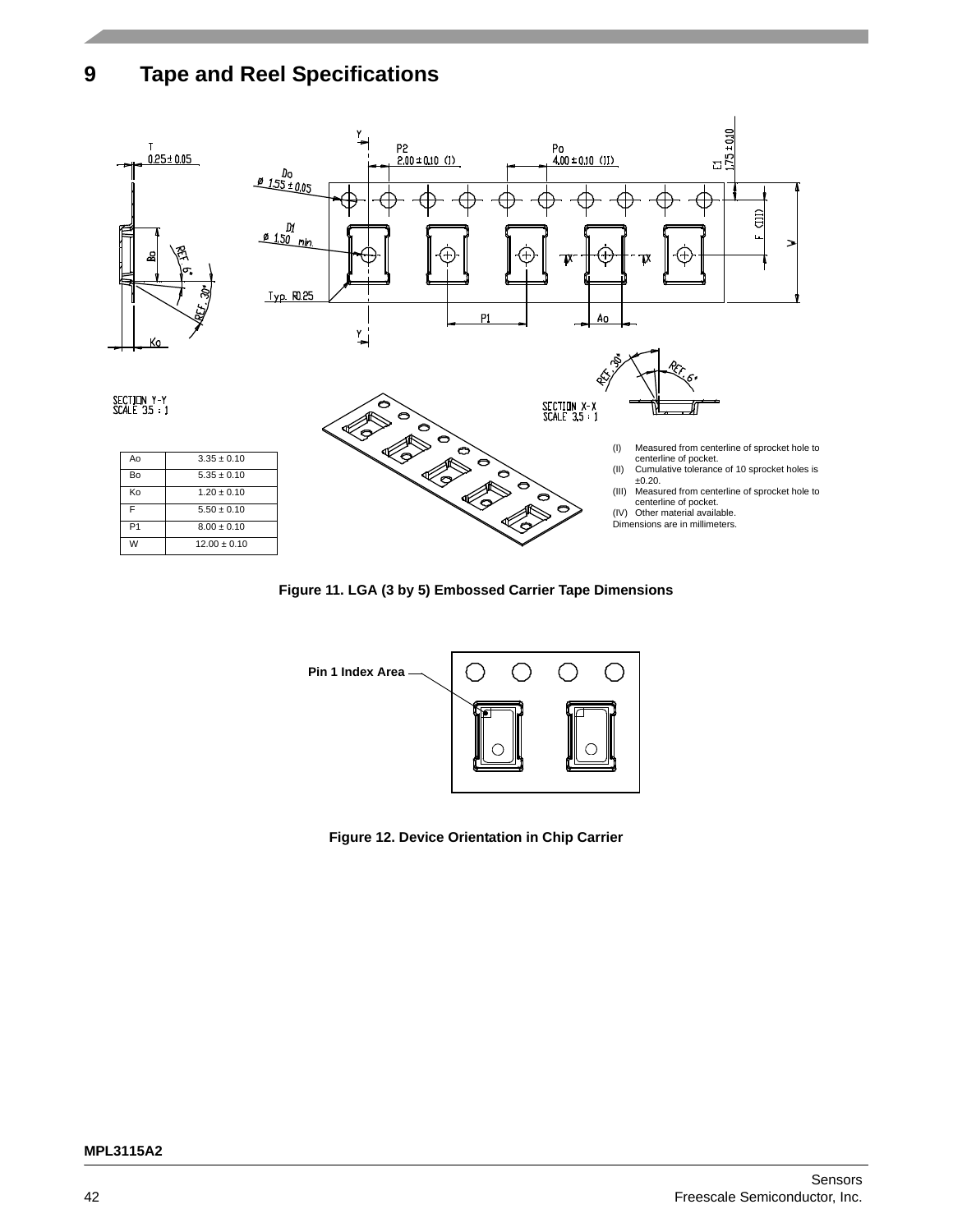# **Table 74. Revision History**

| <b>Revision</b><br>number | <b>Revision</b><br>date | <b>Description of changes</b>                                                                                                                                                                                                                                                                                                                                                                                                                                                                                                                                                                                                                                                                                                                                                                                                                                                                                                                                                                                                                                                                                                                                                                                                                                                                                                                                                                                                                                                                                                                                                                                                                                                                                                                                                                                                                                                                                                                                                                                                                                                                                                                                                                                                                                                          |
|---------------------------|-------------------------|----------------------------------------------------------------------------------------------------------------------------------------------------------------------------------------------------------------------------------------------------------------------------------------------------------------------------------------------------------------------------------------------------------------------------------------------------------------------------------------------------------------------------------------------------------------------------------------------------------------------------------------------------------------------------------------------------------------------------------------------------------------------------------------------------------------------------------------------------------------------------------------------------------------------------------------------------------------------------------------------------------------------------------------------------------------------------------------------------------------------------------------------------------------------------------------------------------------------------------------------------------------------------------------------------------------------------------------------------------------------------------------------------------------------------------------------------------------------------------------------------------------------------------------------------------------------------------------------------------------------------------------------------------------------------------------------------------------------------------------------------------------------------------------------------------------------------------------------------------------------------------------------------------------------------------------------------------------------------------------------------------------------------------------------------------------------------------------------------------------------------------------------------------------------------------------------------------------------------------------------------------------------------------------|
| $\pmb{0}$                 | 06/2011                 | · Initial Release                                                                                                                                                                                                                                                                                                                                                                                                                                                                                                                                                                                                                                                                                                                                                                                                                                                                                                                                                                                                                                                                                                                                                                                                                                                                                                                                                                                                                                                                                                                                                                                                                                                                                                                                                                                                                                                                                                                                                                                                                                                                                                                                                                                                                                                                      |
| 1                         | 12/2011                 | • Added bullet and new row under Ordering Information on pg 1.<br>. Global change to register names 0x16, 0x17, 0x18, 0x19, 0x1A; changed ARM to TGT.<br>. Global change to bit names in registers 0x12 and 0x2A.<br>. Section 2.1, Table 1, changed Min and Max values for Pressure Absolute Accuracy.<br>. Table 3 changed units to ns for SDA Data Hold Time<br>• Added Figure 4. I <sup>2</sup> C Bus Transmission Signals<br>· Section 4.3: added equation<br>• Section 5: Added new paragraph. Added new equations in 5.6.1 and 5.6.2.<br>• Section 6: Added footnote to Table 11, changed TOW description in Table 12, updated paragraphs<br>of Sections 6.1.3 and 6.1.4, Table 57 added sentence in RAW description column, Table 58 added<br>column for Fastest OST Data Output I <sup>2</sup> C, updated Figure 5 and Figure 6.                                                                                                                                                                                                                                                                                                                                                                                                                                                                                                                                                                                                                                                                                                                                                                                                                                                                                                                                                                                                                                                                                                                                                                                                                                                                                                                                                                                                                                              |
| $\overline{c}$            | 04/2012                 | • Section 2.1, Table 2, changed from: -10°C, to: over -10°C for Pressure Absolute Accuracy<br>parameter, changed parameter name from: Pressure Resolution, to: Pressure/Altitude<br>Resolution, changed Test Conditions name from: Barometric Measurement Mode, to: Barometer<br>Mode and from: Altimeter Measurement Mode, to: Altimeter Mode, added to Table 2, Footnote 1:<br>over 50kPa to 110 kPa, added new Footnote 2: Oversample (OSR) modes internally combine and<br>average samples to reduce noise.<br>• Table 3: removed footnote reference on Table 3 table heading to Footnote 1, added Footnote 2<br>reference to Highest Speed Mode test condition, added Footnote 3 reference to Highest<br>Resolution Mode test condition,<br>. Table 4: deleted row 8: SDA Valid Time, row 9: SDA Valid Acknowledge Time and Footnote 5.<br>tVD, DAT, changed SDA and SCL Rise Time Max value from: 1000, to: 300.<br>• Sections 6.6.2, 6.6.3, 6.6.4: Added Note.<br>• Added Sections 6.6.7 Data Ready and Section 6.6.8 FIFO Event.<br>. Section 7, Table 9: Changed Register Address column from: 0x00//0x06, to: 0x06/0x00, from:<br>0x0D//00, to: 0x0D, from: 0x0E/01, to: 0x0E/0x01, added OST to Footnote 4.<br>• Section 7.1: Table 11: from (0x0B), to: (0x0D), from: Pressure/Temperature data delta, to:<br>Pressure/Temperature data or FIFO data.<br>• Section 7.3.3: Added (ST bits of CTRL_REG2) to sentence 2., Table 31 added 1 new sentence in<br>F_MODE[1.0] description<br>.Deleted notes from Sections 7.9.1, 7.10.1, 7.11.1 and 7.12.1<br>. Section 7.17.1, Table 58: OST Description, changed from: ACTV, to: SBYB, Table 59: Delete<br>Column: Fastest OST Data Output Rate I <sup>2</sup> C, deleted Footnotes 1 and 2, changed values in<br>Minimum Time Between Data Samples column.<br>• Section 7.18.1: Changed from: 512, to: -512 to +508<br>• Section 7.18.2: Changed from: -8, to: +7.9375°C.<br>· Section 7.18.3: Changed from: -128, to: +128 meters.<br>• Section 8: Added: Note that Pin 1 index area marker does not have any internal electrical<br>connections. Handling and soldering recommendations for pressure sensors are available in<br>application note AN3150.<br>• Section 9: Added Section called Tape and Reel specifications. |
| 2.1                       | 05/2012                 | • Changed Ordering Information device name from MPL3115A2T1 to MPL3115A2R1                                                                                                                                                                                                                                                                                                                                                                                                                                                                                                                                                                                                                                                                                                                                                                                                                                                                                                                                                                                                                                                                                                                                                                                                                                                                                                                                                                                                                                                                                                                                                                                                                                                                                                                                                                                                                                                                                                                                                                                                                                                                                                                                                                                                             |
| 2.2                       | 07/2012                 | . Page 33, Table 59 Change from: 8 ms, To: 18 ms, Page 38, Table 72, Change title from: OFF_T<br>Register, To: OFF_H Register                                                                                                                                                                                                                                                                                                                                                                                                                                                                                                                                                                                                                                                                                                                                                                                                                                                                                                                                                                                                                                                                                                                                                                                                                                                                                                                                                                                                                                                                                                                                                                                                                                                                                                                                                                                                                                                                                                                                                                                                                                                                                                                                                          |